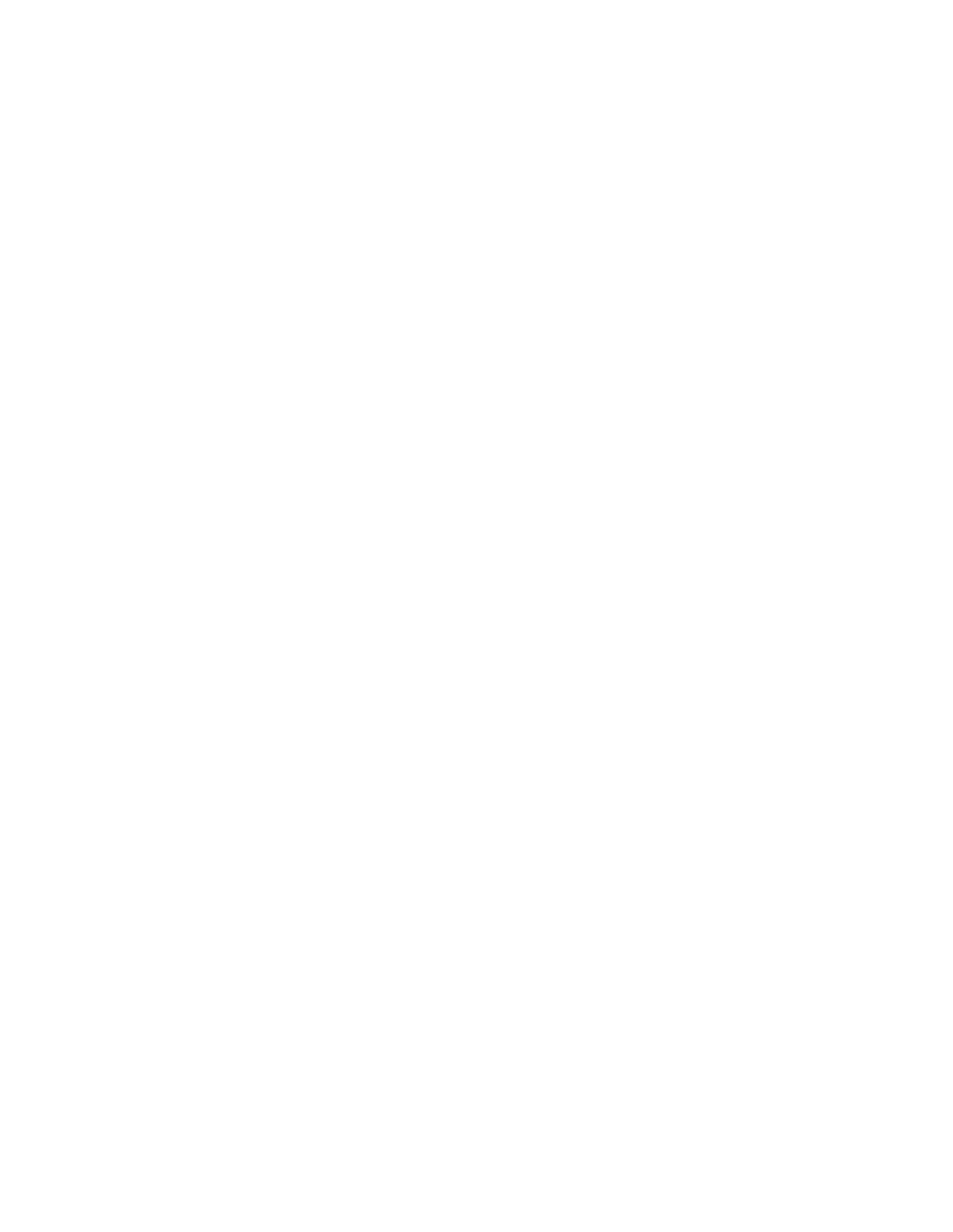# **REVISION HISTORY**

#### **Notable changes in the 2008-09 AYP Policy and Technical Manual**

#### **Revisions Version 1.1**

#### **P. 20: Schools with Insufficient Data**  "The Department will contact the schools and districts for which there are insufficient data to produce a final AYP designation…."

**P. 22-23: Very Small Schools and Districts**  "The Department will contact small schools and districts to request additional data…."

#### **Revisions Version 1.2**

#### **P. 41: Appendix B – 1% Cap Letter**

"In accordance with Title 1 final regulations section 200.13, Extended assessment test results meeting or exceeding the alternate achievement standards can represent no more than 1% of the combined total reading and math tests for the district, and this "1% cap" must apply to the final district and school AYP Reports to be posted to the public on September 3, 2009…."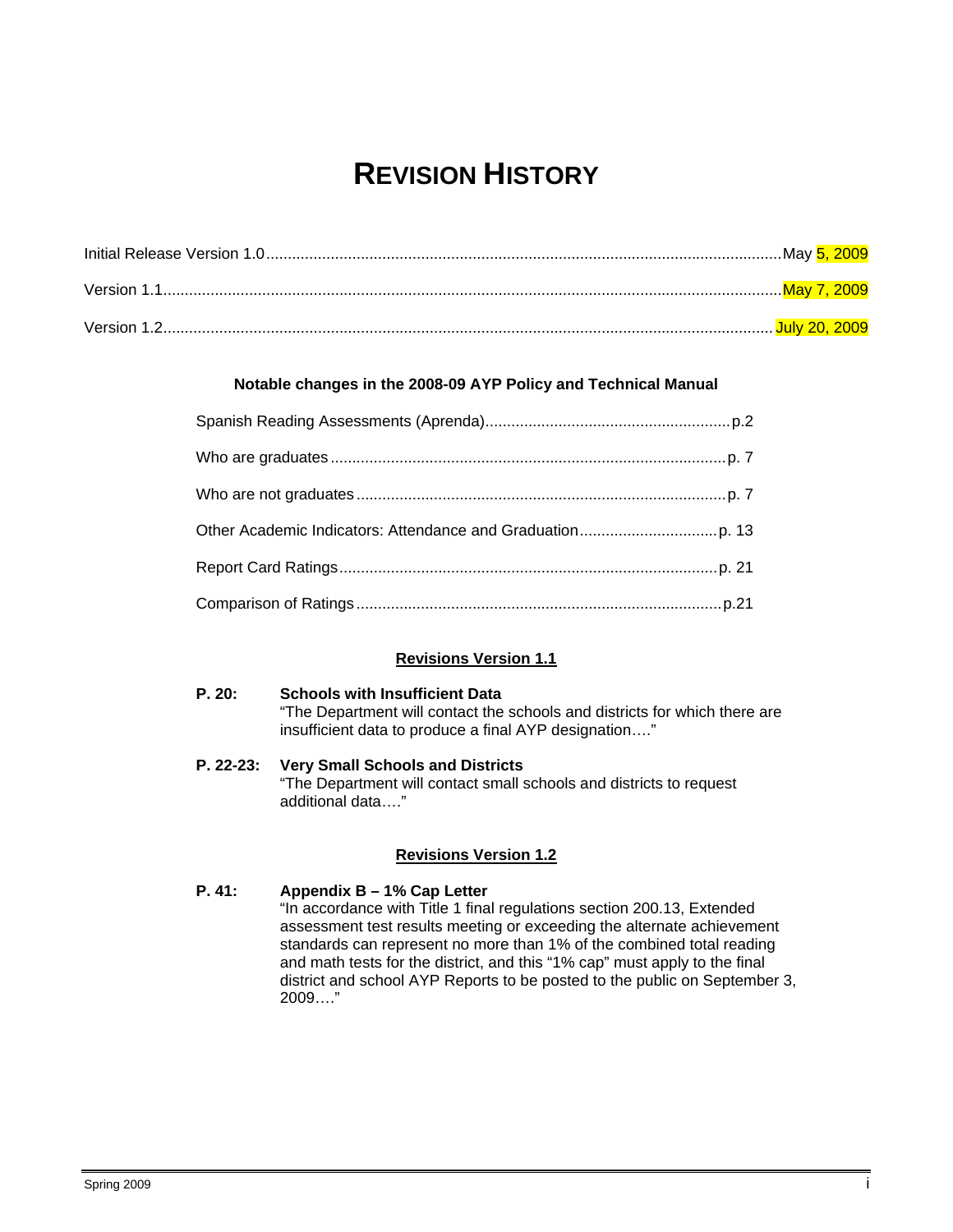# **AYP Policy and Technical Manual**

# **Table of Contents**

| $\mathbf{I}$ . | <b>INTRODUCTION</b>                                                                                                                                                                                                                                                                                                                                                                                                                                                                                                                                              | 1                                                                                |
|----------------|------------------------------------------------------------------------------------------------------------------------------------------------------------------------------------------------------------------------------------------------------------------------------------------------------------------------------------------------------------------------------------------------------------------------------------------------------------------------------------------------------------------------------------------------------------------|----------------------------------------------------------------------------------|
|                | What is Adequate Yearly Progress?<br>Is AYP Something New?<br>What does it mean to say a school or district does not meet AYP this year?<br>What happens if schools or districts do not meet AYP?<br>Are there any changes in determining AYP?                                                                                                                                                                                                                                                                                                                   | 1<br>1<br>1<br>$\frac{2}{2}$                                                     |
| Ш.             | <b>GUIDING PRINCIPLES</b>                                                                                                                                                                                                                                                                                                                                                                                                                                                                                                                                        | 3                                                                                |
| III.           | <b>DATA SOURCES</b>                                                                                                                                                                                                                                                                                                                                                                                                                                                                                                                                              | 4                                                                                |
|                | Academic Indicators: Academic Achievement and Participation<br>Other Academic Indicators: Attendance and Graduation Rates                                                                                                                                                                                                                                                                                                                                                                                                                                        | 4<br>4                                                                           |
| IV.            | <b>DATA DEFINITIONS: AYP INDICATORS</b>                                                                                                                                                                                                                                                                                                                                                                                                                                                                                                                          | 4                                                                                |
|                | Participation in Statewide Assessments<br><b>Academic Achievement Status</b><br>Attendance: Elementary and Middle Schools, and Schools without Grade 12<br>Graduation: High Schools and Schools with Grade 12                                                                                                                                                                                                                                                                                                                                                    | 4<br>6<br>6<br>6                                                                 |
| V.             | DATA DEFINITIONS: DEMOGRAPHIC SUBGROUPS                                                                                                                                                                                                                                                                                                                                                                                                                                                                                                                          | 8                                                                                |
|                | <b>Identified Subgroups</b><br>Group and Subgroup Membership Definitions<br>Data Sources for Subgroup Membership<br>Full Academic Year<br><b>District Special Education Programs</b><br>Minimum Cell Size for Accountability Purposes                                                                                                                                                                                                                                                                                                                            | 8<br>8<br>10<br>11<br>11<br>11                                                   |
| VI.            | AYP CALCULATIONS AND DETERMINATIONS                                                                                                                                                                                                                                                                                                                                                                                                                                                                                                                              | 12                                                                               |
|                | Statewide Targets for All Schools and Districts<br>Participation<br><b>Academic Status Indicators</b><br>Statewide Academic Status Targets for All Schools<br>Academic Growth: Safe Harbor<br>Other Academic Indicators: Attendance and Graduation<br>How AYP is Determined for Schools, Districts, or the State<br><b>Participation Requirement</b><br><b>Valid Test Scores</b><br>Margin of Error<br>Academic Status Requirement<br>Academic Growth: Safe Harbor<br>Other Academic Indicator Requirement: Attendance or Graduation<br><b>Calculation Rules</b> | 12<br>12<br>13<br>13<br>13<br>13<br>15<br>15<br>16<br>16<br>17<br>18<br>18<br>19 |
| VII.           | PRELIMINARY AYP DESIGNATIONS AND ADDITIONAL DATA                                                                                                                                                                                                                                                                                                                                                                                                                                                                                                                 | 19                                                                               |
|                | <b>Preliminary AYP Preview</b><br><b>Title I Targeted Assistance Programs</b><br>Schools with Insufficient Data<br>Compliance with the 1% Cap on Alternative Assessments<br>Reviewing Demographic Information                                                                                                                                                                                                                                                                                                                                                    | 19<br>19<br>20<br>20<br>20                                                       |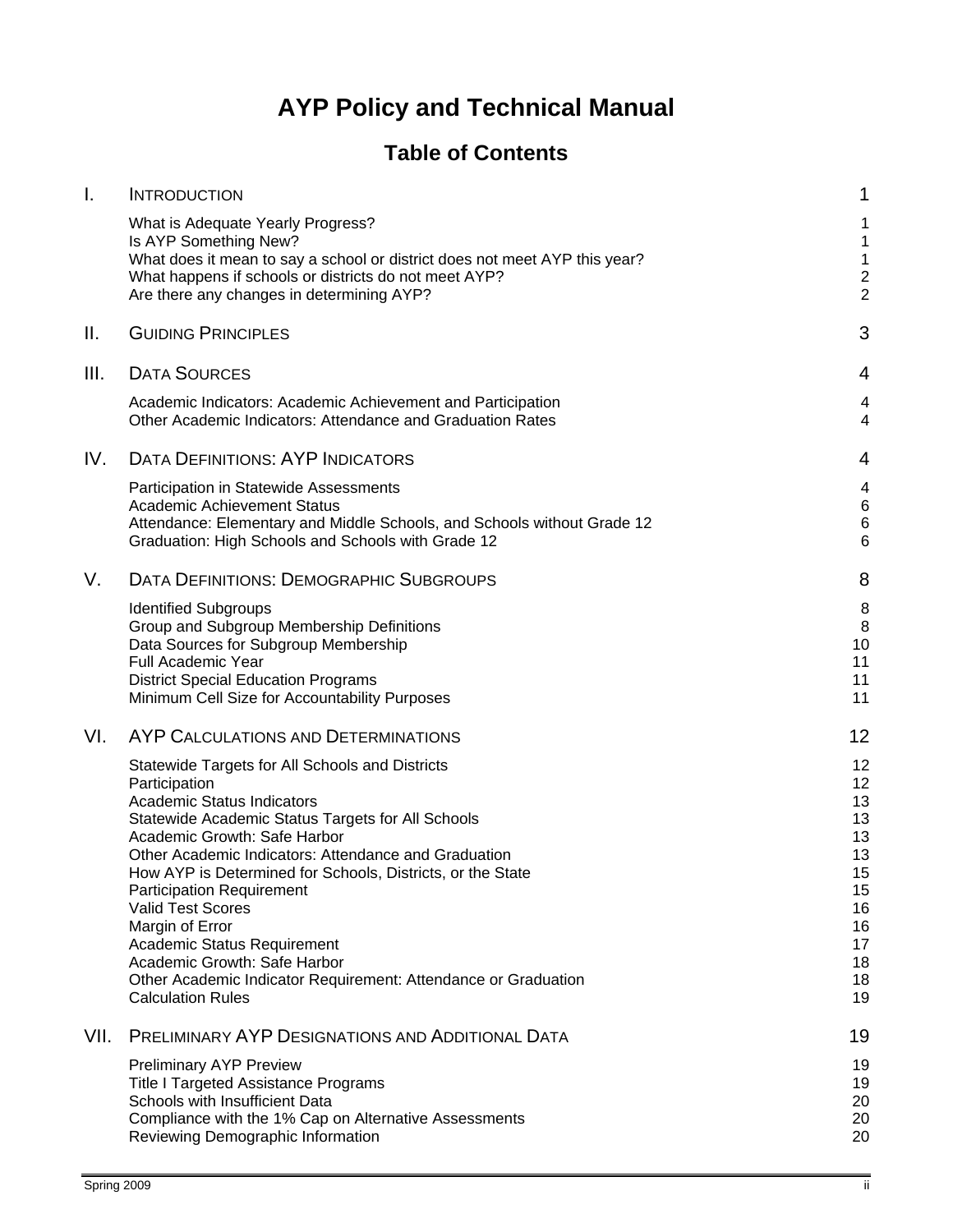|      |                                                                                            | <b>VIII. FINAL AYP DESIGNATION</b>                                                                                                                                                              | 20                         |
|------|--------------------------------------------------------------------------------------------|-------------------------------------------------------------------------------------------------------------------------------------------------------------------------------------------------|----------------------------|
|      |                                                                                            | AYP and Report Card Preview<br>Release of the Report Card with AYP Designations                                                                                                                 | 20<br>20                   |
| IX.  |                                                                                            | <b>RELATIONSHIP OF NCLB TO OREGON'S SCHOOL AND DISTRICT REPORT CARDS</b>                                                                                                                        | 21                         |
|      | <b>NCLB AYP Designations</b><br><b>Report Card Ratings</b><br><b>Comparison of Ratings</b> | Reporting of AYP and Non-AYP Data                                                                                                                                                               | 21<br>21<br>21<br>21       |
| X.   | <b>SPECIAL SITUATIONS</b>                                                                  |                                                                                                                                                                                                 | 22                         |
|      |                                                                                            | Accountability for All Student Results<br><b>AYP Reports for New Schools</b><br>Very Small Schools and Districts<br><b>Schools without Benchmark Grades</b><br><b>Other Substantive Reasons</b> | 22<br>22<br>22<br>23<br>24 |
| XI.  |                                                                                            | ACCOUNTABILITY FOR SCHOOLS AND DISTRICTS DESIGNATED AS NOT MEETING AYP                                                                                                                          | 24                         |
|      | <b>Accountability for Districts</b>                                                        | Accountability for Title I Schools<br>Accountability for Schools Not Receiving Title I Funds                                                                                                    | 25<br>28<br>28             |
| XII. |                                                                                            | <b>FOR FURTHER INFORMATION</b>                                                                                                                                                                  | 31                         |
|      | <b>APPENDIX A:</b>                                                                         | OAR AYP SUBSTANTIVE APPEAL - 581-022-1065                                                                                                                                                       | 39                         |
|      | APPENDIX B:                                                                                | 1% CAP ON ALTERNATIVE ASSESSMENTS NOTICE TO DISTRICTS                                                                                                                                           | 41                         |
|      | AYP "PENDING" DESIGNATION NOTICE TO DISTRICTS<br><b>APPENDIX C:</b>                        |                                                                                                                                                                                                 |                            |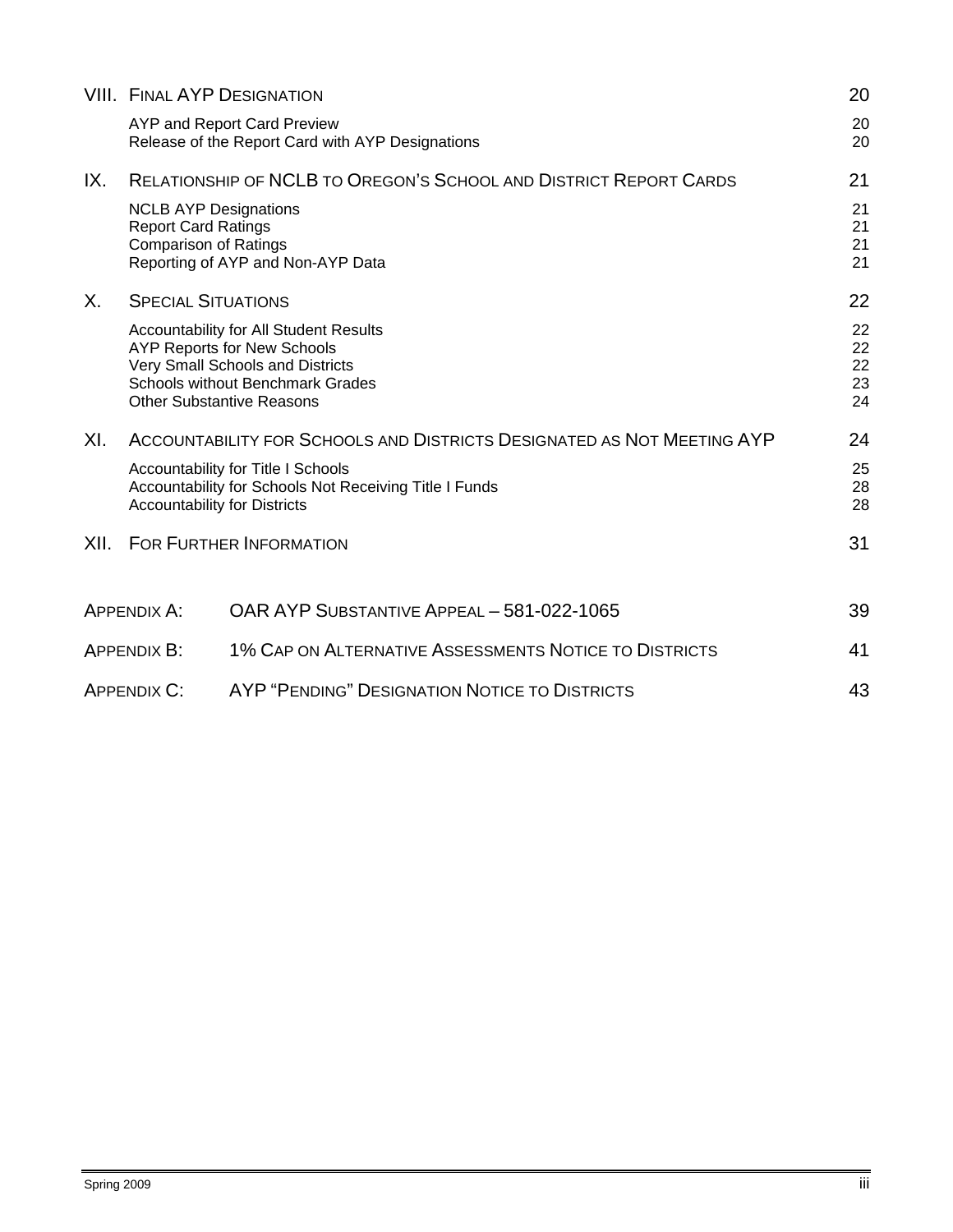# **Tables**

| TABLE 1 ACADEMIC INDICATORS: ACADEMIC ACHIEVEMENT AND PARTICIPATION 4     |  |
|---------------------------------------------------------------------------|--|
| TABLE 2 OTHER ACADEMIC INDICATORS: ATTENDANCE AND GRADUATION RATES 4      |  |
|                                                                           |  |
|                                                                           |  |
|                                                                           |  |
|                                                                           |  |
| TABLE 7 NON-PARTICIPANTS IDENTIFIED BY TEST ADMINISTRATION CODES 16       |  |
|                                                                           |  |
|                                                                           |  |
|                                                                           |  |
| TABLE 11 COMPARISON OF AYP AND REPORT CARD DATA SOURCES AND DEFINITIONS32 |  |
| TABLE 12 NCLB SANCTIONS FOR TITLE I SCHOOLS CONTINUALLY DESIGNATED AS NOT |  |
|                                                                           |  |
|                                                                           |  |
|                                                                           |  |
|                                                                           |  |

# **Figures**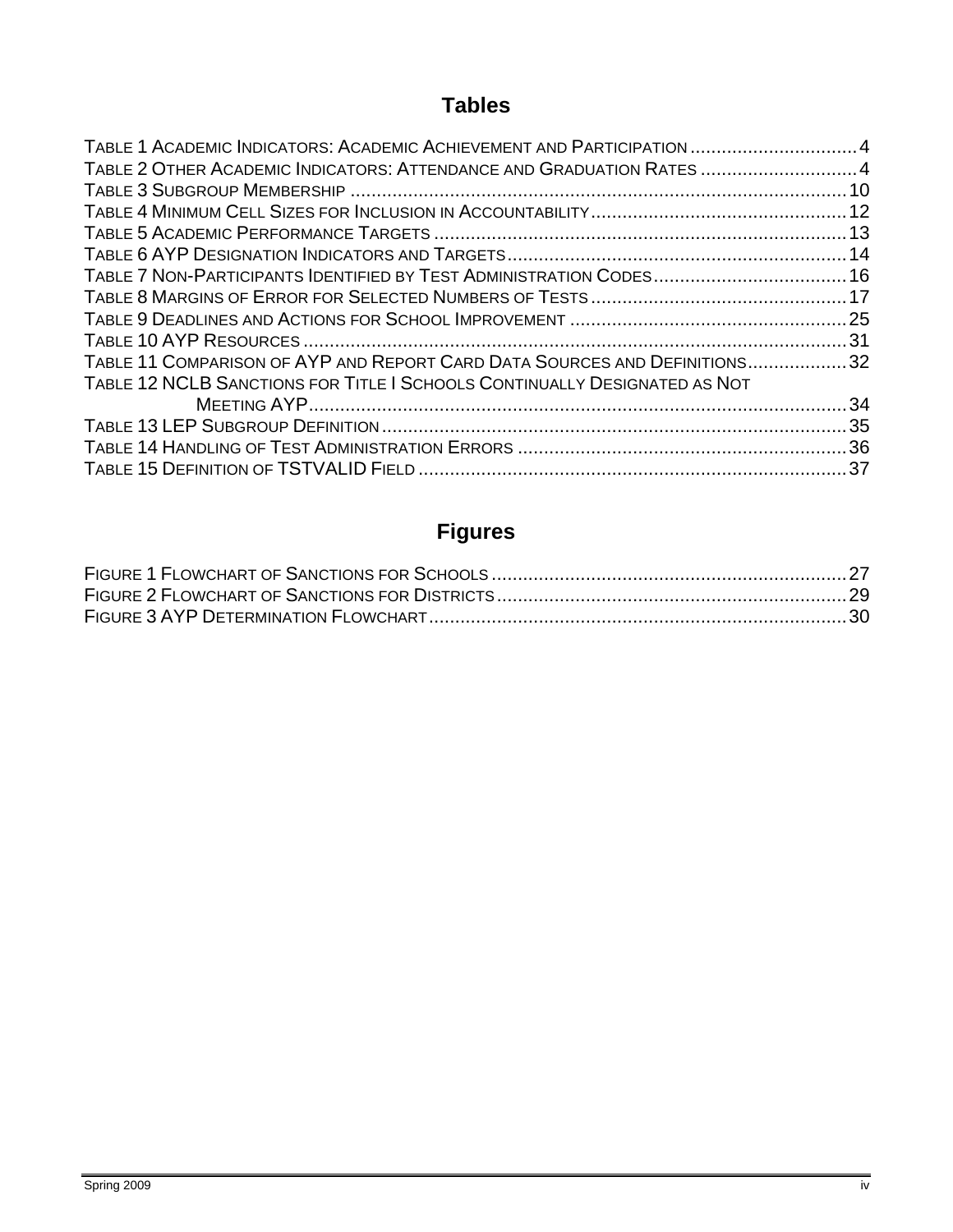## **I. Introduction**

## **What is Adequate Yearly Progress?**

The No Child Left Behind Act of 2001 (NCLB, Public Law 107–110) requires the state of Oregon to annually determine whether schools, districts, and the state have made adequate yearly progress (AYP) toward the goal of having all students meet rigorous state academic standards by the 2013-2014 school year. Each year, the performance of all students in the school, district, and state as well as demographic subgroups of students, is measured using the Oregon Assessment of Knowledge and Skills (OAKS) and the results are compared against annual performance targets.

At the school level, if the school as a whole and all demographic subgroups meet the statewide participation and academic achievement targets in English/Language Arts and Mathematics, and the school meets the statewide target for either attendance (in elementary and middle schools) or graduation rates (for schools with grade 12), the school is designated as meeting AYP. The same requirements apply to each district and to the state.

If any subgroup of students or the student body as a whole in a school does not meet the targets, or does not make sufficient progress toward the targets, the school is designated as not meeting AYP. The same requirements apply to each district and to the state.

A requirement of the federal law is that all schools and districts whether they receive Title I funding or not, must now receive AYP determinations. In addition, prescribed sanctions are applied to schools and districts that do not meet AYP if they are receiving Title I funds. Non-Title I schools are accountable for meeting AYP, although they are not subject to the sanctions outlined in NCLB.

## **Is AYP Something New?**

AYP is not a new concept. NCLB has simply changed some of the requirements. Since 1994, with the reauthorization of the Elementary and Secondary Education Act (ESEA), districts have been required to determine the adequate yearly progress of their Title I schools through the use of a prescribed formula. When the first Oregon School and District Report Cards were issued in January 2000, a transition was made, and the overall rating on the report card was used to determine AYP for Title I schools. Schools receiving ratings of Satisfactory, Strong, or Exceptional overall on the school report cards were designated as having met adequate yearly progress. The report cards distributed in January 2000, 2001, and 2002 were used to measure AYP for Title I schools.

With the passage of NCLB and the prescription of common principles for determining AYP in schools throughout the nation, the Oregon School and District Report Cards can no longer be used to determine AYP. The last AYP rating that was based on the Oregon School and District Report Cards was issued in January 2002. The report card ratings issued to districts and schools since January 2003 have no bearing on AYP. Schools have "held" their 2002 rating since January 2002, and the new AYP designation, distributed in November 2003, continues the AYP cycle for schools and districts.

#### **What does it mean to say a school or district does not meet AYP this year?**

A school or district that does not meet AYP should not be labeled as failing. The designation of not meeting AYP signals that, based on a number of indicators, the school or district is not on track for all students meeting the state standards for student achievement by the target year of 2014. The school or district as a whole may have strong academic performance, but the designation may be based on a single factor or a single subgroup.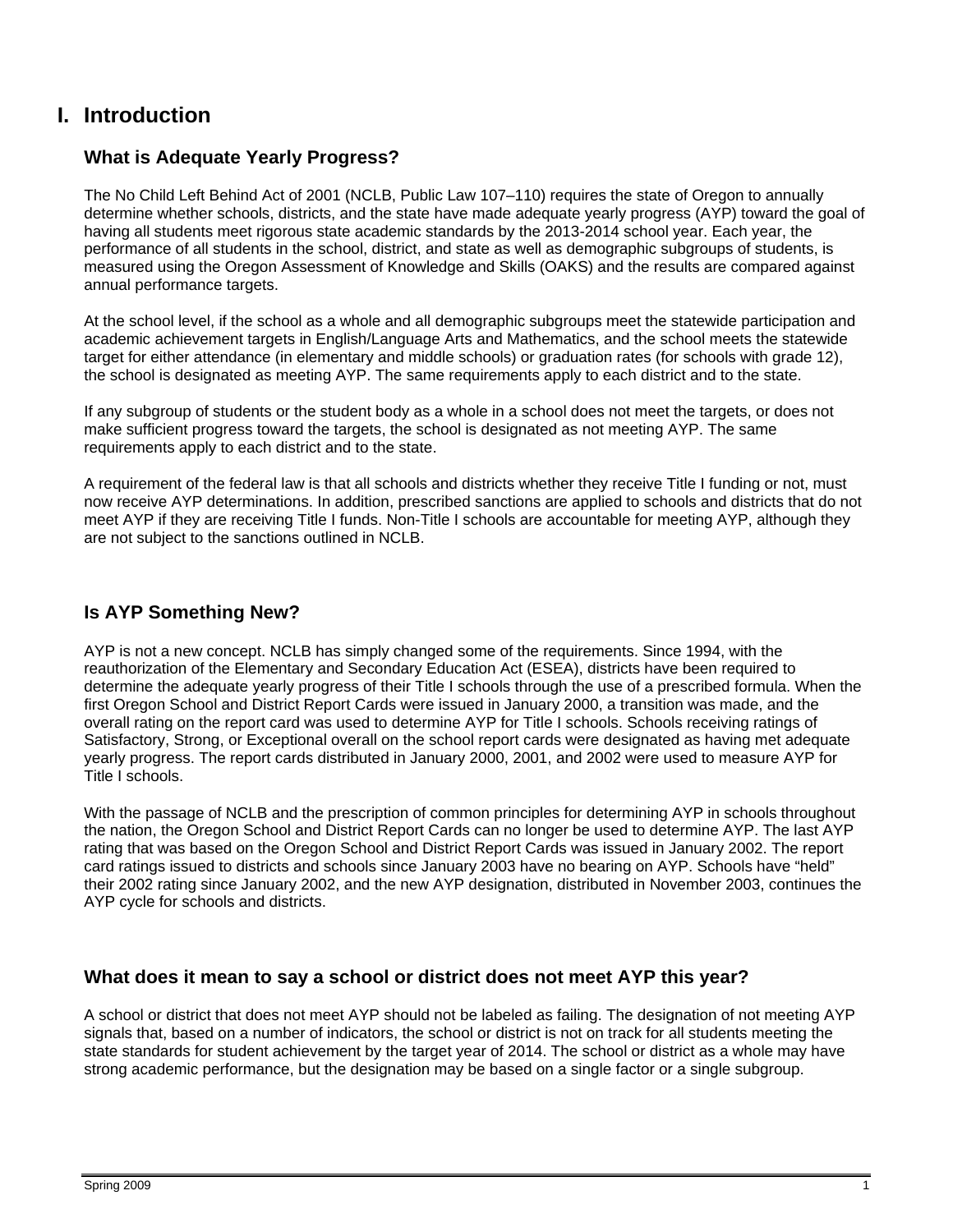## **What happens if schools or districts do not meet AYP?**

Under NCLB, schools and districts that are designated as not meeting AYP in the first year face no sanctions. Sanctions begin at the end of the second year for Title I schools or districts that are designated as not meeting AYP for the second consecutive year in the same area (i.e. English/language arts, mathematics, or other indicator). Consequences depend on NCLB progress with each year's designation of not meeting AYP and range from offering school choice to restructuring of the school or district. Section XI (page 24) provides a description of sanctions for Title I schools and districts.

If a Title I school or district identified for sanctions meets AYP in a subsequent year in the area that caused the identification, that school or district stays at the previous year's sanctions level. If that same school or district meets AYP for a second consecutive year in the area that caused the school or district to be identified for improvement, that school or district is no longer identified for improvement.

Even though mandatory consequences contained in the No Child Left Behind Act do not apply to schools not receiving Title I funds, all schools are expected to help all students reach state standards. The Oregon Department of Education is developing policy and processes for assisting schools not receiving federal Title I funds and not meeting Adequate Yearly Progress. These policies and processes will include assistance in revising their school and district improvement plans to address targets identified in the AYP analysis.

## **Are there any changes in determining AYP?**

There are "no" changes for 2008-2009 AYP determinations compared to 2007-2008.

The Oregon Department of Education (ODE) did suspend the use of the Spanish Reading Assessments (Aprenda) administered in Grade 3 as counting toward participation and academic achievement for AYP and Report Card accountability reporting in the academic year 2008-2009. For more information about the Aprenda, see the Test Administration Manual at www.ode.state.or.us/go/tam.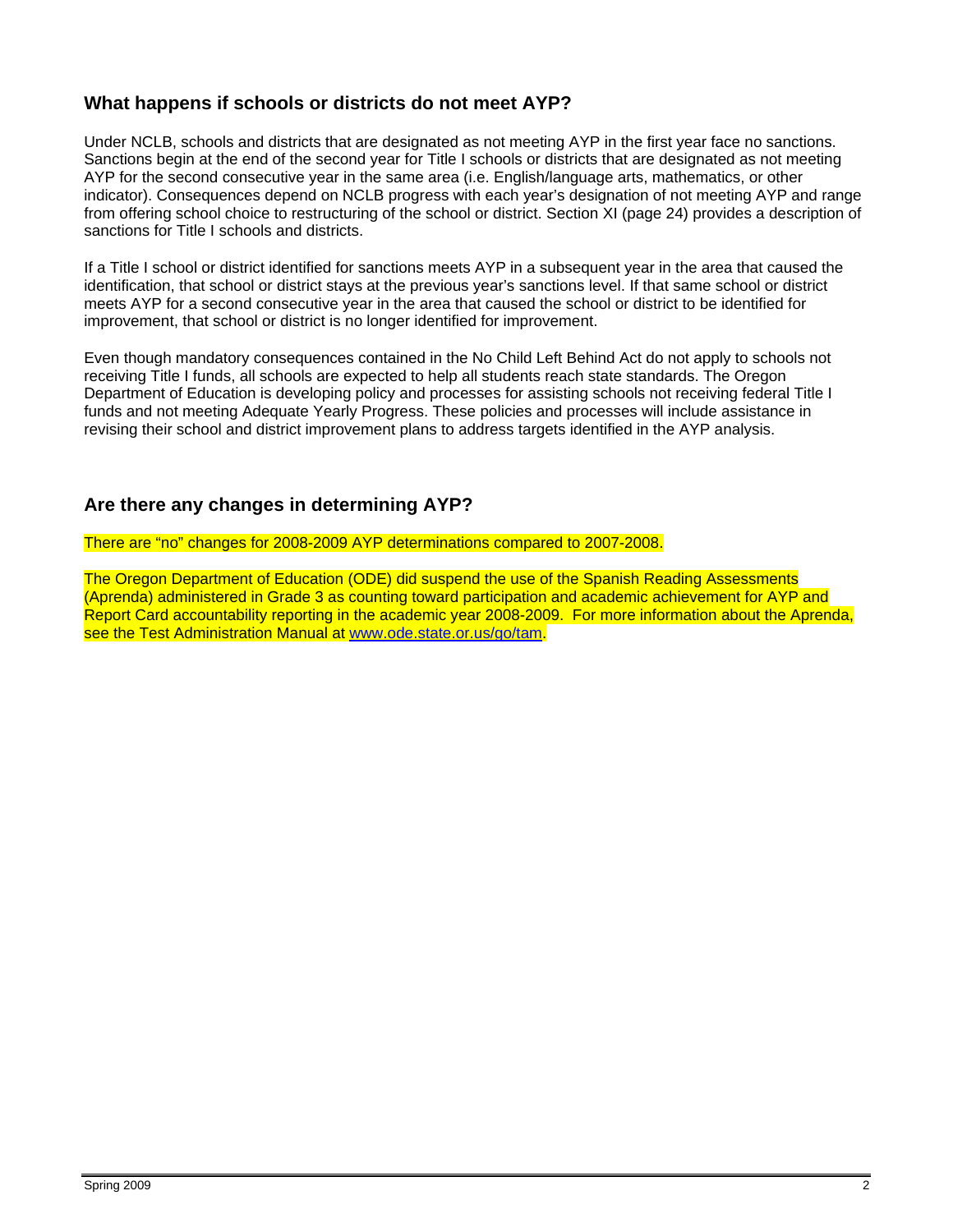## **Significant Events in AYP Determination Process**

| <b>Date</b> | <b>Event</b>                                                                                                                                                                                                                                                               |
|-------------|----------------------------------------------------------------------------------------------------------------------------------------------------------------------------------------------------------------------------------------------------------------------------|
| June 9      | Pre-Preliminary AYP report first preview available on the ODE secure district website followed<br>by 4 updates (between June 16 to July 24 reflecting modifications and completion of<br>collections)                                                                      |
| July 30     | Preliminary school and district AYP designations (public version) available for preview on ODE<br>secure district website                                                                                                                                                  |
| August 4    | Preliminary AYP report for schools and districts released and posted on ODE public website<br>and preliminary list of schools identified for school improvement available for parents to<br>determine school choice options and/or Supplemental Educational Services (SES) |
| August 4-21 | Requests submitted by districts for AYP data reviews prior to final designation of AYP                                                                                                                                                                                     |
| August 21   | Last date for changes to assessment test records and data collections if approved by ODE.<br>Changes made after this date to these data elements will not be reflected in Final AYP<br>determinations, Report Card or Assessment Group report results.                     |
| August 31   | Final AYP report available for preview on ODE secure district website and final list of schools<br>and districts identified for improvement posted to public website                                                                                                       |
| September 3 | Final AYP report available to public on ODE public website                                                                                                                                                                                                                 |
| October 1   | District preview of 2008-09 school and district report cards, including final AYP designations and<br>supporting detail sheets, on ODE secure district website                                                                                                             |
| October 7   | 2008-09 school and district report cards, including final AYP designations and supporting detail<br>sheets, available to public on ODE public website                                                                                                                      |

## **II. Guiding Principles**

The federal government established principles to be used in guiding the individual states in the development of their accountability systems. The guiding principles include the methods and means for determining AYP. These principles are summarized below.

- 1. **The accountability system includes all schools and districts in the state**, and holds them to the same criteria. All schools and districts receive timely information on AYP reports, and the system includes rewards and sanctions based on school or district performance.
- 2. **The accountability system includes all students**. All students are expected to participate in the statewide assessment system, and schools and districts are accountable for students who have been served for the majority of the school year.
- 3. **All students including subgroups are expected to make continuous and substantial growth so that all students are proficient on the state's academic standards by 2013-2014.** Schools, districts, and the state are accountable for having students meet the annual targets, including the students who are English language learners, students in poverty, and students with disabilities.
- 4. **Accountability is based primarily on academic assessments in reading and mathematics, and accountability also identifies additional measures, all of which are to be assessed annually.** In the accountability system, assessments measure student achievement of state content standards in reading and math. Additional factors of attendance or graduation rates will be included in the determination of AYP.
- 5. **The accountability system is valid and reliable** and produces reliable and valid decisions about whether a group of students, a school, or a district meets AYP. These decisions include provisions for allowing for changes in a school's population and also protection of student confidentiality.

These principles are among the 10 used by the U.S. Department of Education in developing the Consolidated State Application Accountability Workbook used by each of the states in applying for federal approval of accountability plans. The 10 are embedded in the workbook and can be found in Oregon's submission at: http://www.ode.state.or.us/search/page/?id=218.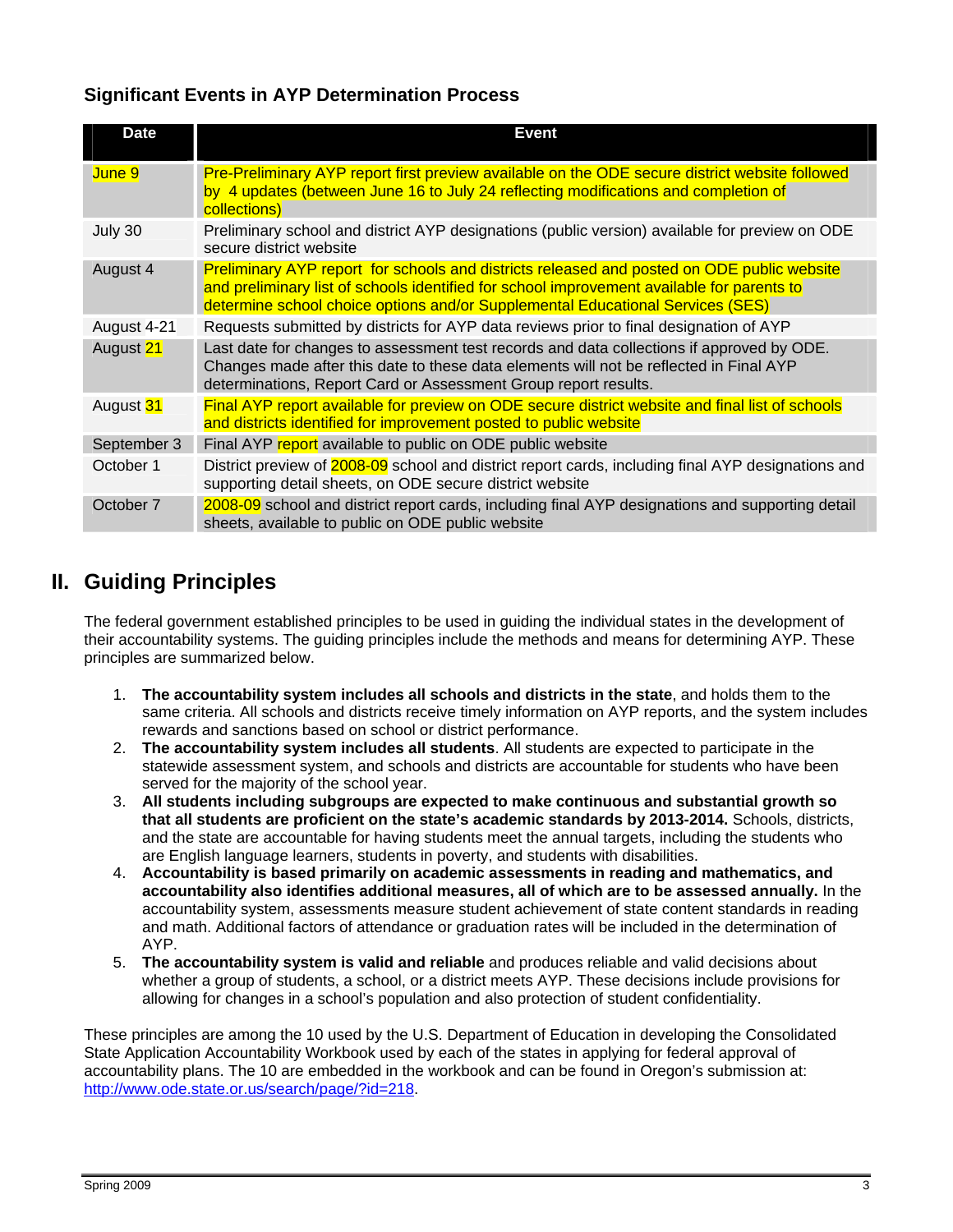## **III. Data Sources**

## **Academic Indicators: Academic Achievement and Participation**

NCLB requires that states establish academic achievement targets. The determination of AYP for all schools and districts in the state is required by law to be based on assessments in English/language arts (reading) and mathematics. The statewide assessments listed in Table **1** are used in determining school, district, and state performance relative to the academic targets and school participation requirements of No Child Left Behind.

**Table 1 Academic Indicators: Academic Achievement and Participation** 

| Assessment                   | Assessed Grade Levels<br><b>By School Year</b> |                            | For Small Schools and Districts<br>If Additional Data is Necessary |                            |  |
|------------------------------|------------------------------------------------|----------------------------|--------------------------------------------------------------------|----------------------------|--|
|                              | 2008-2009                                      | $2007 - 2008$ <sup>1</sup> | $2006 - 2007$ <sup>1</sup>                                         | $2005 - 2006$ <sup>1</sup> |  |
| Reading Knowledge and Skills | $3 - 8 & 10$                                   | $3 - 8 & 10$               | 3, 5, 8, 8, 10                                                     | 3, 5, 8, 8, 10             |  |
| Math Knowledge and Skills    | $3 - 8 & 810$                                  | $3 - 8 & 10$               | 3, 5, 8, 8, 10                                                     | 3, 5, 8, 8, 10             |  |

The scores of students enrolled in grade 10 who took and passed the High School level test the previous school year or targeted up and passed the test as an 8th grade student and did not test again in grade 10 are included.

### **Other Academic Indicators: Attendance and Graduation Rates**

Under NCLB, the other required academic indicator for determining AYP for districts and schools with grade 12 is the graduation rate. For all other schools and districts, Oregon selected attendance as the other indicator. Table **2** Other Academic Indicators: Attendance and Graduation Rates identify the data sources. States are required to establish targets for the other academic indicators used to determine whether a school or district has met adequate yearly progress, but the targets for the other indicators are not required to increase over time.

#### **Table 2 Other Academic Indicators: Attendance and Graduation Rates**

| Indicator                                                    | Data Source                                                                 | Contact                                                                 |
|--------------------------------------------------------------|-----------------------------------------------------------------------------|-------------------------------------------------------------------------|
| Attendance in elementary and<br>middle schools               | Annual ADM Collection                                                       | Joy Blackwell<br>503-947-5767<br>joy.blackwell@ode.state.or.us          |
| Graduation rate in high schools<br>and schools with grade 12 | <b>Early Leavers Collection</b><br><b>High School Completers Collection</b> | <b>Brian Lindsley</b><br>503-947-5928<br>brian.lindsley@ode.state.or.us |

Please note that graduation rates are based on data for school years 2006-07 and 2007-08. Data for 2008-09 are not available until March 2010.

# **IV. Data Definitions: AYP Indicators**

## **Participation in Statewide Assessments**

Student participation on statewide assessments is calculated as the number of valid test scores from all students enrolled in the school on the first school day in May for whom public funds are expended divided by the expected number of tests from students enrolled on the first school day in May minus the number of students without test scores that were not enrolled or had a medical emergency during the testing window(s) for the assessment minus the number of records from students Home Schooled or Foreign Exchange students.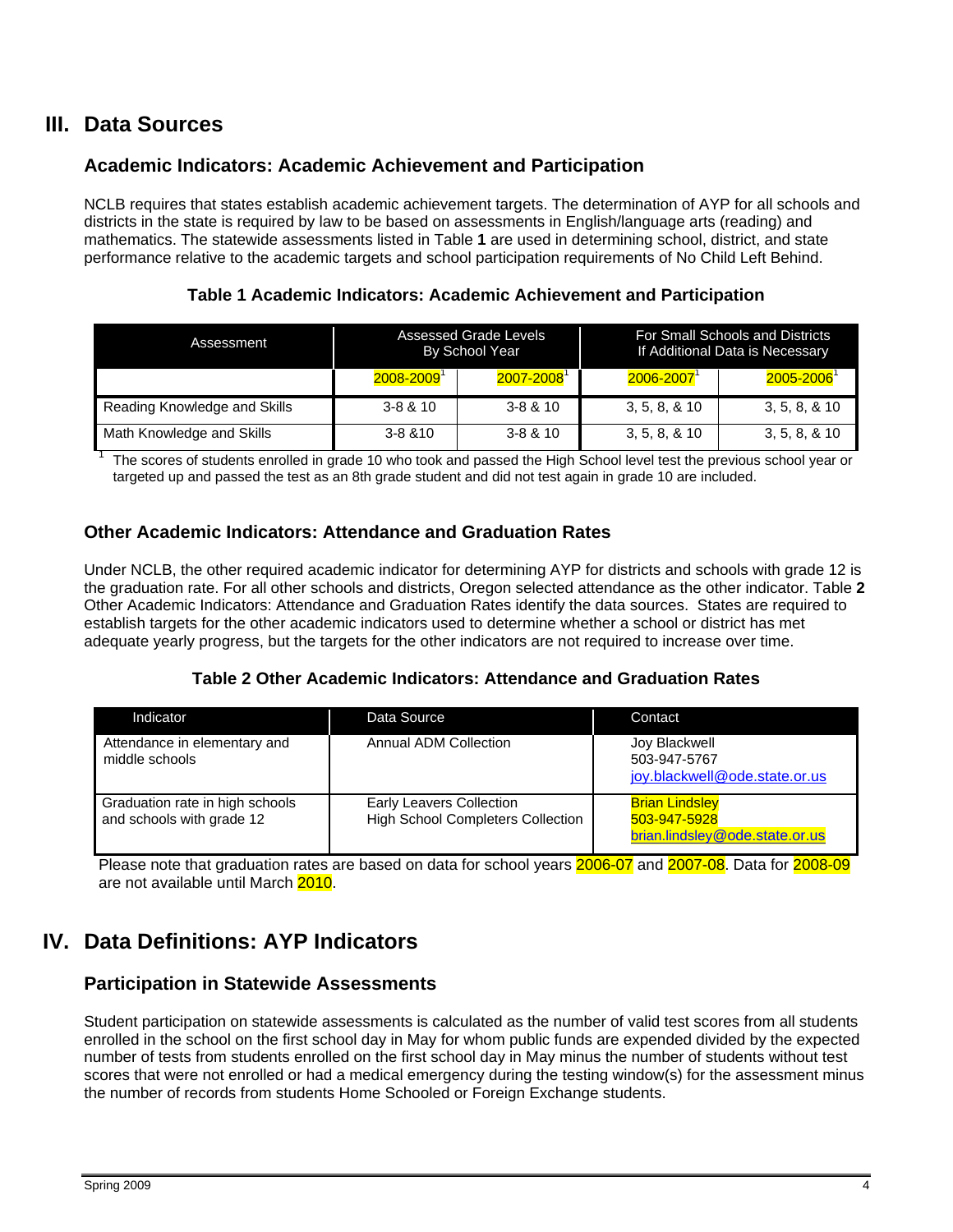The participation indicator for schools subtracts from the denominator records for students participating in "districtlevel" special education programs, while the district participation indicator includes these students.

For English Language Arts (ELA) reported in AYP, the Limited English Proficient (LEP) students in their first year of their LEP program are not required to participate in the Reading test if they have taken the English Language Proficiency Assessment provided (ELPA) by the State. These students will have their ELPA test credit toward the participation of Reading test. First year LEP students without an ELPA test will be considered a non-participant if no other Reading test exists. (See ELA participation example below.)

#### **MATH Participation Calculation Example**

For example, a school has 74 valid scores for third grade students enrolled on the first school day in May and all of whom are supported by public funds. They reported 84 total students enrolled on the first school day in May. Of those 84 students, 3 were not enrolled during the testing window and one had a medical emergency during the testing window. Two additional students are enrolled in the school as third graders but are served by the district's special education program.

This would result in a 94.9% participation rate after rounding through the following calculation:

 $\frac{74 \text{ valid scores}}{24 \text{ rad/s}^2}$  =

 $=94.9%$ 

84 students - 3 new students - 1 medical emergency - 2 students in district special education

#### **ELA Participation Calculation Example**

For example, a school has 74 valid scores for third grade students enrolled on the first school day in May and all of whom are supported by public funds. They reported 84 total students enrolled on the first school day in May. Of those 84 students, 4 were beginning first-year LEP students without a reading test but 3 had taken the ELPA. Another 3 of the 84 students were not enrolled during the testing window and one had a medical emergency during the testing window. Two additional students are enrolled in the school as third graders but are served by the district's special education program.

This would result in a 98.7% participation rate through the following calculation:

74 valid scores

 $= 98.7\%$  $+3$  Beginning LEP students each with ELPA test and without Reading test  $=$ 

84 students (including 4 Beginning LEP students )

- 3 new students -1medical emergency - 2 students in district special education

Students who do not answer enough questions to arrive at a valid score will be counted as non-participants. Statistical analysis and expert evaluation indicates that valid scores can be assigned for all online OAKS tests with 5 or more responses and all paper and pencil tests with 10 or more responses. Students submitting tests meeting the minimum response counts will be included as participants. Those with fewer answers will be counted as non-participants.

Students who take an assessment at a higher grade level than their enrolled grade (target-up) will count as participants for the purposes of AYP calculations (and therefore Report Cards). In the case of students enrolled in  $8<sup>th</sup>$  grade, however, the student must take the  $8<sup>th</sup>$  grade test which would be included in accountability reports for the current year to be counted as a participant. Students in  $8<sup>th</sup>$  grade may also take the High School level test and if they meet the standard, the score will be "banked" and will be included in accountability reports when the student is enrolled in grade 10. In all cases, only the achievement levels associated with the grade level of the test will be used to determine whether students have met standard.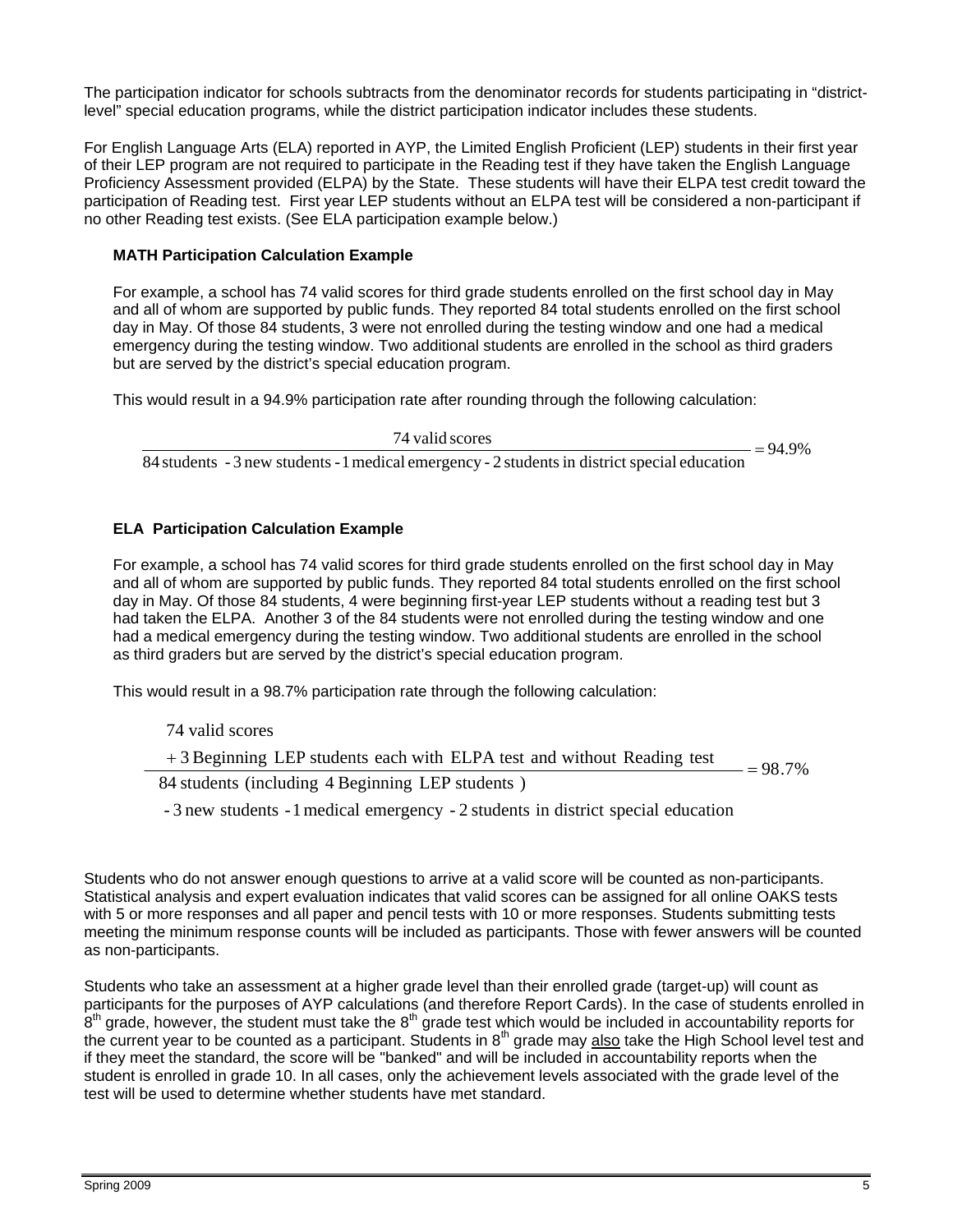## **Academic Achievement Status**

Academic achievement status for schools and districts is calculated as the number of valid test scores meeting standard from students enrolled for a full academic year<sup>1</sup> in the school or district on the first school day in May divided by the number of valid test scores from students enrolled for a full academic year in the school or district on the first school day in May.

Performance standards by test can be found at: http://www.ode.state.or.us/search/results/?id=223

- Scores from targeted up assessments are counted as Meeting the standard if the student's score meets or exceeds the grade level standard for the assessment.
- Up to 1% of total test scores in the district used to determine AYP may be from extended assessments if the scores meet or exceed the alternate achievement standards adopted by the state.
- Beginning first year LEP students are excluded from the calculation of Academic Status.

### **Attendance: Elementary and Middle Schools, and Schools without Grade 12**

The attendance for a school or district is the weighted average of enrollment multiplied by the attendance rate for each year. The attendance rate represents the percentage of students attending in grades 1-12 and is calculated as the total number of days students are present divided by total number of days students are present plus total number of days students are absent.

Enrollment is the number of students in membership on the first school day in May. District special education students are included in the calculation of district, but not school, attendance rate.

For example, a school reported 431 students enrolled in one year with an attendance rate of 89%. For a second year, the school reported 481 students enrolled with an attendance rate of 93%. This would result in an attendance figure of 91.1% through the following calculation. Because of the higher enrollment the second year, the weighted average is higher than the average of the two attendance rates.

$$
\frac{(431*.89) + (481*.93)}{431 + 481} = 91.1\%
$$

#### **Graduation: High Schools and Schools with Grade 12**

If the student enrollment over the 2 most recent years is equal to or greater than the minimum 84 students, then the graduation rate is used as the other academic indicator for schools serving 12th grade. The combined 2-year graduation rate is calculated as the weighted average of enrollment times the graduation rate for each year. The graduation rate equals graduates divided by graduates + dropouts.)

As an example, if a school awards 256 regular diplomas one year with an enrollment of 1220 in grades 9 through 12 and 277 regular diplomas the next year with an enrollment of 1236 in grades 9 through 12 and has 18 dropouts the first year and 12 the second, the following calculation would result in a graduation rate of 94.65% or 94.7% when rounded.

$$
\frac{1220 \cdot \left(\frac{256}{256+18}\right) + 1236 \cdot \left(\frac{277}{277+12}\right)}{1220+1236} = 94.65\%
$$

1 See definition of "full academic year" on page 11.

 $\overline{a}$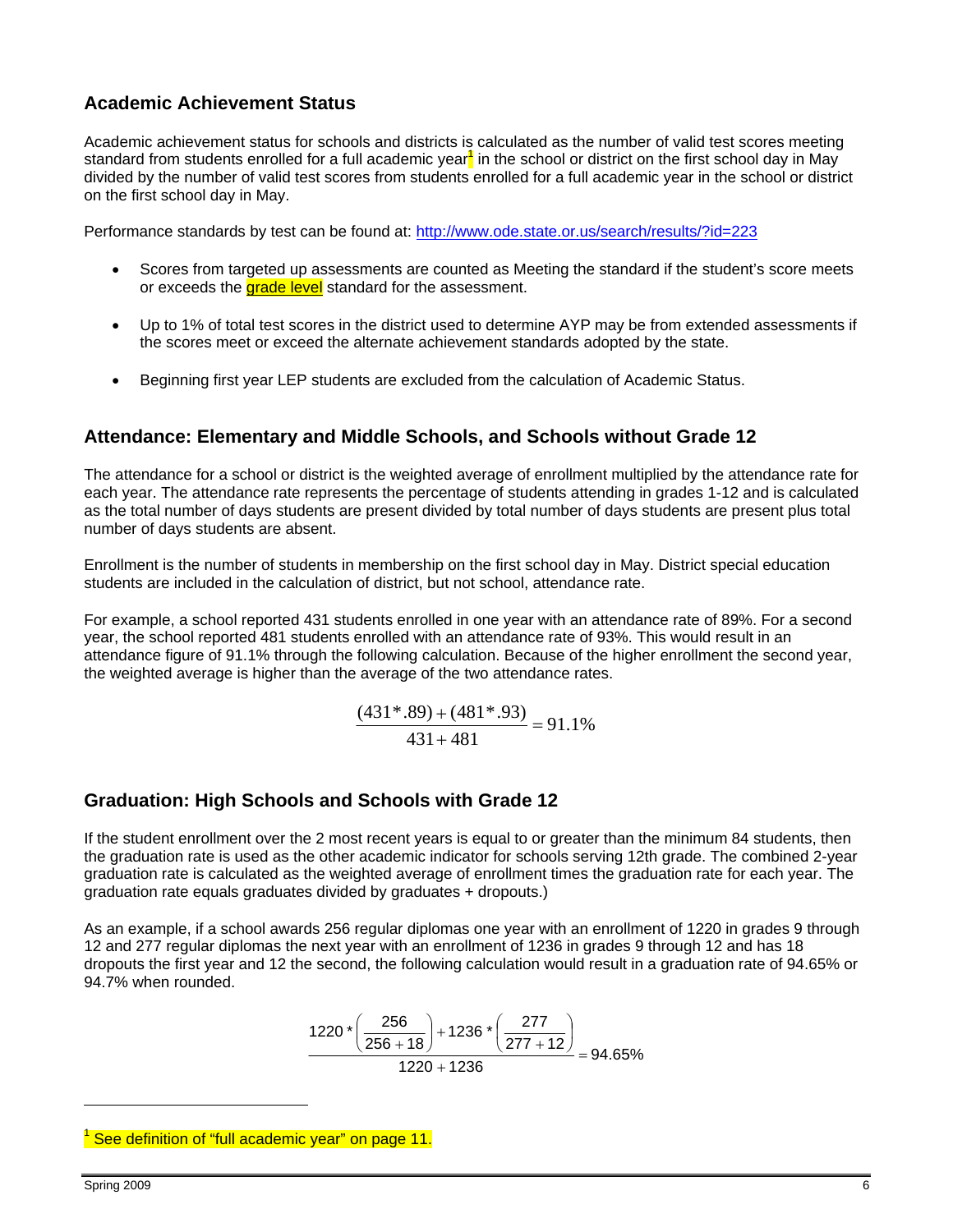#### **Who are graduates**

Students are counted as graduates if they receive a regular high school diploma consistent with district and state policies. The minimum state requirements for a high school diploma are described at: http://www.ode.state.or.us/search/results/?id=368.

#### **Who are not graduates**

- Students who do not receive a regular diploma consistent with district and state policies. In addition, the following are examples of students who are not counted as graduates:
- Students are not counted as graduates if they receive modified diplomas based on completion of a special education individualized education program (IEP).
- Students are not counted as graduates if they receive credentials that require less than 22 credits to earn (for this class of 2009).
- Students are not counted as graduates if they finish their senior year without receiving any credentials.
- Students are not counted as graduates if they pass a Test of General Educational Development to earn a General Education Development (GED) certificate.

Oregon's definition of graduates meets the requirements of the U.S. Department of Education for calculating a graduation rate. Starting next year (2009-2010), ODE will define a Graduation Cohort rate which takes into consideration amended NCLB Title I Regulations.

Enrollment is the number of students in membership in grades 9 –12 on the first school day in October. Net enrollment is used for alternative and charter schools.

**Dropouts** are students who were enrolled during the current school year and have withdrawn from school, or were enrolled in the previous school year but not in the current school year, and **did not** meet any of these conditions:

- Transferred to another school that leads to graduation.
- Moved, and enrollment is verified by contact with the student's new school.
- Received a high school diploma issued by a school district.
- Received a modified diploma based on completion of an IEP.
- Received home instruction paid for by the district.
- Temporarily absent because of suspension, long-term illness, or family emergency.
- Enrolled in an approved, district-sponsored alternative education program.
- Enrolled in a foreign exchange program.
- Moved out of the United States and enrollment status is unknown.
- Enrolled in an adult high school diploma program sponsored by the district.
- In protective custody and the location of the student is not legally available.
- Placed in a corrections facility, substance abuse facility, or mental health facility, or a CSD certified shelter care program, or legally deported.
- Deceased.
- Withdrew to be taught at home by a parent or private tutor and registered with the Education Service District (ESD).
- Received an adult high school diploma at a community college.
- Received a GED certificate.

#### **Please note: A student who has withdrawn from school and who meets any one of the conditions above is not classified as a dropout.**

The following special cases constitute dropping out. This is a list of the most common cases and does not describe every circumstance of dropping out.

• Left school without notice and cannot be located.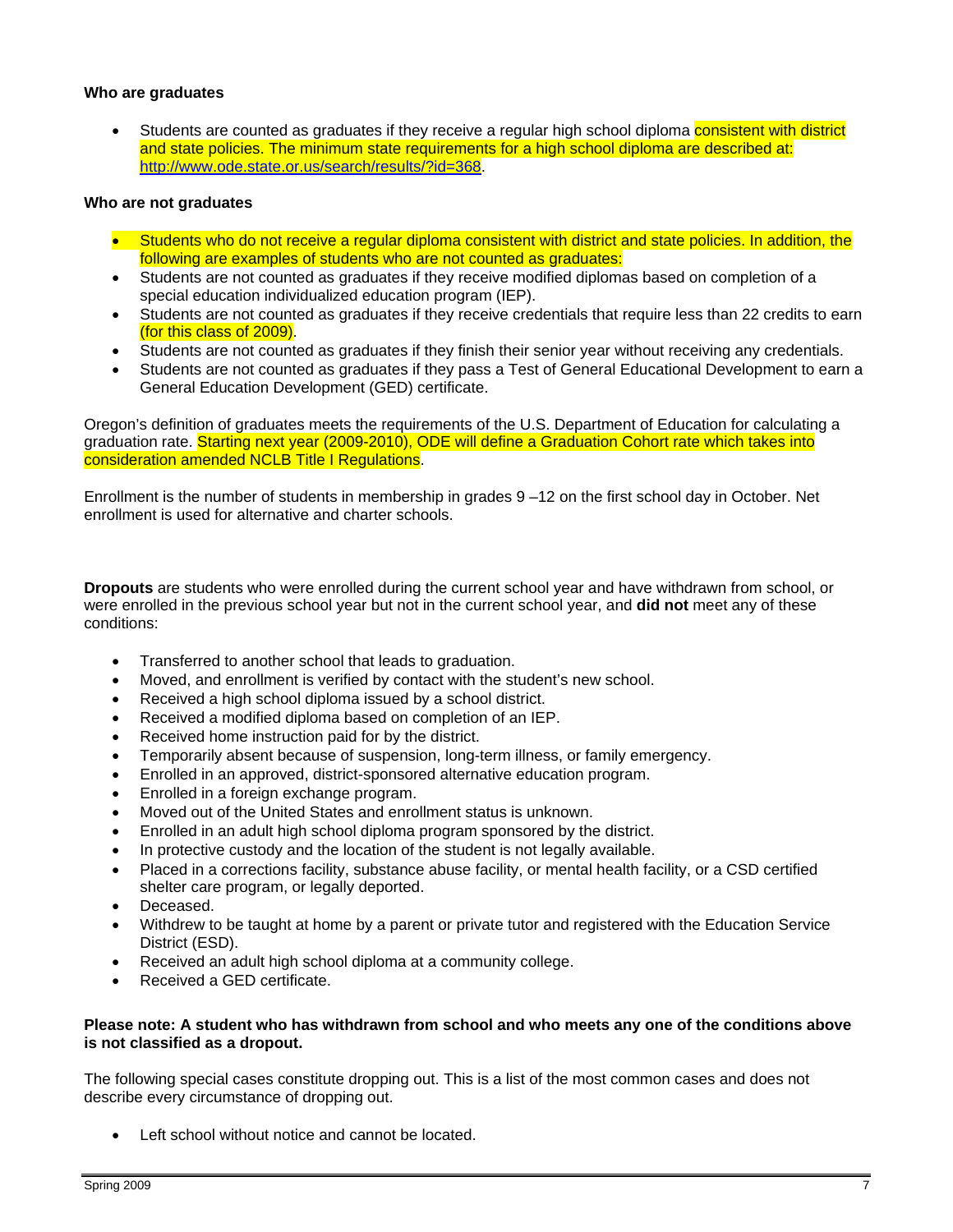- Withdrew from a district-sponsored alternative program.
- Moved with a migrant family and is not known to be in school.
- Moved to another district or state and is not known to be in school.
- Suspended or expelled and did not return to school when scheduled to.
- Expelled and did not enroll in the alternative education program that was offered.
- Reported for active duty in military service before receiving a high school diploma or GED.
- Withdrew for home schooling and did not register with the ESD.
- Was sent back from home schooling by the ESD and did not re-enroll.
- Withdrew near the end of the school year before full credit for classes was awarded.
- Withdrew from a GED program without earning a GED.
- Received a certificate of completion based on completion of an IEP.
- Enrolled independently in an alternative education program.
- Enrolled independently in a community college without having received a high school diploma.
- Was released from compulsory attendance and did not stay in school.
- Received a completion credential requiring less than 22 credits to earn.

A dropout is defined by Oregon Revised Statute ORS 339.505. This definition of dropout is consistent with the definition used by the National Center for Education Statistics and is calculated following the regular definitions published by the Oregon Department of Education. For further information on dropouts in Oregon, see http://www.ode.state.or.us/search/page/?id=1.

## **V. Data Definitions: Demographic Subgroups**

#### **Identified Subgroups**

Under NCLB, students are included in non-exclusive subgroups for determining AYP. The subgroups are: (1) students with disabilities, (2) students determined to be Limited English Proficient, (3) students from economically disadvantaged families, and (4) the student membership in major racial/ethnic groups in the state (i.e. white, black, Hispanic, Asian/Pacific islander, American Indian/Alaskan native, and multi-racial/multi-ethnic).

## **Group and Subgroup Membership Definitions**

#### **All Students**

The All Students group includes all students enrolled in the school or district on the first school day in May except the following:

- home schooled, tuitioned, or foreign exchange students,
- students enrolled in private alternative programs that are not receiving instruction in core academic content areas assessed by the state assessments,
- students identified by the school or district as transferring in without a test score after the testing window has closed, or
- (for schools) students enrolled in district special education programs.

#### **Students with Disabilities**

The students with disabilities group includes all students served at any time during the school year by special education programs in which students are instructed and monitored based on decisions defined by Individualized Education Programs (IEP).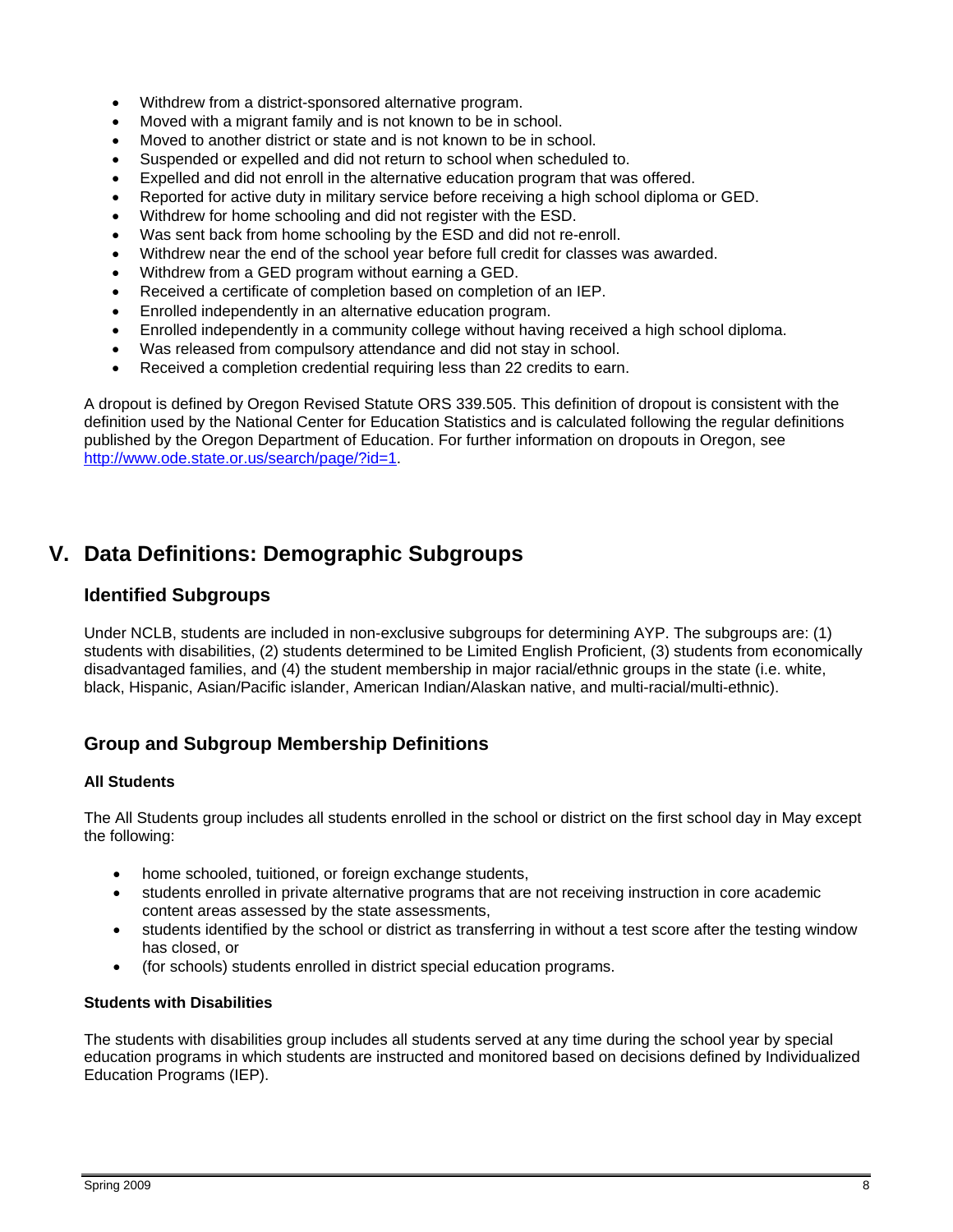#### **Limited English Proficient**

Included in the Limited English Proficient group (see **Table 13** for LEP Subgroup Definitions) is any student who is identified by the district in the NCLB Limited English Proficiency collection as either:

- 1. Limited English Proficient (LEP), an individual who:
	- is aged 3 through 21;
	- is enrolled or preparing to enroll in an elementary school or secondary school;
	- was not born in the United States or whose native language is a language other than English;
	- is a Native American or Alaska Native, or a native resident of the outlying areas; and
	- comes from an environment where a language other than English has had a significant impact on the individual's level of English language proficiency; or
	- is migratory, whose native language is a language other than English, and
	- comes from an environment where a language other than English is dominant; and whose difficulties in speaking, reading, writing, or understanding the English language may be sufficient to deny the individual:
		- the ability to meet the State's proficient level of achievement on State assessments (described in section 1111(b)(3) of the No Child Left Behind Act);
		- the ability to successfully achieve in classrooms where the language of instruction is English; or
		- the opportunity to participate fully in society.

**or** 

2. Former LEP students (see Memorandum No. 010-2006-07) who are identified as exiting an LEP program in either of the two previous school years. Beginning with reporting for 2006-07, these students may be included in the LEP subgroup.

#### **Economically Disadvantaged**

The eligibility application for free and reduced price meal programs will be used to determine membership in this subgroup. Students eligible for free and reduced price lunch are identified by the district in the Spring Membership Collection. For further information about the use of free and reduced price meal data for this purpose, please see https://district.ode.state.or.us/apps/info/docs/08-09\_Spring\_Student\_Membership\_Instructions042809.doc. Schools and districts that do not administer school lunch programs may identify economically disadvantaged students by other means.

#### **Race/Ethnicity**

Race/ethnicity is classified into one of six categories:

- American Indian/Alaskan native: A student having origins in any of the original peoples of North America,
- Asian/Pacific islander: A student having origins in any of the original peoples of the Far East, Southeast Asia, the Pacific islands, or the Indian subcontinent,
- black (not of Hispanic origin): A student having origins in any of the black racial groups of Africa
- Hispanic origin: A student of Mexican, Puerto Rican, Cuban, Central or South American, or other Spanish culture or origin, regardless of race,
- White (not of Hispanic origin): A student having origins in any of the original peoples of Europe, North Africa, or the Middle East, or
- Multi-racial/multi-ethnic: A student having origins in more than one race or ethnicity.

Please note that students whose ethnicity is not identified by the district are not included in any ethnicity subgroup calculations for the AYP determination.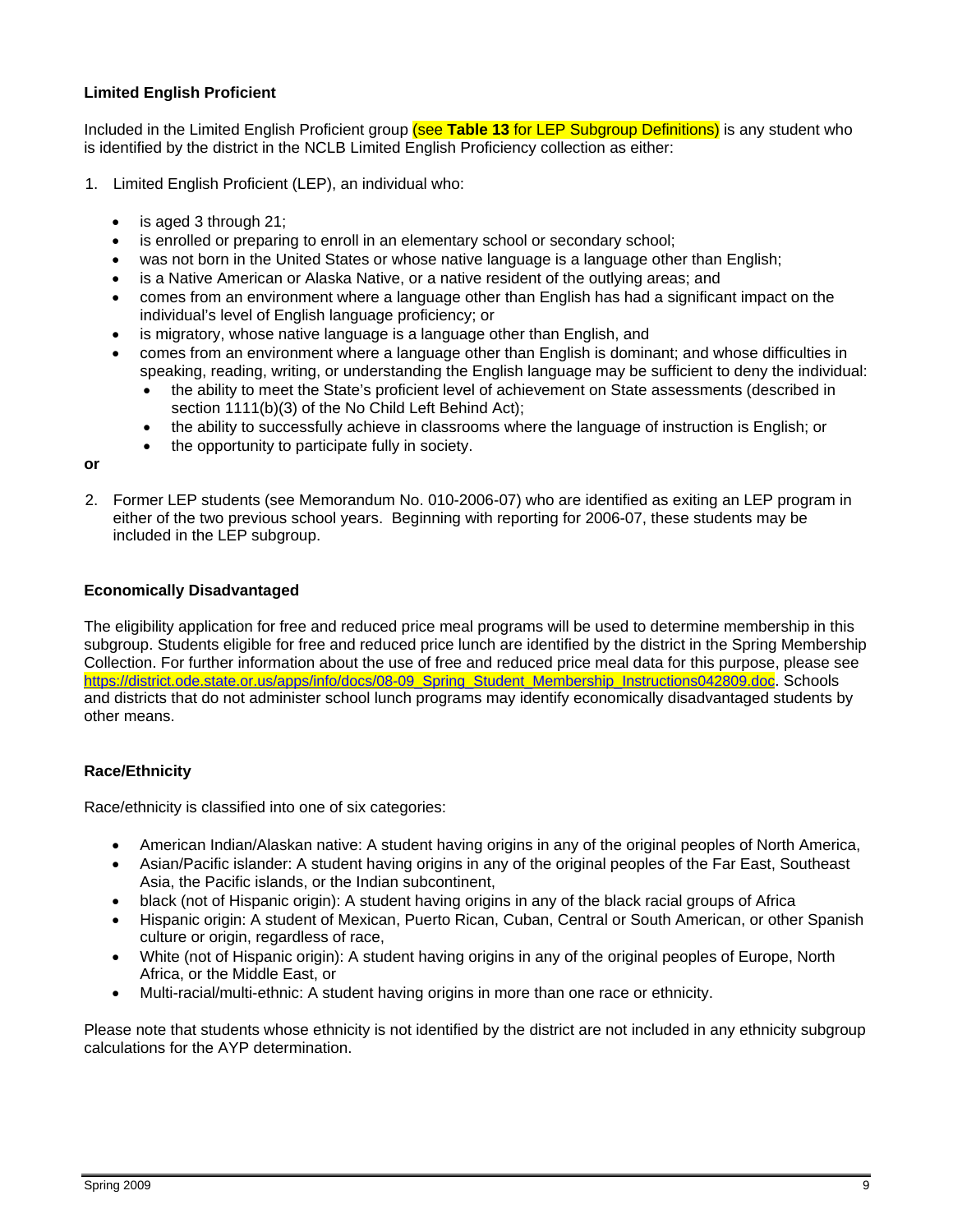## **Data Sources for Subgroup Membership**

Subgroup membership information is collected from a number of data sources as described below and outlined in Table **3**.

#### **Academic Achievement**

Academic Achievement data are flagged from the following sources:

- Students with disabilities are identified based on district pre-coding of student assessment answer sheets and/or the SSID file indicating special education program participation and/or the special education program flag in the Spring Membership Collection.
- Limited English Proficient students are identified in the NCLB English Language Proficiency Collection as:
	- $\circ$  served by an LEP program and have not scored proficient on a district assessment of English Language Proficiency or
	- o have reached proficiency in English and exited an ELL program within the previous two academic years (see *Executive Numbered Memorandum 010-2006-07*).
- Economically disadvantaged students are students identified by the district as eligible for free or reduced price lunch in the Spring Membership Collection. In schools and districts that do not administer school lunch programs, students may be identified as economically disadvantaged by other means.
- Race/ethnicity is based on ethnicity information in the SSID file.

#### **Attendance**

Attendance data by subgroup membership is collected from districts and schools through the Annual Average Daily Membership (ADM) Collection. Economically disadvantaged students are identified using the Spring Membership Collection and Limited English Proficient students are identified using the NCLB English Proficiency Collection.

#### **Enrollment and Graduation**

Subgroup membership for enrollment is collected from Fall Membership in conjunction with the High School Completers and Early Leavers collections when reporting Graduates.

| Subgroup                          | Enrollment                                                                                                     | Graduates                     | Dropouts             |  |
|-----------------------------------|----------------------------------------------------------------------------------------------------------------|-------------------------------|----------------------|--|
| <b>All Students</b>               | Fall Membership                                                                                                | <b>High School Completers</b> | <b>Early Leavers</b> |  |
| Economically Disadvantaged        | Spring Membership applied to collections shown above                                                           |                               |                      |  |
| <b>Limited English Proficient</b> | NCLB English Language Proficiency applied to collections shown above                                           |                               |                      |  |
| <b>Students with Disabilities</b> | SECC ChildCount, Special Ed Child Find, and Special Ed Exit Collections applied to<br>collections shown above. |                               |                      |  |
| Ethnicity                         | Fall Membership                                                                                                | <b>High School Completers</b> | <b>Early Leavers</b> |  |

#### **Table 3 Subgroup Membership**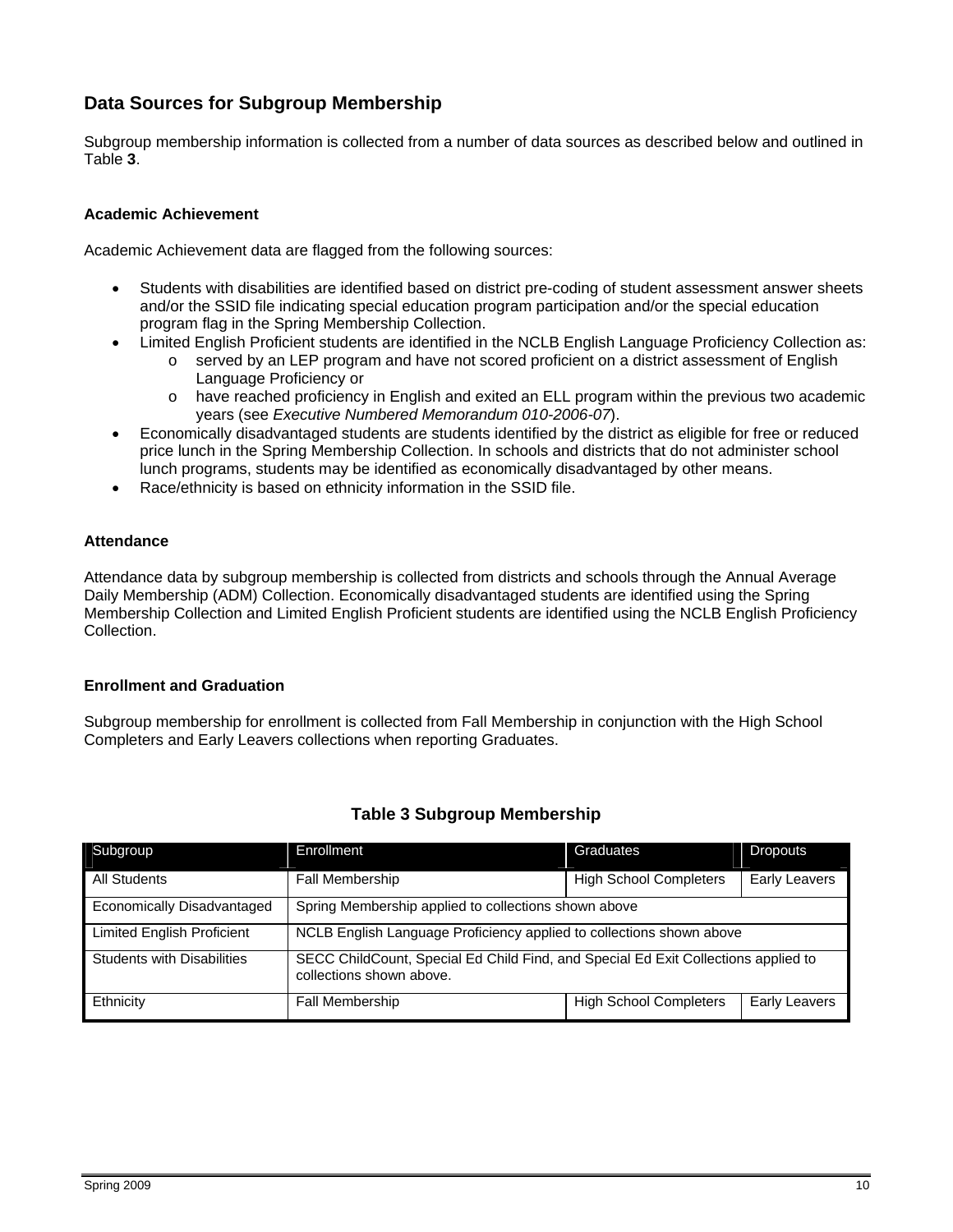## **Full Academic Year**

In Oregon, the term "full academic year" describes enrollment in a school or district for more than one-half of the instructional days in the school or district prior to the first school day in May. This definition does not require that enrollment be continuous nor do the enrolled days have to be consecutive. Enrollment may be part time or full time.

Districts identify all students enrolled in the school and district on the first school day in May through the Spring Membership Collection. In this collection, the district or school also identifies those students enrolled on the first school day in May who have been enrolled for a full academic year. Scores from all students enrolled on the first school day in May are included in determining school and district AYP participation rates. Only the scores of those students enrolled in the school or district on the first school day in May and for a full academic year are included in determining student academic achievement status.

## **District Special Education Programs**

In the Spring Membership Collection, districts identify students enrolled in schools but served in district-wide special education programs. The assessment results and attendance for students served by district special education programs are excluded from calculations determining a school's AYP status. The district remains accountable for the attendance and performance of these students and the scores are included in the district's AYP determination.

Students with disabilities who are instructed in a general education setting, regular classroom, and/or resource room, for 40% of their time or more are included in the school AYP reports with other students in the same grade, class, and school. These are students reported on the December Special Education Child Count (SECC) in the special education federal placement categories of:

- "instruction in regular classes" (including special education and related services instruction and support provided in a resource room for less than 21% of the student's instructional day) [Federal Placement Code = 30] or
- "instruction in regular class, with resource room support" (including special education and related services instruction and support provided in a resource room environment for 21-60% of the student's instructional day) [Federal Placement Code = 31].

Students with disabilities who are instructed in a general education classroom for less than 40% of their time will be included only in district level AYP reports where the district is the district of residence. These are students who are reported in one of the district special education placements (Federal Placement Code = 32 or higher). These include separate class placements in which students are served more than 60% of their school day away from the general education classroom environment, special schools including public and private residential and day placements, hospitals and institutions, and homebound (not home-schooled) placements.

## **Minimum Cell Size for Accountability Purposes**

In order to be certain that AYP determinations are valid and reliable, a minimum cell size (minimum n) has been established by the state. The minimum cell size for each indicator is listed in Table **4**. To calculate a school or district cell size, use the data from the past two school years and combine results from all included tests in the school or district.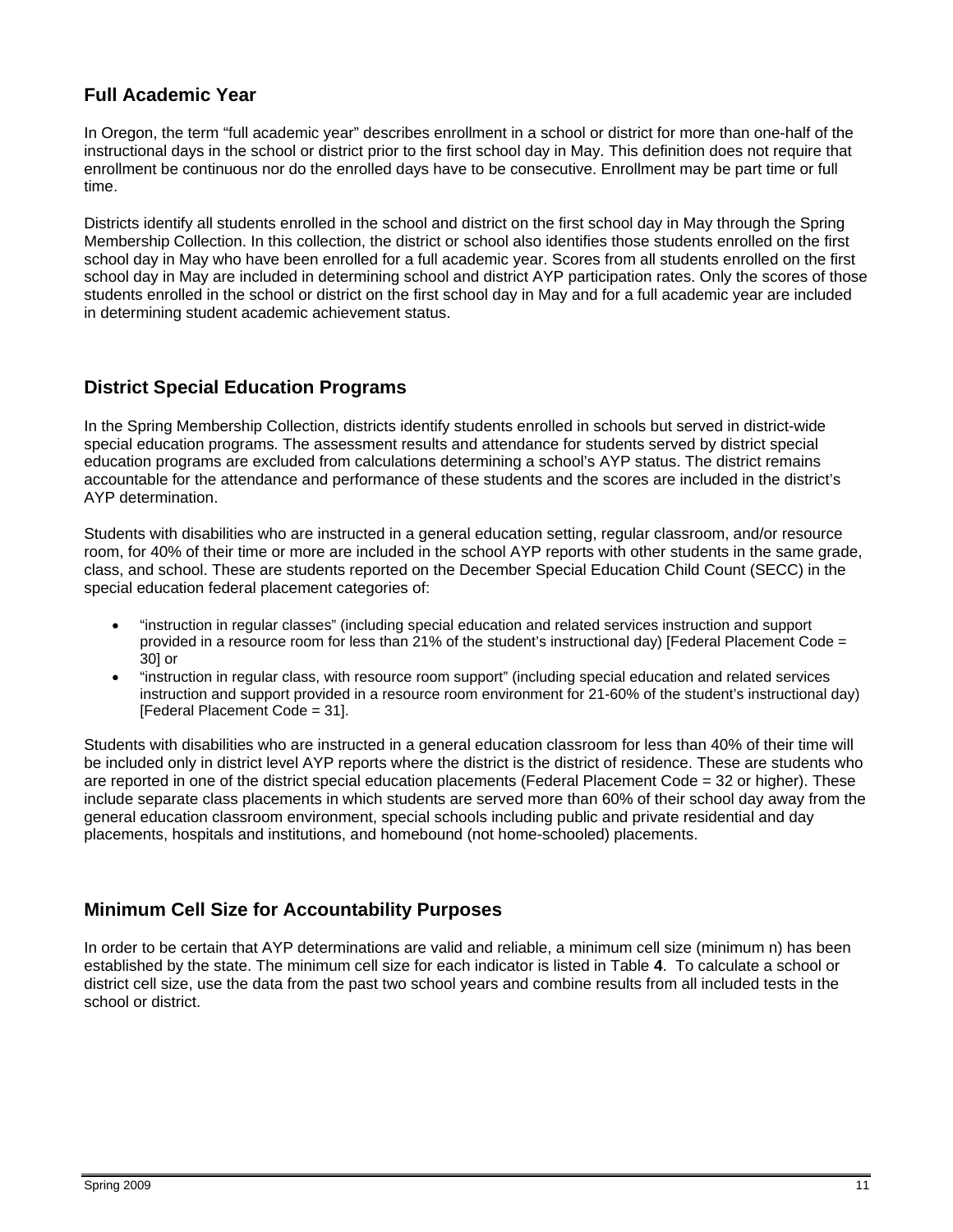## **Table 4 Minimum Cell Sizes for Inclusion in Accountability**

| <b>AYP Decision</b>                                            | Minimum Cell Size (Minimum n) Required                                                                                                   |
|----------------------------------------------------------------|------------------------------------------------------------------------------------------------------------------------------------------|
| Participation:<br>English/language arts and mathematics        | 40 expected tests from benchmark grades = All required tests for all<br>benchmark grades combined for the two most recent years combined |
| Academic Achievement:<br>English language arts and mathematics | 42 tests from benchmark grades = All tests for all benchmark grades<br>combined for the two most recent years combined                   |
|                                                                | Or                                                                                                                                       |
|                                                                | 21 tests from benchmark grades $=$ All tests for all benchmark grades<br>combined for the most recent test data                          |
| Attendance                                                     | 84 students enrolled on the first school day in May in grades $1 - 12$ during<br>the two most recent years combined                      |
| Graduation                                                     | 84 students enrolled on the first school day in May in grades 9 - 12 during<br>the two most recent years combined                        |

For schools and districts that do not meet the minimum n of 42 tests in each content area in the two most current years, ODE will "look back" and include assessment results from the two years prior to the two most current years. After the release of preliminary AYP designations in August, the Department will work with very small schools and districts for which there are insufficient data to produce a final AYP designation. It will be necessary to identify additional assessment results from tests that are aligned with Oregon's academic standards in English/language arts and mathematics, as well as other data, to calculate a valid AYP designation. Districts are required to also submit additional data for schools that do not enroll students at grades in which Oregon Statewide Assessments are administered.

In the case of very small schools and districts in which four years of data for grades 9 - 12 does not produce a minimum cell size of 84 students for the graduation indicator attendance data will be used and the attendance indicator will replace the graduation indicator.

Please see section X. Special Situations for more information relating to small schools and districts.

# **VI. AYP Calculations and Determinations**

## **Statewide Targets for All Schools and Districts**

The school or district as a whole must meet each indicator target for the school or district to be designated as meeting AYP, except as noted. In each subject, a total of 42 test scores from the two most recent years combined is required to make the determination of AYP. Schools and districts with fewer than 42 test scores or fewer than a total of 84 students enrolled during the two most recent years combined will require additional data in order to determine their AYP designations. Table 6 presents a summary of all of the indicators used to determine a school or district's AYP status.

## **Participation**

For any school or subgroup within a school to be designated as meeting AYP, the school participation in statewide assessments must be 95% or greater. If the participation rate falls below the 95% level for the school as a whole or for any subgroup the school is designated as not meeting AYP. Districts, schools, and disaggregated groups may meet the participation target if the participation rate in either the most current year exceeds the state target or if the combined (current year and prior year) participation rate exceeds the state target. These same requirements apply when determining if a district or the state meet AYP.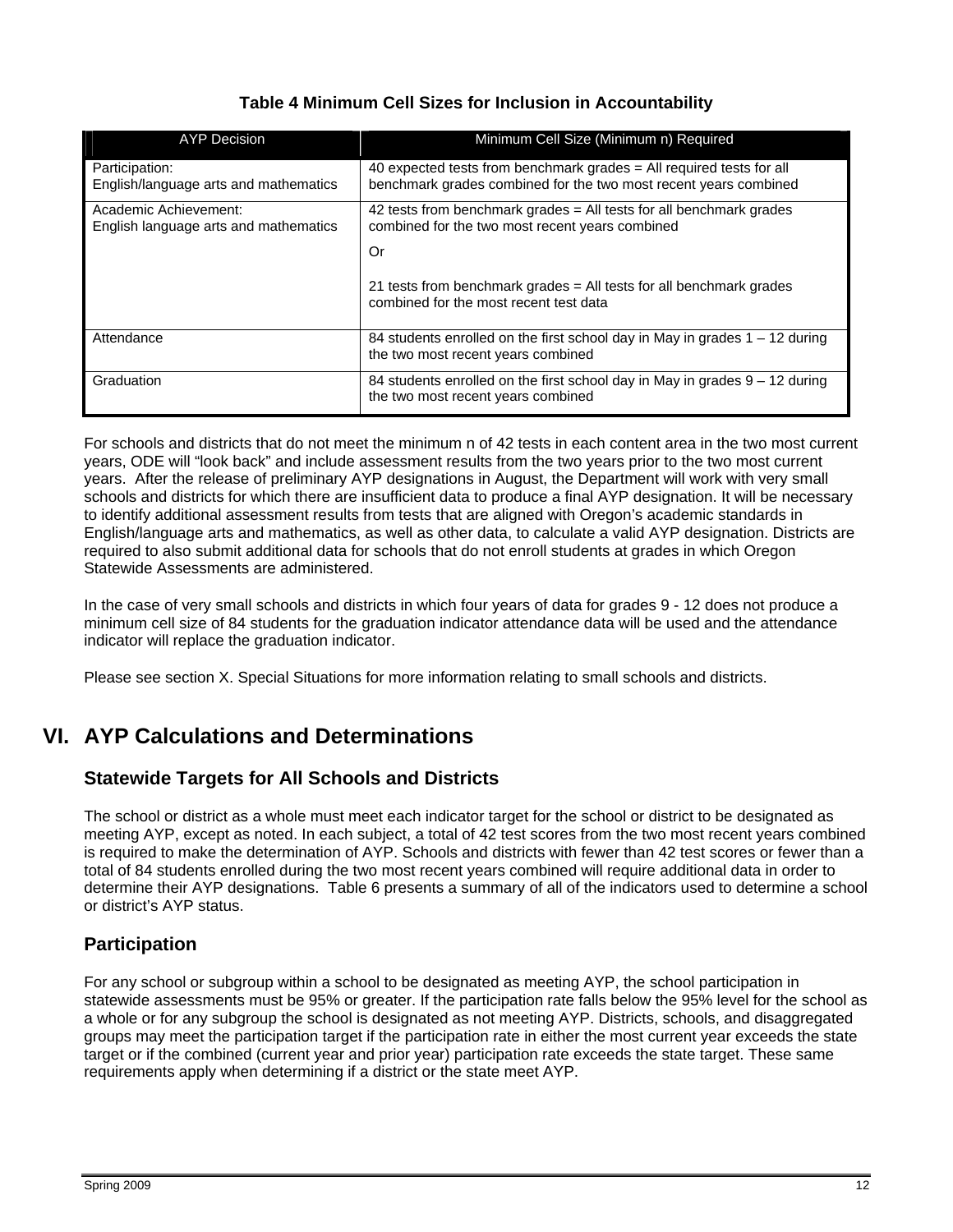## **Academic Status Indicators**

To meet the requirements of the NCLB, Oregon set the statewide baseline for determining AYP as the percentage of students at the 20th percentile who were meeting or exceeding state standards. Data from the 2000-01 and 2001-02 statewide assessments were combined across grade levels and used to determine the baseline. For 2008-09 AYP determinations:

- The single Reading target for all schools in the state and also all subgroups is 60% of test scores meeting or exceeding standards. The Oregon Assessment of Knowledge and Skills (OAKS) in Reading is used to measure the progress toward this goal.
- The single Mathematics target for all schools in the state and also all subgroups is 59% of test scores meeting or exceeding standards. The Oregon Assessment of Knowledge and Skills (OAKS) in Math is used to measure the progress toward this goal.

With the establishment of the goal that all students nationwide will meet or exceed academic standards in the 2013-14 academic year as measured by statewide assessments, each state was required by federal law to set annual targets for the percentage of students meeting or exceeding state academic performance standards. The targets are required to increase over time and at equal intervals, but not necessarily to increase annually. The annual academic targets for all Oregon schools are listed in Table **5** by content area and school year.

| School Year | English/<br>Language Arts | <b>Mathematics</b> | School Year | English/<br>Language Arts | <b>Mathematics</b> |
|-------------|---------------------------|--------------------|-------------|---------------------------|--------------------|
| 2002-03     | 40%                       | 39%                | 2008-09     | 60%                       | 59%                |
| 2003-04     | 40%                       | 39%                | 2009-10     | 60%                       | 59%                |
| 2004-05     | 50%                       | 49%                | 2010-11     | 70%                       | 70%                |
| 2005-06     | 50%                       | 49%                | 2011-12     | 80%                       | 80%                |
| 2006-07     | 50%                       | 49%                | 2012-13     | 90%                       | 90%                |
| 2007-08     | 60%                       | 59%                | 2013-14     | 100%                      | 100%               |

## **Table 5 Academic Performance Targets**

## **Statewide Academic Status Targets for All Schools**

The school or district and all subgroups must have the target percentage of students meeting or exceeding the standards to be designated as meeting AYP. The same requirements apply to the district and the state.

## **Academic Growth: Safe Harbor**

Schools and districts that do not meet the academic status targets may qualify as meeting AYP under another provision of the NCLB law called safe harbor. Using safe harbor, a school or district or any subgroup that reduces its percentage of student test scores not meeting the standards by 10% or more, from the prior year to the current year, will be designated as meeting AYP, as long as the school, district, or subgroup also meets the target for the other academic indicator of graduation or attendance as well as the participation target.

## **Other Academic Indicators: Attendance and Graduation**

States are required to establish targets for the other academic indicators used to determine whether a school has met adequate yearly progress. NCLB requires states to include graduation in determining AYP for high schools. This is also the other academic indicator used to determine district AYP. Oregon selected attendance as the other required indicator for elementary and middle schools. Under NCLB, states are not required to increase the targets for attendance over time. However, new federal regulations require that the graduation rate have targets that increase over time. In 2009-2010, Oregon will review the statewide graduation rate and will set the targets for the graduation rate that are consistent with the new regulations.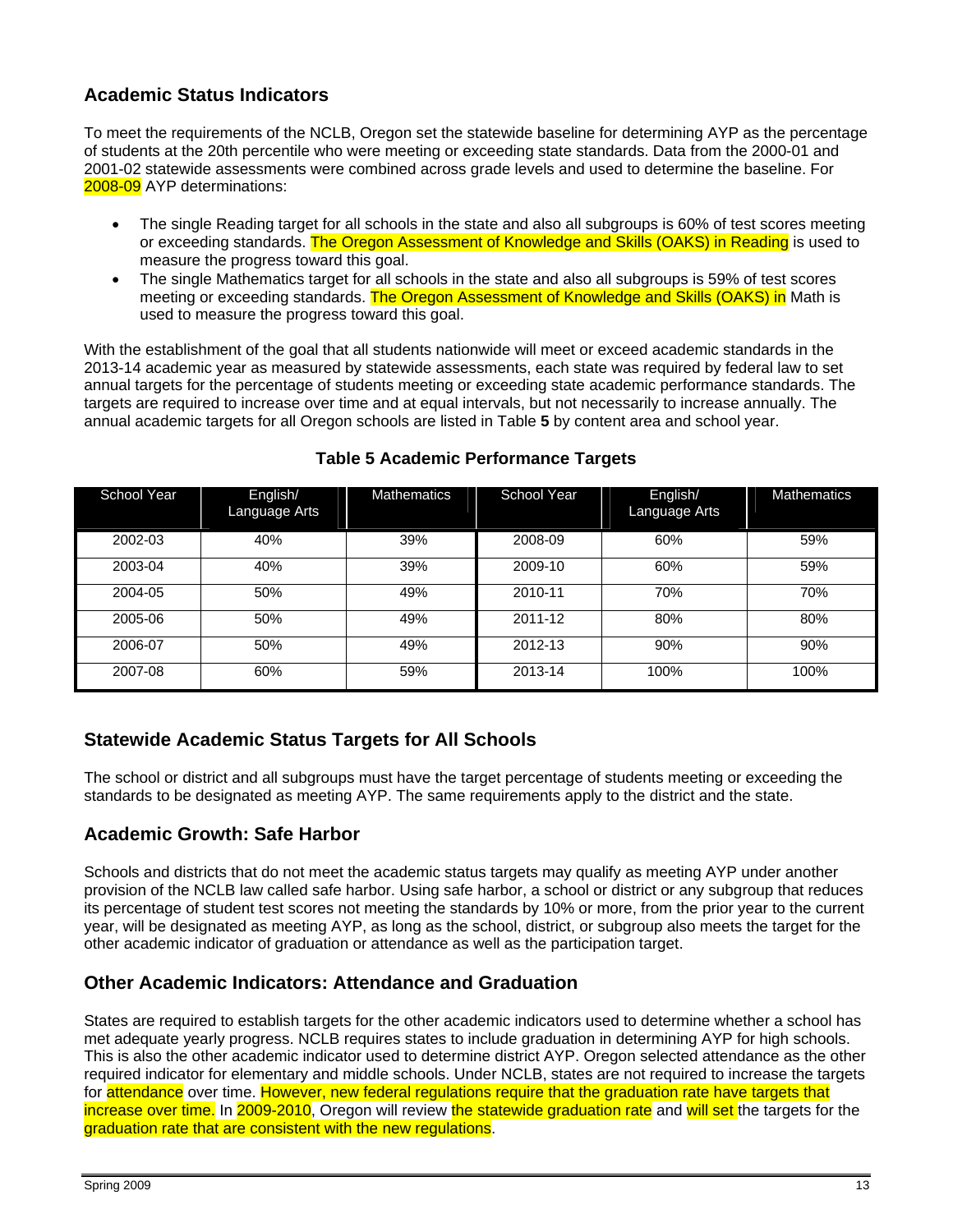- Attendance for elementary and middle schools: The attendance target is set at 92.0%.
- Schools with grade 12: The graduation target is set at 68.1%. This is Oregon's historical statewide average of the percentage of 9th grade students receiving regular diplomas within four years.

Note that graduation data are from 2006-2007 and 2007-2008. Data for 2008-2009 are not available until March 2010.

## **Table 6 AYP Designation Indicators and Targets**

| Indicator                                                                                                                                                           | NCLB Requirement                                                                                         | Oregon Target and Definition                                                                                                                                                                                                                                                                                                                                                                                                                                                                                              | Data Source                                                                                                                                     |
|---------------------------------------------------------------------------------------------------------------------------------------------------------------------|----------------------------------------------------------------------------------------------------------|---------------------------------------------------------------------------------------------------------------------------------------------------------------------------------------------------------------------------------------------------------------------------------------------------------------------------------------------------------------------------------------------------------------------------------------------------------------------------------------------------------------------------|-------------------------------------------------------------------------------------------------------------------------------------------------|
| Participation in<br>statewide<br>assessments                                                                                                                        | 95%                                                                                                      | 95% of all students in school, district, or state.<br>Number of valid test scores from all students enrolled<br>in the school on the first school day in May divided by<br>the expected number of tests from students enrolled on<br>the first school day in May minus the number of<br>students without test scores that were not enrolled<br>during the testing window(s) for the assessment minus<br>the number of records from students with<br>administration code of 6 (Home Schooled/Foreign<br>Exchange students) | Spring Membership<br><b>Collection and OAKS</b><br>results for 2008-2009<br>and 2007-2008                                                       |
| <b>Academic Status</b>                                                                                                                                              | Baseline:<br>2000-2001 + 2001-<br>2002 performance<br>of students at the<br>20th percentile<br>statewide | ELA 60% = Reading OAKS<br>Math $59\%$ = Math OAKS<br>Number of test scores that meet or exceed state<br>standards divided by number of test scores from<br>students enrolled for a full academic year on the first<br>school day in May                                                                                                                                                                                                                                                                                   | Spring Membership<br><b>Collection and OAKS</b><br>results for 2008-2009<br>and 2007-2008 from<br>students enrolled for a<br>full academic year |
| Academic<br>Growth<br>(Required only if<br><b>Academic Status</b><br>target is not met.)                                                                            | Safe Harbor                                                                                              | From prior year to current year, reduce by 10% the<br>percentage of test scores not meeting standards.<br>The percentage of 2008-2009 test scores meeting<br>standards compared to the percentage of 2007-2008<br>test scores meeting standards                                                                                                                                                                                                                                                                           | Spring Membership<br><b>Collection and OAKS</b><br>results for 2008-2009<br>and 2007-2008 from<br>students enrolled for a<br>full academic year |
| Attendance for<br>elementary and<br>middle schools.<br>(Required for<br>subgroups only if<br><b>Academic Status</b><br>target is not met.)                          | Other Academic<br>Indicator                                                                              | 92.0% Equivalent to the established standard for<br>adequate attendance on the Oregon School and<br><b>District Report Cards.</b><br>Total days students in grades 1-12 are present divided<br>by total days present plus total days absent                                                                                                                                                                                                                                                                               | Annual ADM collections<br>for 2008-2009 and<br>2007-2008                                                                                        |
| <b>Graduation Rate</b><br>for schools with<br>grade 12 and for<br>districts.<br>(Required for<br>subgroups only if<br><b>Academic Status</b><br>target is not met.) | <b>Other Academic</b><br>Indicator                                                                       | 68.1% Equivalent to percentage of Oregon 9th grade<br>students who receive a regular diploma within 4 years.<br>Number of students graduating with a regular diploma<br>divided by number of students graduating with a<br>regular diploma plus number of dropouts in grades 9 -<br>12                                                                                                                                                                                                                                    | Early Leavers and High<br>School Completers<br>surveys for 2006-2007<br>and 2007-2008*                                                          |

\* Data for 2008-09 are not available for determining AYP for this indicator.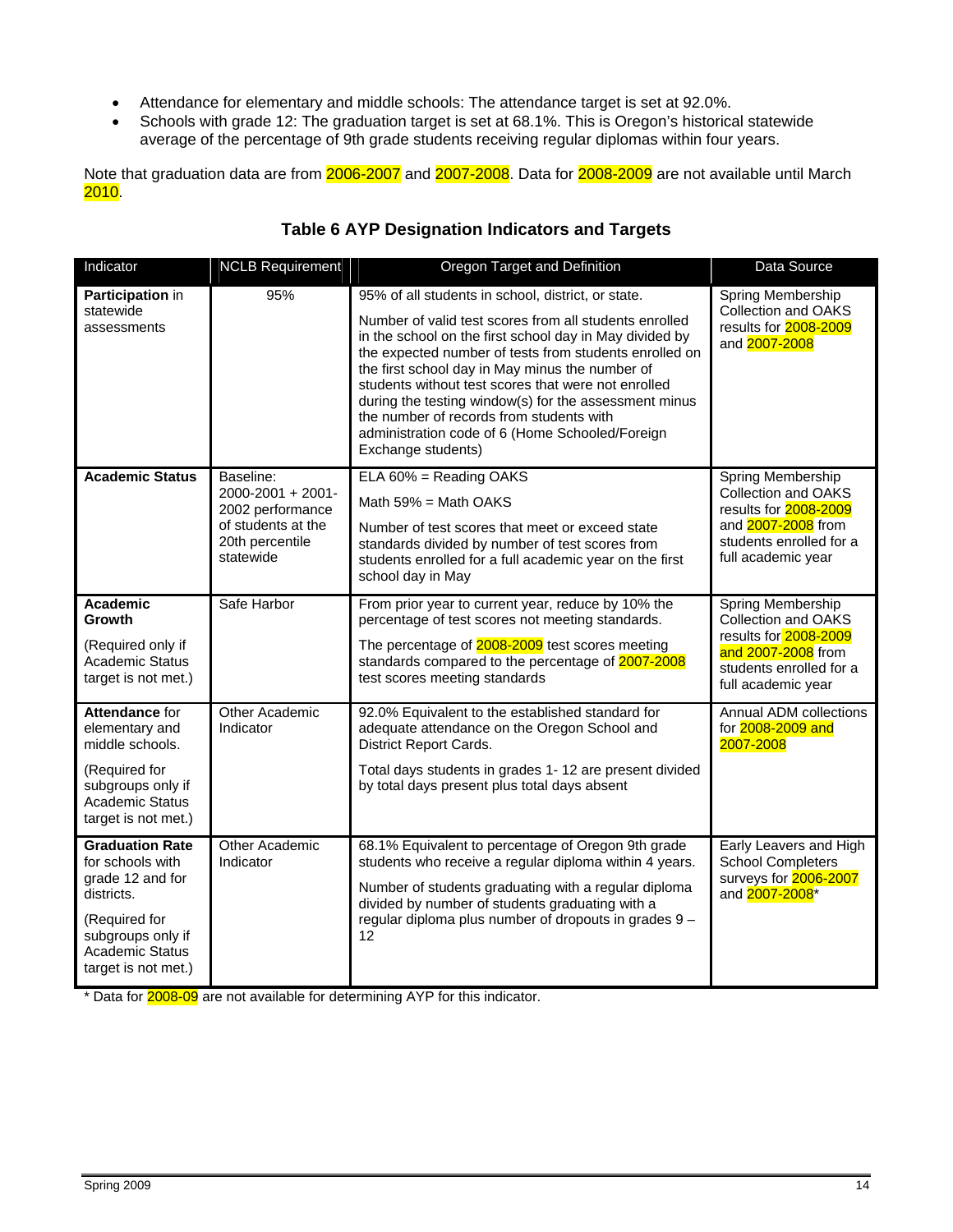## **How AYP is Determined for Schools, Districts, or the State**

If the school as a whole (the group "all students") meets

- the participation requirement,
- the yearly academic achievement targets in English/language arts and mathematics, and
- the target for other academic indicator of attendance (for schools without grade 12) or graduation rate (for schools with grade 12)

#### **AND**

All subgroups of students meeting the minimum cell sizes meet the participation and yearly academic achievement targets in English/language arts and mathematics, the school is designated as meeting AYP.

If the school as a whole, or any subgroup of students, does not meet any one of the targets for any one indicator, the school is designated as not meeting AYP, unless the school or subgroup makes "safe harbor" as described below. These same requirements apply when determining if a district or the state met AYP.

#### **Participation Requirement**

A student is expected to participate in all required state tests that assess the content areas in which the student received instruction paid for by public funds. This includes registered home schooled students, privately schooled students, tuitioned students, and any other students who are exempted from compulsory school attendance and who are attending public schools or programs part time including students receiving tutoring or small group instruction if the student's education is paid for by public funds and the student received instruction provided by the district in the state content standards during the **2008-2009** school year.

For any school or subgroup within a school to be designated as meeting AYP, the school participation in statewide assessments must be 95% or greater. If the participation rate falls below the 95% level for the school as a whole or for any subgroup, the school is designated as not meeting AYP. These same requirements apply when determining if a district or the state meet AYP.

The AYP participation denominator is based on students enrolled on the first school day in May as identified in the Spring Membership Collection. A participation record is generated for each required test at the grade at which the student is enrolled and filled with the highest test score for the student. Records with an administration code of 6 (home schooled/foreign exchange student) are removed from the participation denominator. Any record without a valid test score that the district identifies in Student Staging as from a student enrolled on the first school day in May who was not enrolled during the testing window(s) (administration code of 8) or had a medical emergency (administration code of 9) will also be removed from the participation denominator. The records for students identified in the Participation Collection as enrolled in district special education programs are removed from the school's participation denominator but retained for the district calculations.

Registered home schooled students, private school students, tuitioned students, and students attending public or private alternative programs who are not claimed by any district for ADM or did not receive instruction from the district in the state content standards during the **2008-09** school year are not required to be tested. Test scores or virtual records indicating non-participation from these students are excluded from district and school report card and AYP calculations by marking the student's answer sheet or test record in Student Staging with Administration Code 6. Any student may request to participate in state tests. The scores of registered home schooled, private school students, or tuitioned students for whom any district does not claim or receive ADM are excluded from a district's assessment, AYP, or report card calculations or reports when the student's answer sheet or test record in Student Staging is marked with Administration Code 6. (See **Table 7** below for a list of Test Administration codes indicating non-participation.)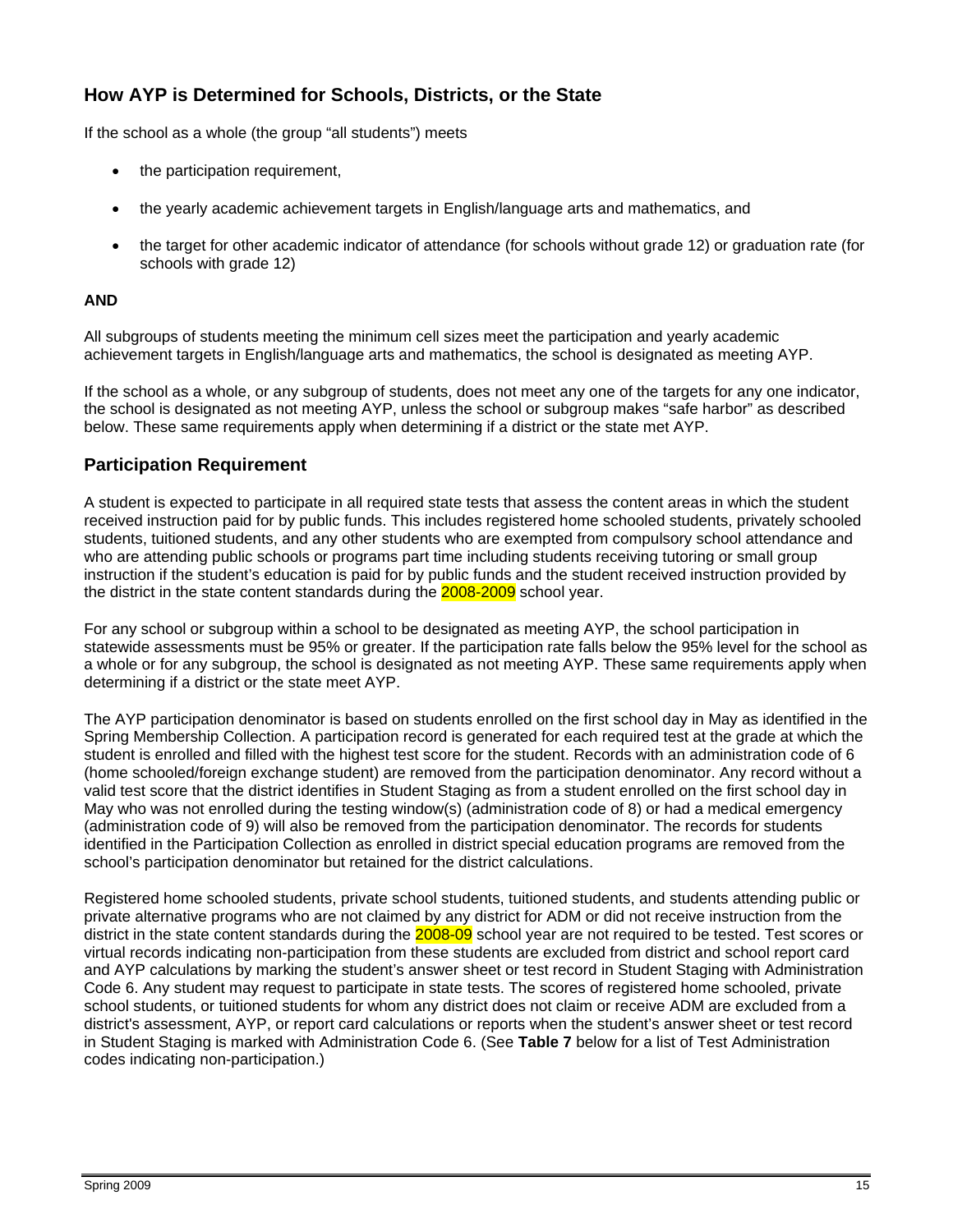| <b>Administration Code</b> | Definition                                                                                                                                                                          | Participation<br>Indicator | Academic<br>Achievement<br>Indicator |
|----------------------------|-------------------------------------------------------------------------------------------------------------------------------------------------------------------------------------|----------------------------|--------------------------------------|
|                            | Absent (for an extended period of time) or Student Refusal $= A$<br>student who is absent during the entire testing window and<br>make-up testing period.                           | Non-participant            | Not used                             |
| 3                          | Modified $-$ Language = A student who is non-literate in the<br>language of the test and participates in the assessment under<br>modified conditions.                               | Non-participant            | Not used                             |
| 5                          | Modified $-$ Disability $=$ A student with a disability who<br>participates in the assessment under modified conditions.                                                            | Non-participant            | Not used                             |
| 6                          | Home Schooled Student/Foreign Exchange Student/Out-of-State                                                                                                                         | Not used                   | Not used                             |
| 7                          | Parent Request $= A$ student whose parents request that the<br>student not participate in testing for religious or disability related<br>reasons.                                   | Non-participant            | Not used                             |
| 8                          | Not Enrolled During Test Window = A student without a valid test<br>score that was enrolled on the first school day in May but not<br>during the school's testing window.           | Not used                   | Not used                             |
| 9                          | Medical Emergency = A student who cannot take the State<br>assessment during the entire testing window, including the<br>make-up dates, because of a significant medical emergency. | Not used                   | Not used                             |

## **Table 7 Non-Participants Identified by Test Administration Codes**

## **Valid Test Scores**

Students who attempt but do not complete enough test items to yield a valid score (as described in *Inclusion Rules for Accountability Reports 2008-09*) will not be counted as participating. Among those not included as participants are those who initiate a test but complete fewer than 5 questions on an OAKS Online examination or fewer than 10 questions on a paper and pencil examination. Students with incomplete extended assessments are also counted as non-participants. Students in any of these three conditions are not included in performance calculations. See **Table 15** for technical business rules of how to determine valid tests.

LEP students during their first year of enrollment in U.S. schools may, but are not required to, participate in the state's language arts assessments. These students are required to participate in the state's mathematics and science assessments. Those LEP students in their first year of enrollment in U.S. schools (enrolling after the first school day in May, 2008) who take an English Language Proficiency Assessment will be counted as participating in the reading and writing assessments. Additional technical details can be found on **Table 13** related to identifying LEP students who are in their first year.

## **Margin of Error**

In applying the principle that decisions designating AYP are valid and reliable, Oregon is among a number of states that include margin of error in determining whether a school met the annual targets. Other states have chosen not to use margin of error in their AYP calculations, instead increasing the minimum cell size necessary to make decisions about AYP. While either approach is statistically acceptable, the many small schools in Oregon make increasing the minimum cell size difficult as it would eliminate small subgroups of students in schools from AYP calculations and thereby eliminate these subgroups from school and district accountability. Using margin of error ensures that the final decision about whether a school or subgroup of students did not meet the academic status targets is statistically accurate with 99% confidence.

Given that the school and each subgroup of students returning 42 or more tests over two years must meet the state targets in both English/language arts and mathematics, a school may have to reach as many as 20 or more academic targets in order to be designated as meeting AYP. It is critical that each of these decisions be as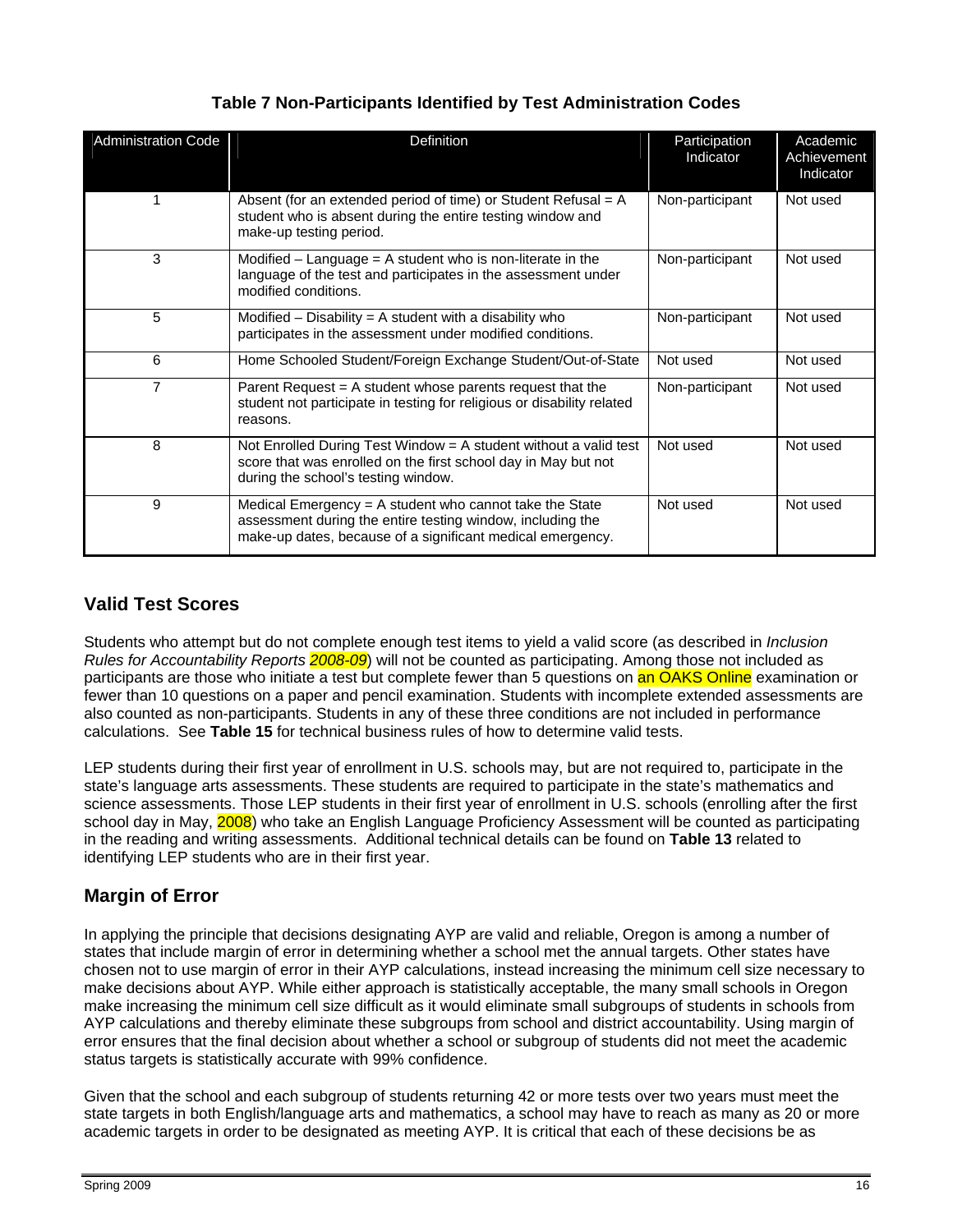reliable as possible. If a school or group of students in a school does not score within the margin of error of the target for the given size of the group, it is only then determined to not meet the achievement status target. For reporting purposes, the margin of error is added to the achievement status of the school or subgroup. If the "adjusted status" exceeds the state target, the school or subgroup is designated as meeting the achievement status target.

The margin of error is large for groups that barely surpass the minimum 42 tests required to determine AYP, and the margin of error is smaller as the number of tests increases. **Table 8** present examples of margins of error based on various numbers of tests returned.

| Number of Tests (n) | Margin of Error* | Number of Tests (n) | Margin of Error* |
|---------------------|------------------|---------------------|------------------|
| 42                  | 24.91            | 500                 | 7.22             |
| 100                 | 16.14            | 600                 | 6.59             |
| 200                 | 11.41            | 700                 | 6.10             |
| 300                 | 9.32             | 800                 | 5.71             |
| 400                 | 8.07             | 900                 | 5.38             |

## **Table 8 Margins of Error for Selected Numbers of Tests**

 $^*$  The margins of error used are calculated as  $233 * \sqrt{\binom{\mathbf{n}}{2}}$ 

$$
233*\sqrt{\frac{0.24}{\left(\frac{\mathsf{m}}{2}\right)}}.
$$

## **Academic Status Requirement**

For any school or subgroup within a school to be designated as meeting AYP, the percentage of assessments in each content area meeting state standards plus the margin of error must exceed the state's academic target. Schools and districts can meet AYP based on the current year alone or an average of two years. Specifically:

- ODE will calculate AYP for the overall school/district for each subgroup first based on an average of two years of data when there are a sufficient number of tests. If two years of data does not provide a sufficient number of tests for the overall school/district, ODE will use up to four years of data.
- In addition, if an overall school/district or subgroup is determined to have in the current year a minimum of 21 scores, and does not meet AYP via the 2 or 4 year average years, ODE will calculate AYP based on the most recent year of test data. However, in these circumstances, ODE will use the margin of error established for the two years of data to ensure that the rigor of AYP determinations is not reduced.

Only the scores from students enrolled for a full academic year<sup>2</sup> in the school or district on the first school day in May are included when calculating academic status. If the school as a whole or any subgroup does not meet the academic target in either area, the school is designated as not meeting AYP.

Students are offered multiple attempts at a single test in English/language arts and mathematics during the school year. For students enrolled in grades 3 - 8 with multiple scores for a single test during a school year, the highest score will be credited to the school and district where the student was enrolled on the first school day in May, even if the score was earned in another school and district.

For students enrolled at grade 10 with multiple scores for a test during the school year, with scores that meet the standard on tests administered during the prior school year, or with scores that meet the standard on a High School Level test taken as an 8th grader two years prior to the current school year, the highest score will be credited to the school and district where the student was enrolled on the first school day in May, even if the score was earned in another school and district.

 $\overline{a}$ 

<sup>&</sup>lt;sup>2</sup> See definition of "full academic year" on page 11.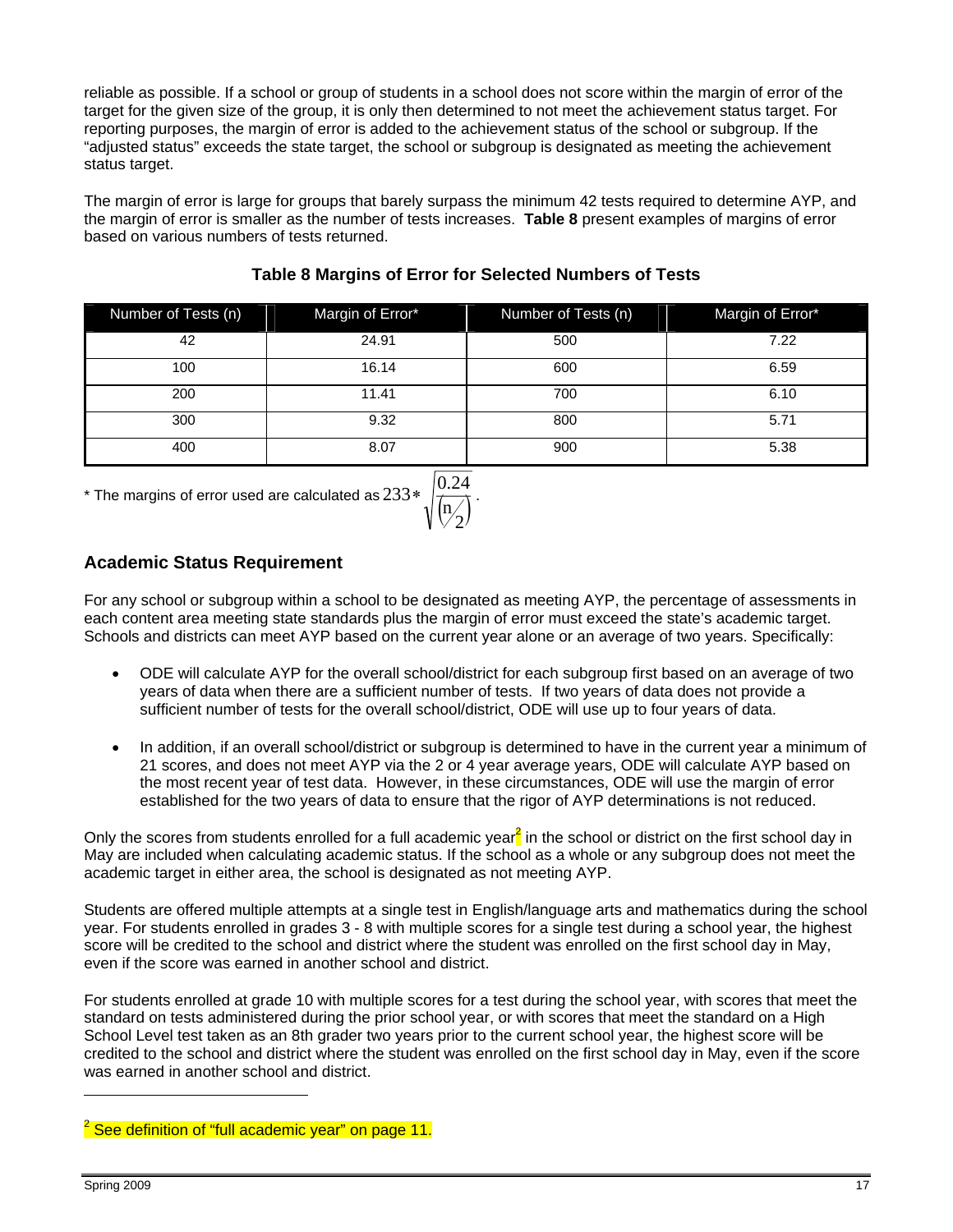Extended assessment results meeting the alternative achievement standards can represent no more than 1% of the tests meeting the standard at the district level under Title I final regulations section 200.13 as amended December 9, 2003. Any proficient scores above the 1% cap must be reclassified as non-proficient once the 1% cap is exceeded by a district. To accommodate small populations, reclassification of proficient test scores as nonproficient will not occur unless the number of test scores in the district meeting the alternative assessment standards exceeds four.

Assessment results of LEP students during their first year of enrollment in U.S. schools (enrolling after May 1, 2008) are not included in calculating academic status of a school or district.

Assessments offered by the state in a student's native language are considered standard administration, and eligible student scores meeting the performance standard count as meeting standard in AYP calculations. Eligible students, as defined in NCLB Section 1111(b)(3)(C)(ix-x) are students who 1) have been educated in the United States for three or fewer consecutive years and 2) have not yet reached a sufficient level of English language proficiency such that being tested in English would produce a valid and reliable score. After three years, a district may determine on a case-by-case basis whether a student has reached a level of English language proficiency sufficient to yield valid and reliable information on what the student knows and can do on the English or English/native language side-by-side version of the assessment. If district staff determines that an English only or side-by-side test will not return valid results, the student may continue to respond in his/her native language for up to an additional two years. For 2008-09, Reading in Spanish is offered as a native language assessment but not included in AYP calculations.

These same criteria apply when determining if a district or the state meet AYP.

#### **Academic Growth: Safe Harbor**

Schools and districts identified as not meeting the academic status target may qualify as meeting AYP under another provision of the NCLB law called safe harbor. Using safe harbor, a school or district or any subgroup that reduces its percentage of tests not meeting the standards by 10% or more from the prior year to the current year will be designated as meeting AYP, as long as the school, district, or subgroup also meets the target for the other academic indicator of graduation or attendance.

Safe harbor requires the following improvement:

- In English/language arts and mathematics, from the previous year to the current year, the percentage of test scores not meeting state academic performance standards must decrease by 10% or more from the previous year AND
- For attendance or graduation rates, the percentage is at or above the target for the two most recent years combined OR for the most current year only.

These same requirements apply when determining if a district or the state met AYP.

#### **Other Academic Indicator Requirement: Attendance or Graduation**

To meet the target requirement for the other indicator, the attendance or graduation rate for the school as a whole or the district as a whole must be at or above the target percentage as a two-year average or at or above the target percentage in the most current year.

- For elementary and middle schools, at or above 92% attendance
- For high schools and schools with grade 12, at or above 68.1% for graduation

Both of these indicators may be met by the two-year weighted average or the rate for the most current year.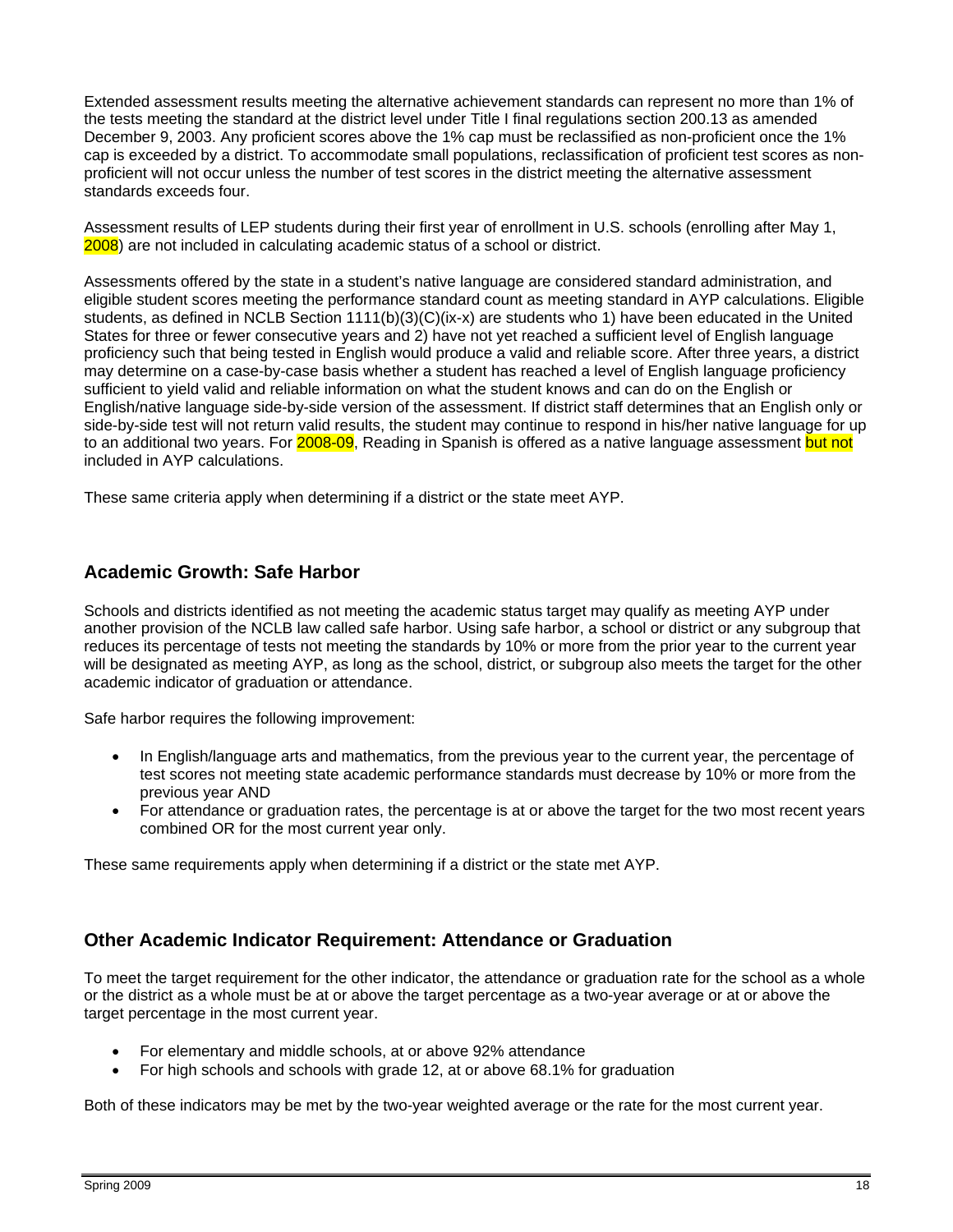## **Calculation Rules**

The general rule for calculations and displays is to display calculated percentages one decimal place beyond the number of decimal places in the target. This provides for clear determination of whether a group met or did not meet a specific target.

#### **Assessment Data**

Percentages are calculated from whole numbers and are not rounded during subsequent calculations or prior to comparisons with targets. Participation rates are rounded and displayed to the nearest whole number. Final academic performance decimals and percentages are rounded and displayed to two decimal places in reports. Academic targets are expressed as whole numbers, except the growth target, which varies by school and subgroup, is expressed to two decimal places.

#### **Attendance and Graduation Data**

The calculation of attendance rates and graduation rates (including combined rates) is rounded and displayed to one decimal place and compared to the respective targets, which are expressed to one decimal place.

## **VII. Preliminary AYP Designations and Additional Data**

In order to comply with NCLB requirements, the public release of preliminary designation of AYP for the 2008-2009 school year is scheduled for August 4, 2009. Districts may request a review of the preliminary determination for the district or any of its schools by providing additional data as outlined in the law. For the AYP designation for the  $2008-09$  school year, schools and districts will provide this information during the review period August  $4 -$ August 21, 2009.

#### **Preliminary AYP Preview**

Prior to the official release of Preliminary AYP data and designations, there will be a three-day period when schools and districts will be given a courtesy preview of their preliminary AYP data and designations. During this short preview period, corrections to data will only be made if there is an error on the part of the Oregon Department of Education. Requests to suppress public release of a school or district AYP information will not be considered.

#### **Title I Targeted Assistance Programs**

Under NCLB, districts may choose to evaluate only the progress of students served in Title I-A Targeted Assistance programs to determine if a school met AYP. In the case of Title I schools operating Targeted Assistance programs, schools may elect to include only students served by those programs, unless such review determines that by applying the targeted assistance rule, the school or subgroup is removed from the statewide accountability system due to lack of minimum cell size or other exclusions.

During the review period after preliminary AYP designations, districts may request recalculation of AYP based on tests from students served by a targeted assistance program for any categories in which the school did not make AYP in the preliminary designation. Recalculations will only be made for a category in which the minimum cell size (minimum n) is maintained. Students served by Title I-A Targeted Assistance Programs are identified using the Title I flag in the Spring Membership Collection.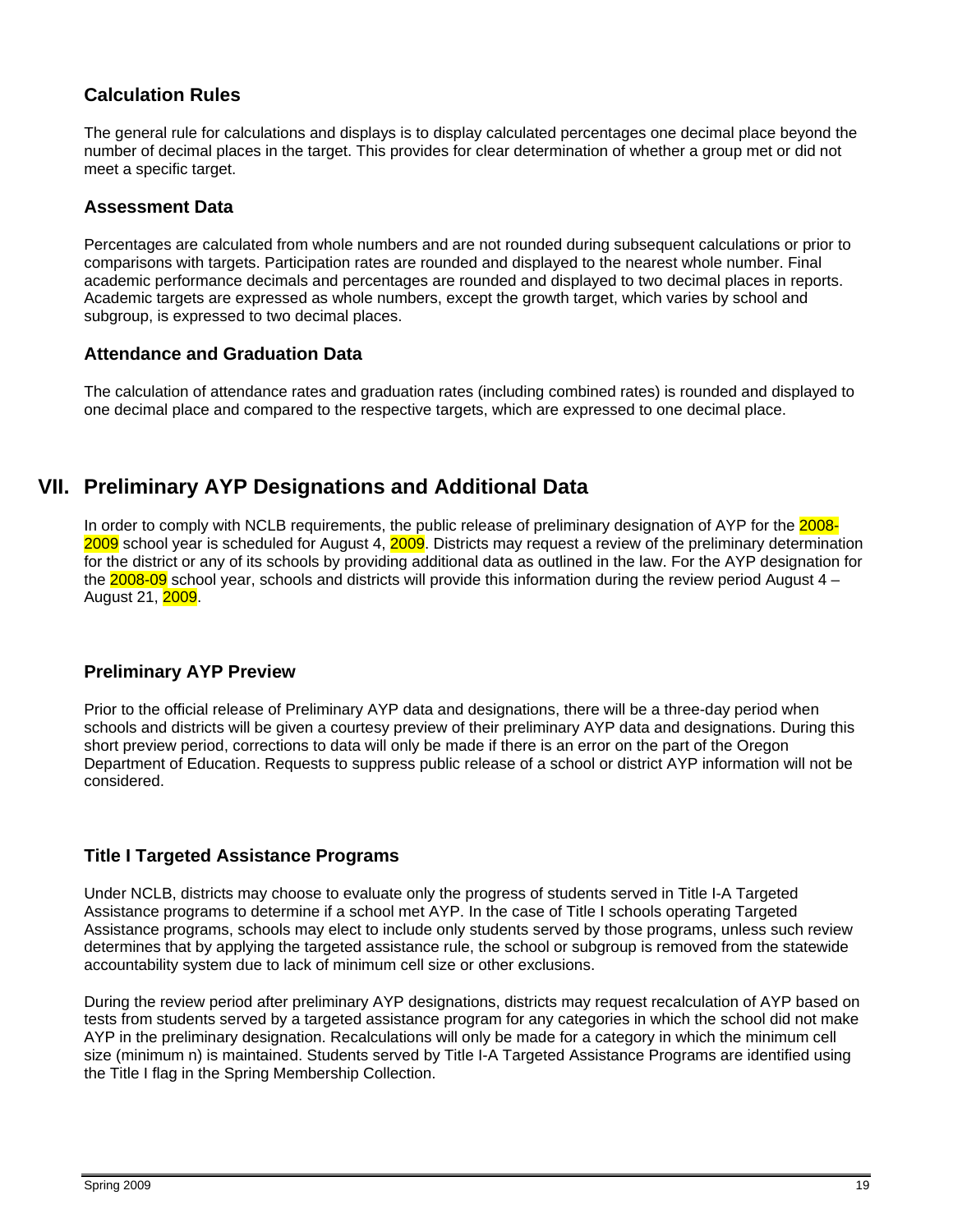## **Schools with Insufficient Data**

The Department will contact the schools and districts for which there are insufficient data to produce a final AYP designation. Early previews (pre-preliminary) of the AYP report available only to districts on the secure ODE district validation web site will reflect a "Pending" designation status until additional data is provided.

Schools and districts with insufficient data (below the minimum as identified in Table **4** Minimum Cell Sizes for Inclusion in AYP) will be asked to identify additional assessment results from tests that are aligned with Oregon's academic standards in English/language arts and mathematics, as well as other data, to calculate a valid AYP designation. Districts may also submit additional data for schools that do not enroll students at grades in which Oregon Statewide Assessments are administered. Schools and districts must respond to the Department's request by completing the "AYP Additional Data Template" at http://www.ode.state.or.us/search/page/?id=677.) prior to August 21, 2009 or receive a "Not Met" AYP overall designation on the Final AYP report. Please see section **X. Special Situations** (Very Small Schools) for more information.

### **Compliance with the 1% Cap on Alternative Assessments**

Prior to August 21, the Department will work with districts to come into compliance with Title I regulations related to inclusion of assessments of the alternate achievement standards in the determination of AYP (34 CFR 200.13). According to these regulations, the state must count as non-proficient the number of scores that meet the state's alternate assessment standards in excess of 1.0% of all student tests used to determine AYP. Students may meet the alternate achievement standards on extended assessments.

#### **Reviewing Demographic Information**

Prior to August 21, the Oregon Department of Education provides districts with the opportunity to correct student demographic data and supply missing demographic data or test administration codes. Through the Student Centered Staging application for assessment data, districts have the opportunity to review and make corrections affecting the 2008-09 assessment results. During the review period, districts will also have access to student level collections for corrections.

Districts will not have the opportunity to correct assessment, enrollment, graduation, and attendance data used in the 2007-08 AYP determinations. This data was reported and validated by schools and districts in prior years. A district must file a substantive appeal no later than August 21, 2009 with the Department of Education if it believes a preliminary AYP designation for a school or district in 2008-09 is inaccurate due to uncorrected errors.

# **VIII. Final AYP Designation**

After processing requests for review, and, where appropriate, re-determining of the percentage of students meeting AYP indicators, the Oregon Department of Education will notify schools and districts of final AYP designations by August 21. Final AYP designations are also reported on school and district report cards issued on October 7, 2009.

## **AYP and Report Card Preview**

Prior to the official release of the school and district report cards, there will be a three-day period when schools and districts will be given a courtesy preview of their final AYP data and Report Cards. During this short preview period, corrections to data will only be made if there is an error on the part of the Department. New requests for data reviews will not be accepted during the preview period.

## **Release of the Report Card with AYP Designations**

School and District report cards with final AYP designations and data reflective of any changes during the review period will be released on October 7, 2009. It is the policy of the Oregon Department of Education that report cards will not be reissued following the official release day, unless the Department was in error. If a data error is discovered after the official release day, then data will be corrected only for inclusion on future report cards.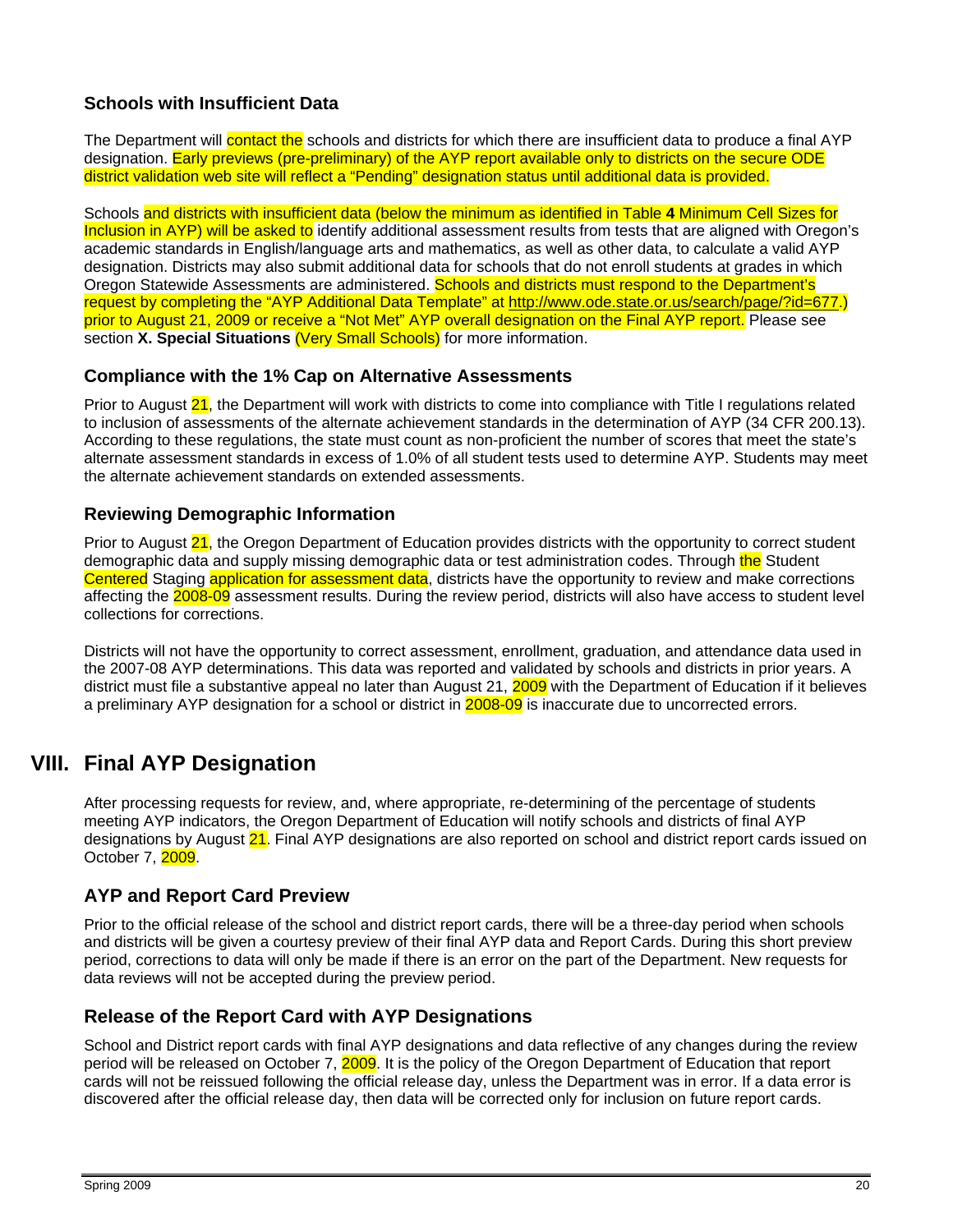# **IX. Relationship of NCLB to Oregon's School and District Report Cards**

The AYP designations and ratings on the annual school and district report cards are based on data similar to that of NCLB designations but are calculated in different ways. A comparison of the similarities and differences between AYP and Report Card can be valuable in explaining the two systems. An abbreviated description of the similarities and differences is presented in **Table 11**.

## **NCLB AYP Designations**

AYP designations indicate whether students in the school as a whole and subgroups of students met the annual academic achievement targets established by the state, with the goal of all students demonstrating proficiency on statewide assessments by the 2013-2014 school year. The AYP determination is based on two years of data, and the ratings categories are either met AYP or did not meet AYP, as required under the No Child Left Behind Act. Only test results of students enrolled in the school or district on the first school day in May and for the full academic year are included in performance calculations.

## **Report Card Ratings**

Report Card ratings, on the other hand, reflect whether a school as a whole has achieved at a satisfactory level and has made significant improvement in student academic achievement during the past two years. Schools receive an overall rating based on student performance, improvement in student performance, attendance, graduation, and participation. Unlike the AYP designation which is based on the percentage of test scores meeting the state's academic standards, the report card ratings recognize the progress of schools in increasing the number of students exceeding state standards over time, as well as the number of students who are below standard, but making significant progress toward meeting standard. The school report card rating is based on a three-point scale ranging from Outstanding to Needs Improvement and meets the requirements of Oregon law. Students taking a standard administration of a test or an extended assessment at or above grade level are included in performance calculations.

## **Comparison of Ratings**

AYP designations and report card ratings provide schools, parents, and communities with different views of schools and districts based on similar data. For schools, districts, and the state to meet AYP, all students as a whole and all demographic subgroups must meet performance targets in each content area, participation requirements, and targets for attendance or graduation. If any one group misses a single target in any one category, this results in a designation of not meeting AYP. In contrast, the report card operates under a compensatory system, with the overall rating based on an average (weighted by subgroups size) of the achievement of all students and of the demographic subgroups with an historic statewide achievement gap. That is, on the report card schools and districts receive ratings with high student performance in one subgroup compensating for lower performance in another. In addition, the report card overall rating includes the percent of students showing significant progress toward meeting standard. With AYP, student performance is based only on the percentage of students meeting standard.

## **Reporting of AYP and Non-AYP Data**

NCLB requires states, districts, and schools to report a variety of data in report cards that are disseminated to parents and available to the general public. In addition to the data that are used to determine the AYP status of a school, district, or the state, additional information about the safety of schools, the quality of the staff, the availability of technology, and data on how well English Language Learners are acquiring proficiency in English is to be disseminated.

Because much of this data is already required by Oregon legislation for school report cards, or supplements data already reported on school and district report cards, the Department produces a consolidated report card meeting both state and federal timelines and requirements.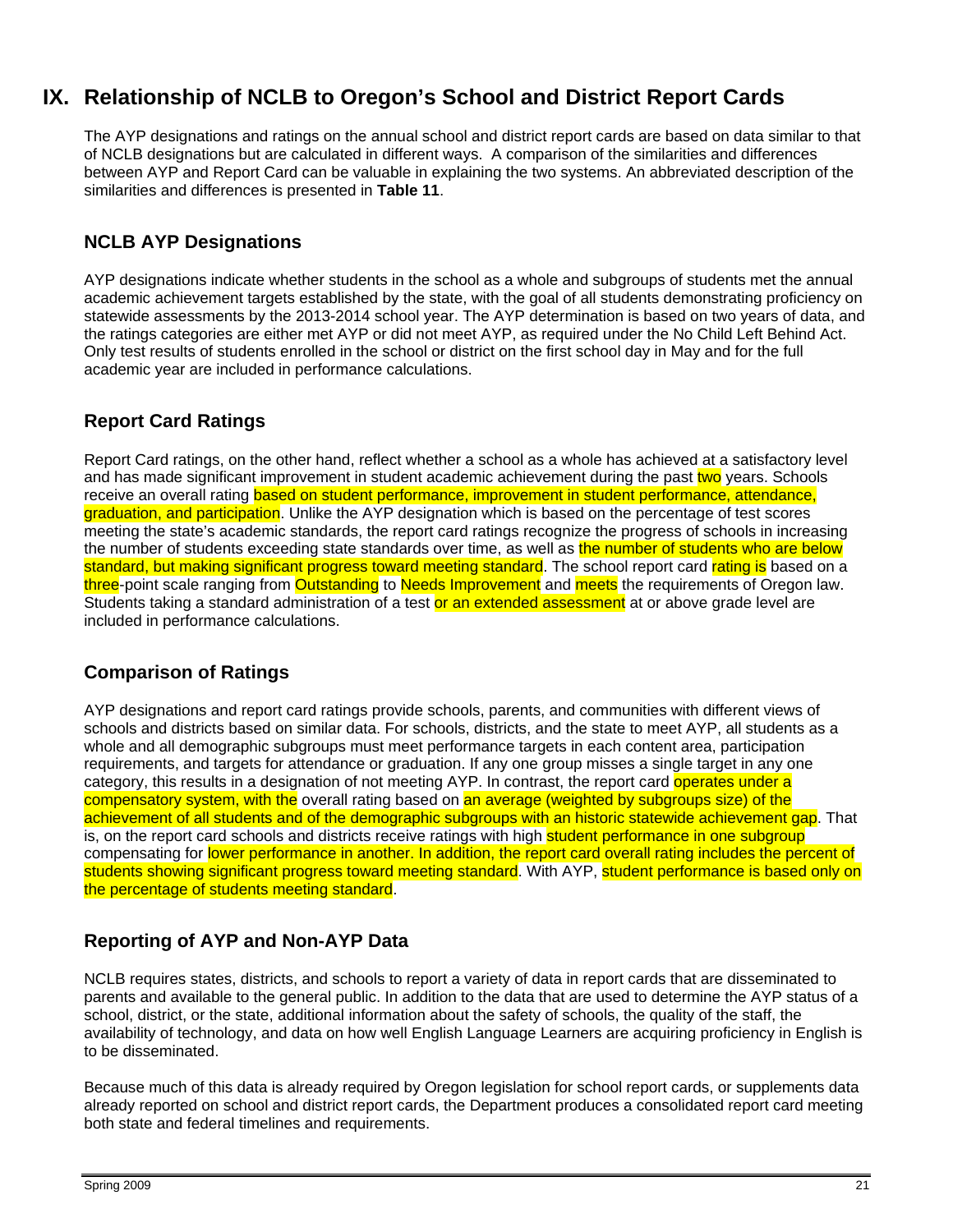# **X. Special Situations**

## **Accountability for All Student Results**

Districts in Oregon provide students with a wide variety of educational settings to address the unique learning needs of individual students. Consistent with the guiding principle that all students and schools are included in the state's accountability system, Oregon's accountability system includes measurement of the achievement of all students from these diverse settings, as well as through diverse assessment options.

All public schools that are open on the first school day in May, have resident students, and have operated for two or more years, including charter schools, alternative schools, state operated schools, and correction facilities in Oregon, receive AYP reports each year with AYP designations. An AYP report without an AYP designation will be issued to schools operating only in the current school year.

District-administered programs, as well as other public and private programs including Magnet/Special Programs, Special Education, and Career Technical Education Programs do not receive AYP reports based specifically on the students enrolled in their programs. Data generated by students enrolled in these programs is included in the resident school and/or district determination of AYP based on whether the school or the district initiated student placement in the program. The achievement of these students is also included in the determination of whether the state met AYP. The following link will provide more information about the definitions of schools and programs and how to distinguish between programs from schools: http://www.ode.state.or.us/pubs/instID/institutions-definitions-081506.pdf

Students enrolled in private schools, home schooled students, tuition students, first year foreign exchange students, and students in private alternative programs not receiving instruction in core academic areas assessed by the Oregon Statewide Assessments are not included in the determination of AYP.

## **AYP Reports for New Schools**

New schools will receive AYP ratings when they have operated for two years. High schools may have two years of assessment data (from 2007-2008 and 2008-2009) but only one year of graduation data (from 2007-2008, the most current data available). If the school has not administered state assessments in the first two years of operation, AYP determinations will be made based on feeder patterns (see **Schools without Benchmark Grades** below) or on the results of local assessments aligned to state standards. Districts must provide data for any school that does not administer benchmark assessments for which there is no clear feeder pattern. Preliminary AYP designations will be issued in each of these cases, and the Oregon Department of Education will work with districts to ensure that final AYP determinations for these schools are valid based on the data supplied by the district.

Students enrolled in new or reconfigured schools will be included in the district's AYP determination during the first year of the schools' operation, but the school will not receive an AYP rating. Oregon Department of Education policy states that if the enrollment of a school changes by more than 40% due to boundary changes, consolidation of schools, or changes in benchmark grades in a school, it is considered a new school. Districts must request new school designations and provide supporting evidence for the designation prior to May 22, 2009. Directions for applying for a new school designation because of boundary changes can be found at: http://www.ode.state.or.us/search/page/?id=677.

## **Very Small Schools and Districts**

A number of small schools and districts may not meet minimum cell size requirements for participation, assessments, and attendance or graduation, even after combining four years of data. The Department will contact small schools and districts to request additional data. Early previews (pre-preliminary) of the AYP report available on the secure ODE validation web site for districts will reflect a "Pending" designation status until additional data is provided.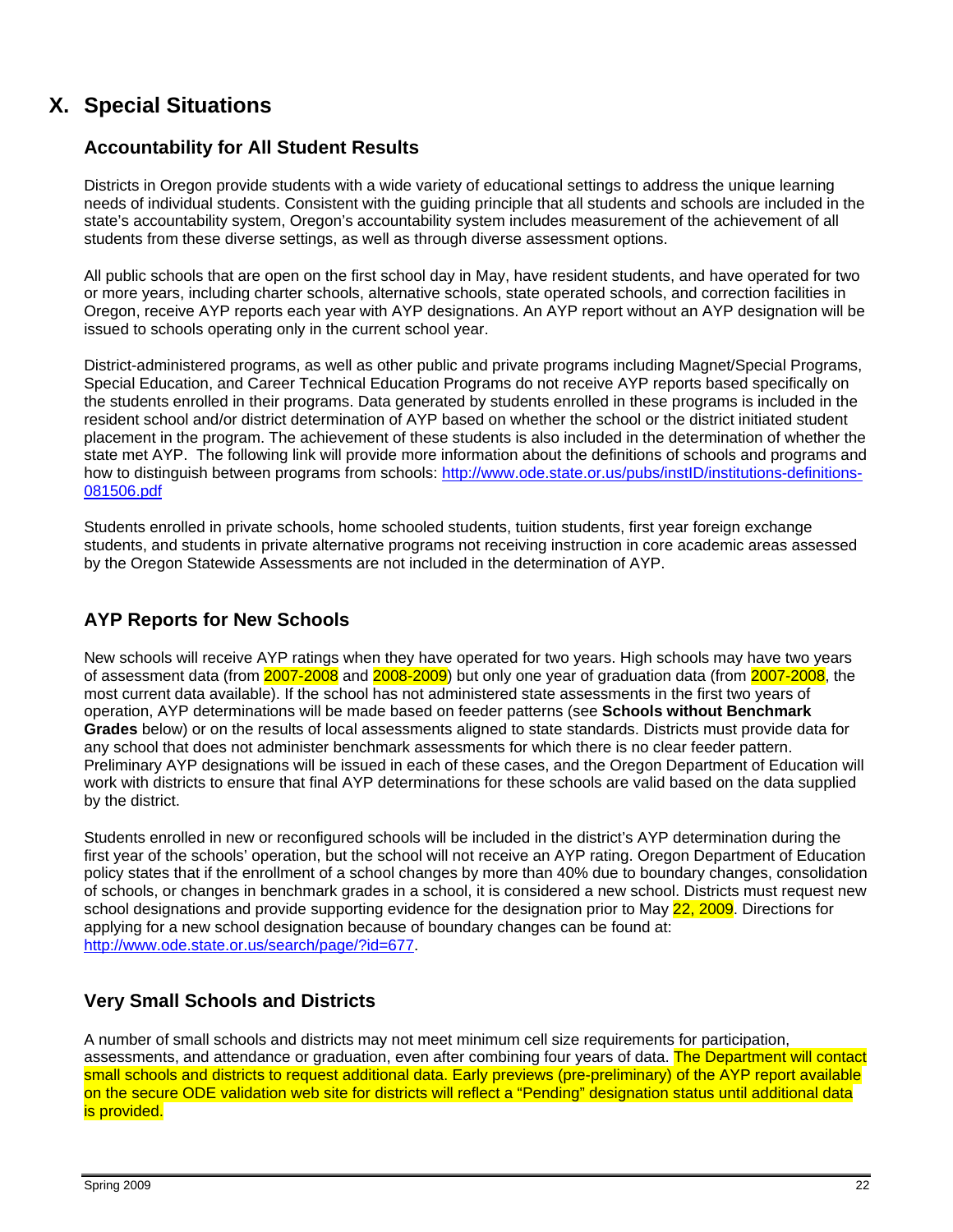Schools and districts with a "Pending" designation must submit the additional data form prior to August 21, 2009 or receive a "Not Met" AYP overall designation on the Final AYP report. (See Appendix C for a sample letter, and the "AYP Additional Data Template" for submitting additional data: http://www.ode.state.or.us/search/page/?id=677.

For additional assessment data, schools or districts can submit:

- Two additional years OSA data or
- Local assessments that assess student achievement of state content standards and are reported on a scale aligned with the Oregon Statewide Assessments. The Oregon Department of Education will assist schools and districts in identifying local assessments that meet these criteria.

For additional graduation and attendance data, schools or districts can submit:

- two additional years of attendance or graduation data to reach the minimum cell size or
- data on other academic indicators approved by the Oregon Department of Education.

If a small school or district is still unable to meet the minimum cell size after applying one of the options above, then the school or district may waive the minimum required cell sizes and request an AYP determination with the additional data included as long as there is a minimum count of 15 or more assessments. In this circumstance, academic AYP targets will be based on the margin of error for 42 students.

In rare cases, extremely small schools might have difficulty providing enough tests to meet the minimum of 15 and would need to claim submission of additional data is a hardship and ask to accept available data as reported as long as their participation counts are 6 or more. The school would still need to submit the "AYP Additional Data Template" found at http://www.ode.state.or.us/search/page/?id=677) by **August 21, 2009** or receive a "Not Met" AYP overall designation on the Final AYP report. The school can expect contact from the Department to review the claim.

Please note that AYP will be determined for any subgroups that meet the minimum cell size, after including additional assessments or years of data, by following the procedures described above. The additional assessment, attendance, or graduation data beyond the two most current years used to make an AYP determination for a school will not be used in determining the district's AYP designation unless needed to attain the minimum reliable cell size for the district.

## **Schools without Benchmark Grades**

The preliminary designation for the sending school will be the same preliminary designation as the single receiving school into which the largest group of students was promoted, as identified by the district.

During the review period, a district may request review of the preliminary AYP designation for the sending school using one of the alternatives listed below.

- The sending school's attendance plus the results of third grade assessments, of only the students sent to the receiving school by the sending school, may be used to determine AYP. The sending school may choose to limit the identified students to those who attended the sending school for a full academic year. K-2 Targeted Assistance Schools may also elect to look only at the third grade assessment results of students served by the sending school for any groups designated as not making AYP in the preliminary determination.
- For Kindergarten-only schools: The results of assessments of foundation skills in reading and mathematics that are administered locally and are aligned with the Oregon Statewide Content Standards and have pre-determined, standard passing levels may be used to determine AYP. The Department of Education will provide assistance to districts in identifying and determining which Kindergarten assessments meet these criteria.

For schools without a feeder-receiver pattern described above, local assessments that assess student achievement of state content standards and are reported on a scale aligned with the Oregon Statewide Assessments must be submitted by the district. The Oregon Department of Education will assist schools and districts in identifying local assessments that meet these criteria.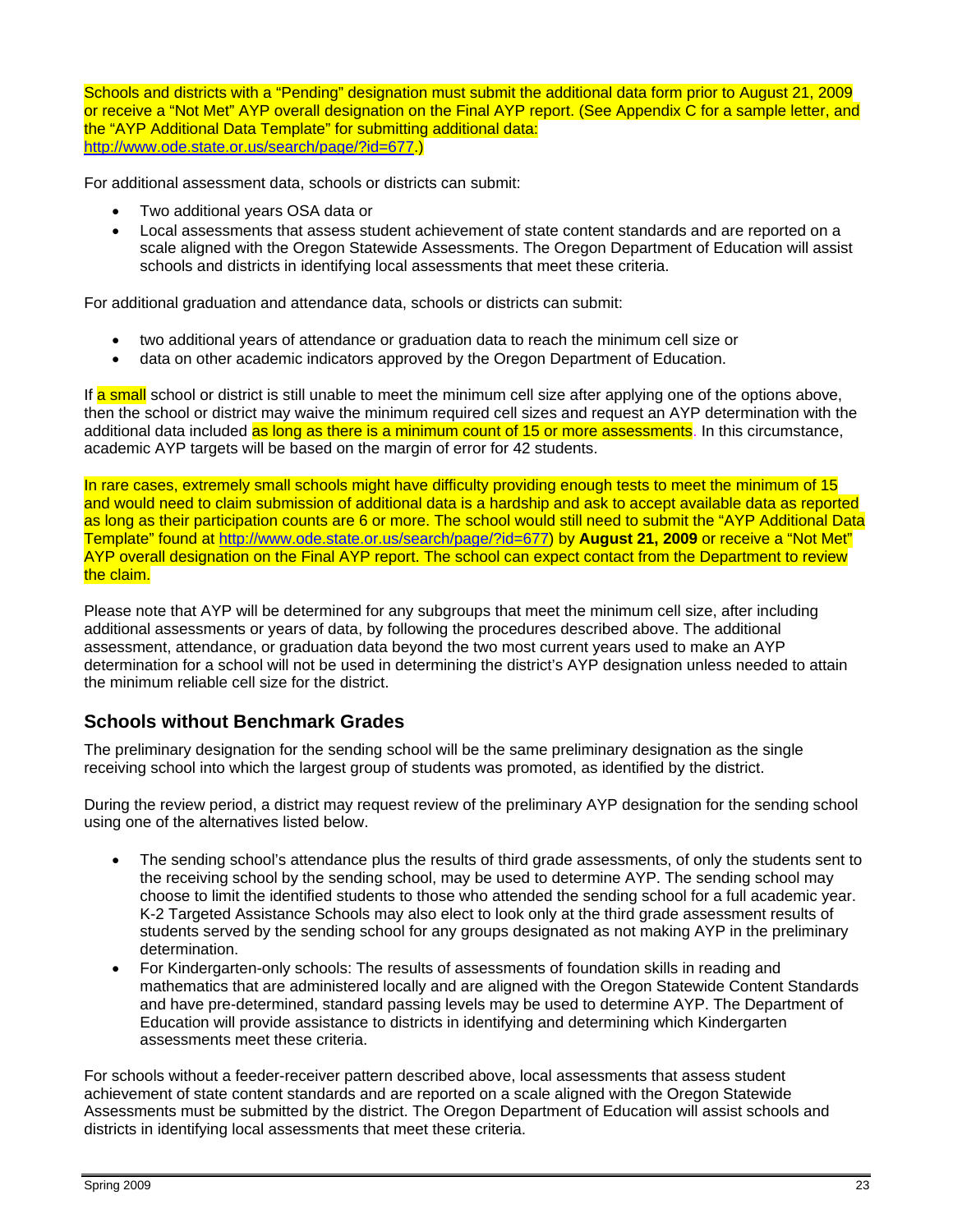## **Other Substantive Reasons**

Per OAR 581-022-1065, substantive appeals for AYP designations will be considered when:

- the written request from the school district superintendent or the superintendent's designee is received at the Oregon Department of Education (ODE) within 18 calendar days of the public release of preliminary AYP reports;
- the school is determined to not meet AYP based on unique events that could not be predicted and/or controlled by the school or district; and
- the data issue contributing to the substantive appeal could not otherwise be remedied through district corrections of related data.

Substantive appeals will not be considered when based on:

- problems that could be have been avoided based on correcting student level data during the validation window available for each data collection;
- challenges to state policy and rules, federal law, regulations or non-regulatory guidance or provisions described in the State's Accountability Workbook; or
- lack of knowledge of policies outlined in the AYP/Report Card manuals or the Assessment Administration Manual or numbered memos.

The Superintendent of Public Instruction will appoint a committee of at least eight members of the educational community to serve annually to review district requests for substantive appeals of school AYP determinations. The committee will review appeals based on:

- the district's description of the issue;
- the district's history related to the issue; and
- availability of alternatives to mitigate instances of the issue.

School districts must provide in a secure format, a data file containing individual student level data identified by Oregon's Secure Student Identifier (SSID) and a designation of each subgroup required for reports of AYP.

**Appeals are due to ODE no later than Thursday, August 21, 2009, 12:00 PM (noon). The committee's decision regarding appeals will be final.** ODE will publish annually the list of approved appeals by November 13, 2009.

It should be acknowledged that an extraordinary school tragedy that occurs near or during a testing window (e.g., school fire, school shooting) could significantly impact the results of assessments, the participation rate, or the actual testing window. These extraordinary events will be evaluated by both the district and the Oregon Department of Education and considered on an individual basis.

Substantive appeals may be addressed to Cynthia Yee in the Office of Assessment and Information Services.

## **XI. Accountability for Schools and Districts Designated as Not Meeting AYP**

NCLB requires that a state must have a single accountability system and that the states hold schools and districts accountable for the academic achievement of their students. All schools, districts, and the state are accountable for meeting AYP each year. Mandatory consequences contained in the federal law apply only to schools that receive Title I funding. However, all schools and all districts not yet meeting Adequate Yearly Progress targets are expected to improve and school, district, and state plans will be revised to reflect the needs identified in the AYP analysis.

Title I of the No Child Left Behind Act provides funding on a per student basis based upon 2000 census percentages of low-income families in local districts. These funds must be targeted to schools with low-income students and are designed to provide supplemental services to students to assist them in meeting state academic standards. Schools receiving Title I funds and identified as not meeting Adequate Yearly Progress targets in all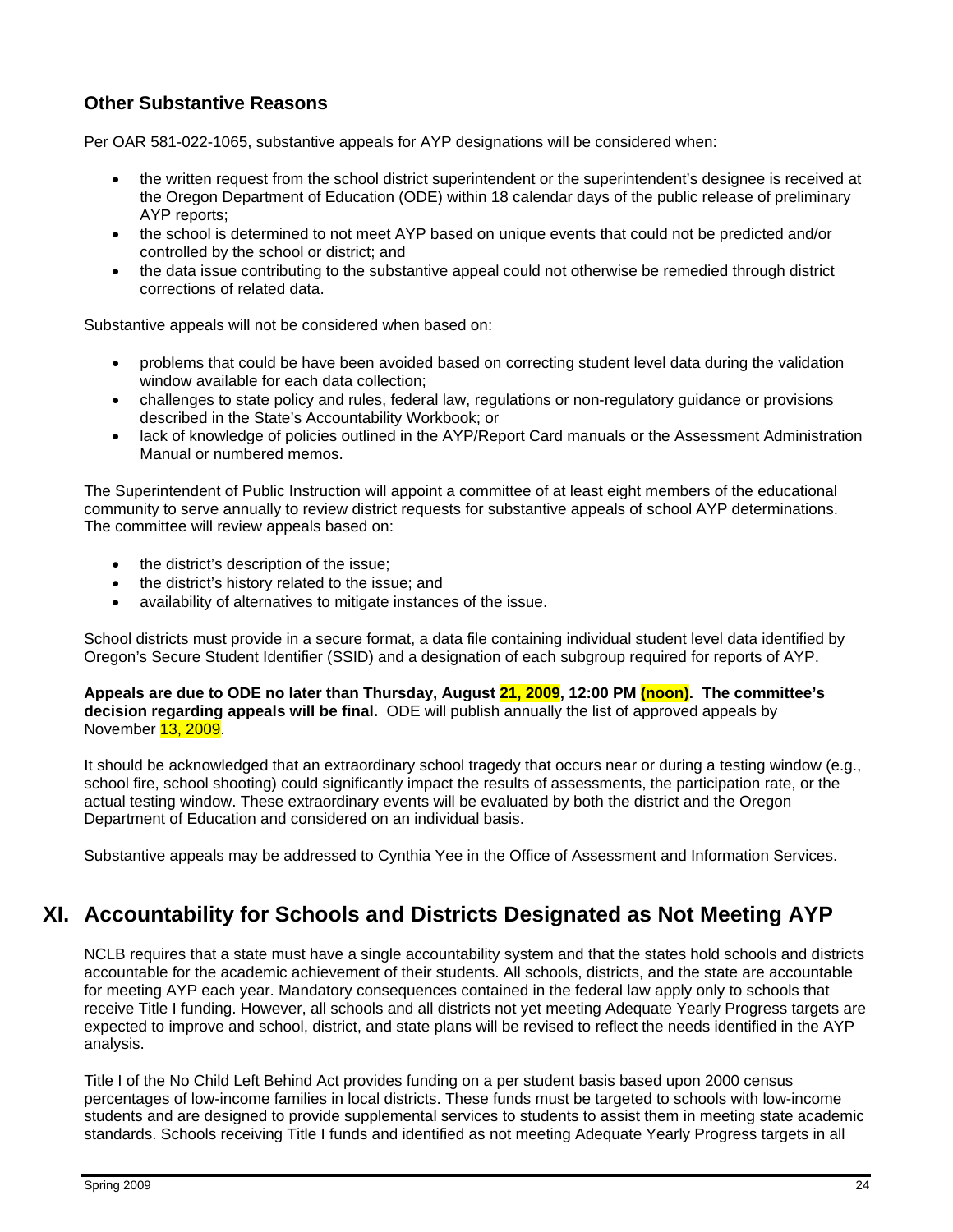categories for the first time have one year to address the identified problems and to improve without intervention. The district may use its Title I and other federal funding sources to develop revised school and district improvement plans to address the targeted needs. In addition to Title I funds, districts receive federal funding under the No Child Left Behind Act for:

- professional development, enhancing teacher quality, and improving the use of technology (Title II),
- improving services to students with limited English skills (Title III), and
- development of innovative programs (Title V).

In addition, many districts receive additional No Child Left Behind Act funding through competitive grants for School Improvement funds, Comprehensive School Reform funds, School-University partnerships, Safe and Drug Free Schools, 21st Century Learning Community (after school) program; Reading First grants for early childhood literacy; Math-Science partnership program and others. Districts also receive other federal funding support in addition to No Child Left Behind in areas of Special Education and Career Technical Education. It is expected that local districts will use these funds to address the areas in need of improvement identified in the AYP analysis.

Under NCLB, schools and districts designated as not meeting AYP in the first year face no sanctions; however, sanctions begin at the end of the second year for Title I schools or districts that are designated as not meeting AYP for the second consecutive year in the same area. Schools that are identified for school improvement (that is, schools not meeting AYP in the same content area for two consecutive years) and their districts have an obligation to provide parents with information about AYP and improvement efforts. Note: ODE has submitted an amendment to the State's Accountability workbook to identify schools for improvement only on the basis of performance in the content areas of English/Language Arts and mathematics and not the other academic indicator of attendance or graduation. These required notifications include the following.

## **Accountability for Title I Schools**

The State is responsible for producing and disseminating district AYP reports as well as any corrective actions taken by the State. The determination of AYP designations for schools and the production of AYP reports are district responsibilities under NCLB. The Oregon Department of Education calculates the AYP designations for schools as a service to districts. Table **9** lists the deadlines and actions for school improvement.

| Deadline                                                            | Action                                                                                                                                                                                                                                                                                                                                                                                           |
|---------------------------------------------------------------------|--------------------------------------------------------------------------------------------------------------------------------------------------------------------------------------------------------------------------------------------------------------------------------------------------------------------------------------------------------------------------------------------------|
| "Promptly" after identification<br>for school improvement           | In a language the parents can understand, a district shall provide to parents of each student enrolled in a<br>school identified for school improvement, corrective action, or restructuring:                                                                                                                                                                                                    |
|                                                                     | • an explanation of what the identification means, and how the school compares in terms of academic<br>achievement to other elementary schools or secondary schools served by the district and the State,                                                                                                                                                                                        |
|                                                                     | • reasons for the identification,                                                                                                                                                                                                                                                                                                                                                                |
|                                                                     | • an explanation of what the school identified for school improvement is doing to address the problem<br>of low achievement,                                                                                                                                                                                                                                                                     |
|                                                                     | • an explanation of what the district or state education agency is doing to help the school address the<br>achievement problem,                                                                                                                                                                                                                                                                  |
|                                                                     | • an explanation of how the parents can become involved in addressing the academic issues that<br>caused the school to be identified for school improvement, and                                                                                                                                                                                                                                 |
|                                                                     | • an explanation of the parents' option to transfer their child to another public school or to obtain<br>supplemental educational services for their student.                                                                                                                                                                                                                                    |
| Before the first day of school                                      | The district must offer public school choice to every student enrolled in the identified school.                                                                                                                                                                                                                                                                                                 |
| After approval by the district<br>of the school improvement<br>plan | The district must publish and disseminate to the parents of each student in the identified school and to the<br>general public, information about any action taken by the school and the district to address the problems<br>that led to identifying the school for improvement. This plan must explain how the school or district will<br>address the problem of low achievement in the school. |

## **Table 9 Deadlines and Actions for School Improvement**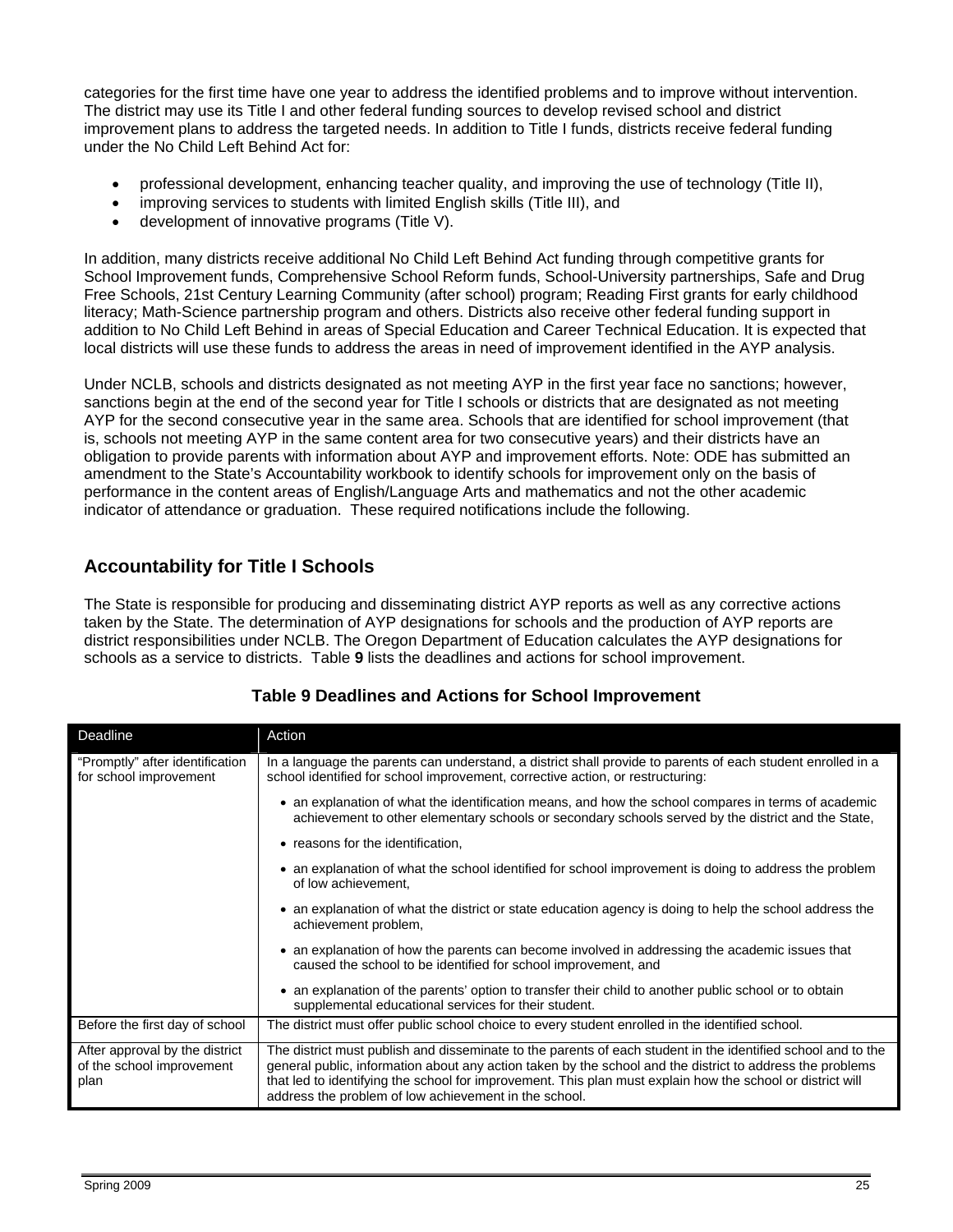Title I schools not meeting AYP for one year are not required to implement mandatory sanctions, however, the district is required to provide assurance to the Oregon Department of Education that all federal requirements for implementation of the various provisions of the No Child Left Behind Act are in place. The district will be expected to revise its description of how it will use its federal funding to target the needs of the school or district identified in the AYP analysis. The revision of these plans is due in October. The Oregon Department of Education will monitor program compliance.

The Oregon Department of Education is required by the U.S. Department of Education to establish targets for expected rates of growth for every school in order to close the achievement gap. The Oregon Department of Education will provide technical assistance and support, along with other key partners such as Education Service Districts (ESDs), universities, community-based organizations, and professional organizations. Working in shared accountability partnerships among the Oregon Department of Education, districts, schools, and other partners, the education community will engage in a capacity building process that leads to better understanding of the nature of student achievement in the districts, identification of effective strategies, and development of plans that will lead to student success. The expected outcome is a deeper organizational understanding of how to improve student achievement.

Under NCLB, sanctions begin at the end of the second year for Title I schools or districts designated as not meeting AYP for the second consecutive year. The level of intervention of the required sanctions increases with each subsequent year remaining constant if a school receives an AYP designation of meets and ending when the school receiving two consecutive designations of meets. These sanctions are outlined in **Figure 1**. Additional details about sanctions that apply to Title I schools that are designating as not meeting AYP may be found in **Table 12**.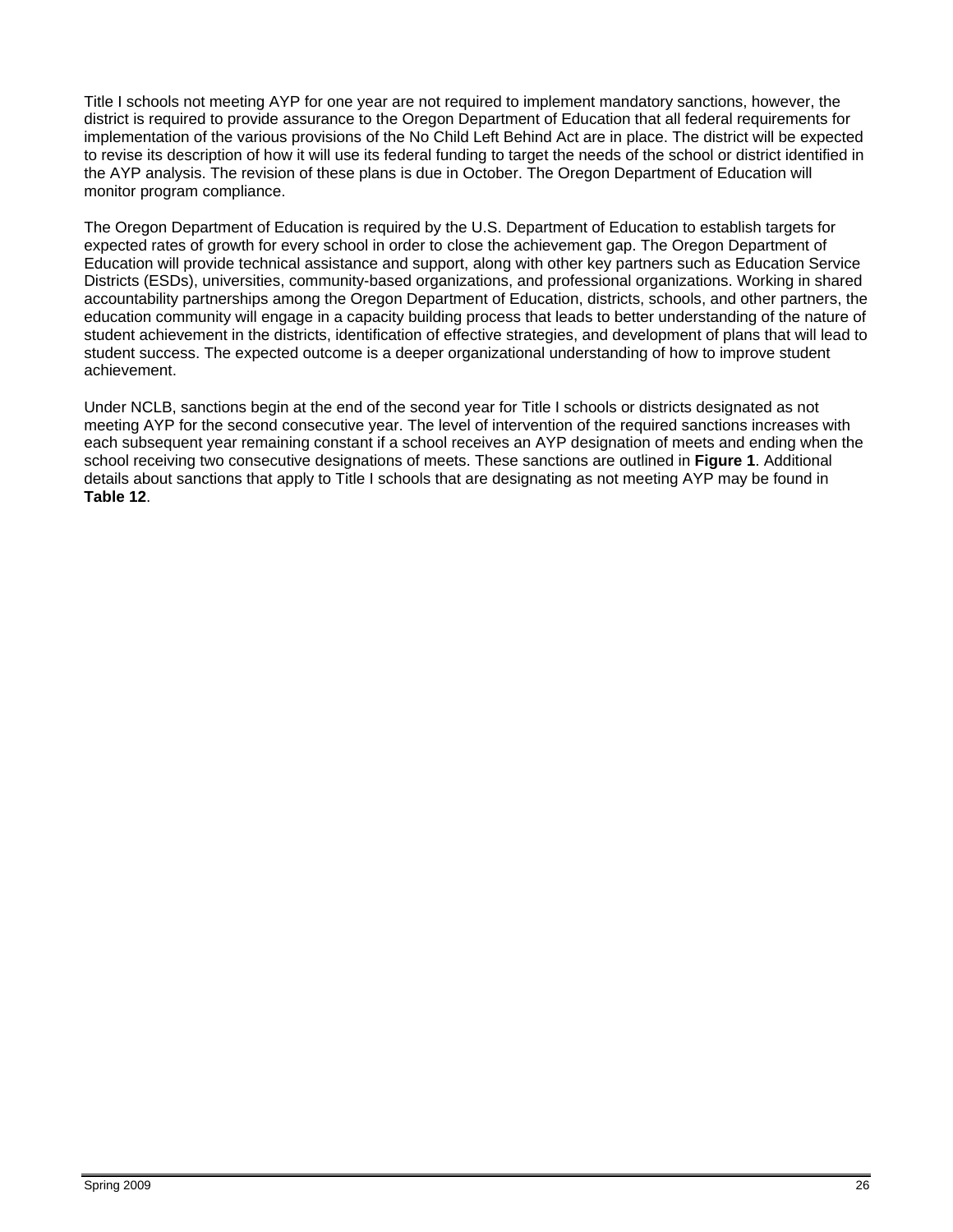## **Figure 1 Flowchart of Sanctions for Schools**



(Section 1116 of No Child Left Behind)

**Important note:** If a Title I school identified for sanctions meets AYP the following year in the area for which the school was identified, then the school stays at the previous year's sanctions level. After two years of meeting AYP in the areas initiating sanctions, the sanctions will be eliminated.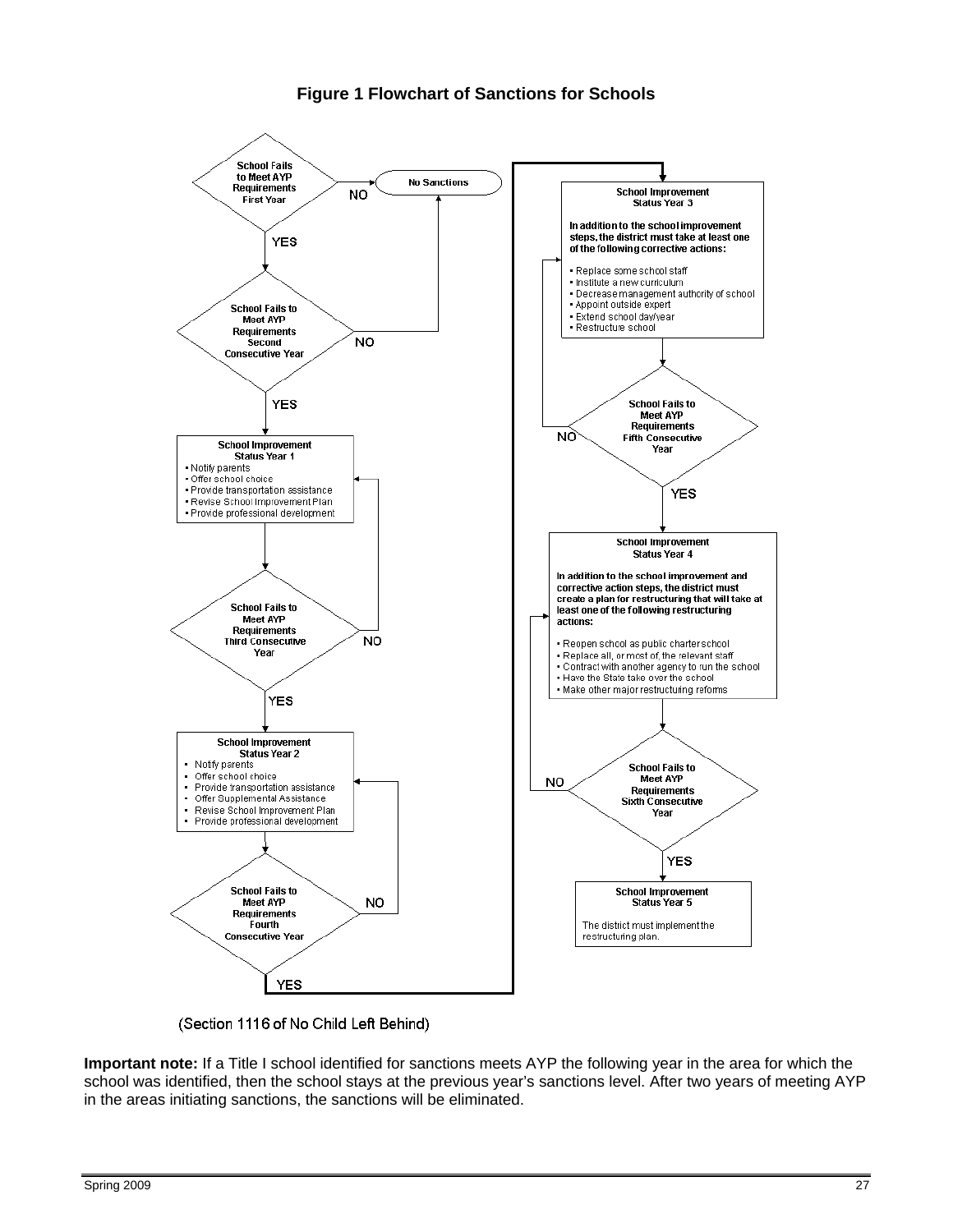## **Accountability for Schools Not Receiving Title I Funds**

Even though mandatory sanctions required in the No Child Left Behind Act do not apply to schools not receiving Title I funds, all schools are expected to help all students reach state standards. The Oregon Department of Education is developing policy and processes for schools not yet meeting Adequate Yearly Progress that do not receive federal Title I funds. These include assistance in revising school and district plans to address targets identified in the AYP analysis. While Title I funds may be used only in eligible schools, districts receive federal funds from a number of sources as described on **Table 12**. These funds are available on a district wide basis and should be used to move schools toward meeting the requirements of NCLB.

Expected growth targets for all schools will be identified in order for every school to close the achievement gap. The Oregon Department of Education will provide technical assistance to districts, in collaboration with other partners, to develop school and district improvement plans that target these resources to the identified needs. The Oregon Department of Education will offer suggestions for the use of federal funds that provide support for schools not eligible for Title I funds.

## **Accountability for Districts**

Under NCLB, sanctions begin at the end of the second year for Title I districts that are designated as not meeting AYP for a second consecutive year in the same content area. Note: ODE has submitted an amendment to the State's Accountability workbook to identify schools for improvement only on the basis of performance in the content areas of English/Language Arts and mathematics and not the other academic indicator of attendance or graduation. The level of intervention progresses each year the district continues to receive a not meets designation in the same area (see **Figure 2**).

For districts in which AYP is calculated by grade span, the district is designated as not meeting AYP in English/language arts or mathematics only when one or more groups of students do not meet AYP at the elementary grades span, the middle grades span, and the high school grades span. To meet AYP, the district must meet AYP in all grade spans in each content area as well as the other indicator of graduation.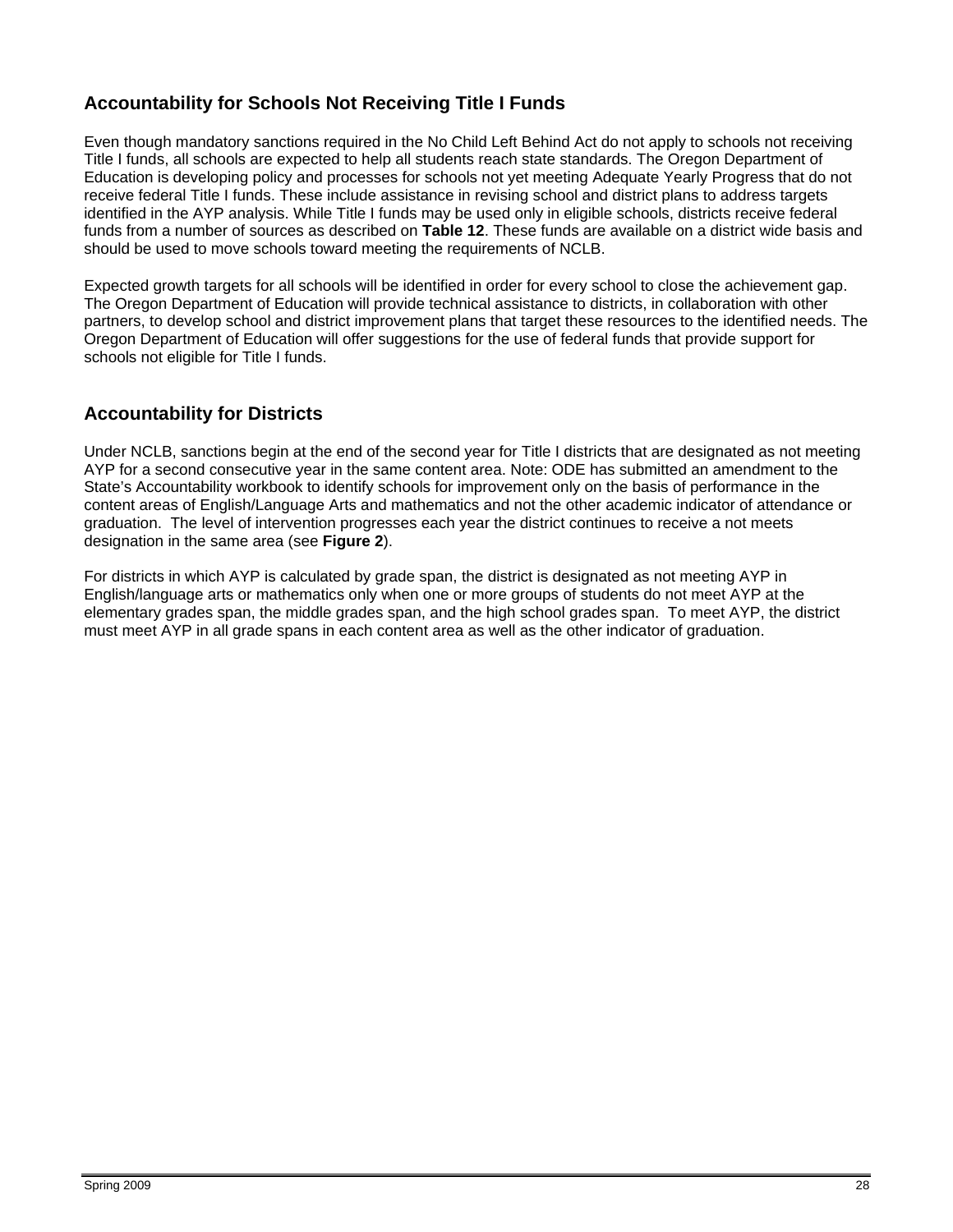

## **Figure 2 Flowchart of Sanctions for Districts**

(Section 1116 of No Child Left Behind)

#### **Important note**:

- If a district receiving Title I funds identified for sanctions meets AYP in the area that caused the district to be identified for improvement the following year, then the district stays at the previous year's sanctions level.
- If a district meets AYP in the area that caused the district to be identified for improvement for two consecutive years, the district is no longer identified for improvement or corrective action.

**Figure 3** depicts the logic for determining AYP and the multiple requirements a school or district must meet in order to be designated as meeting AYP.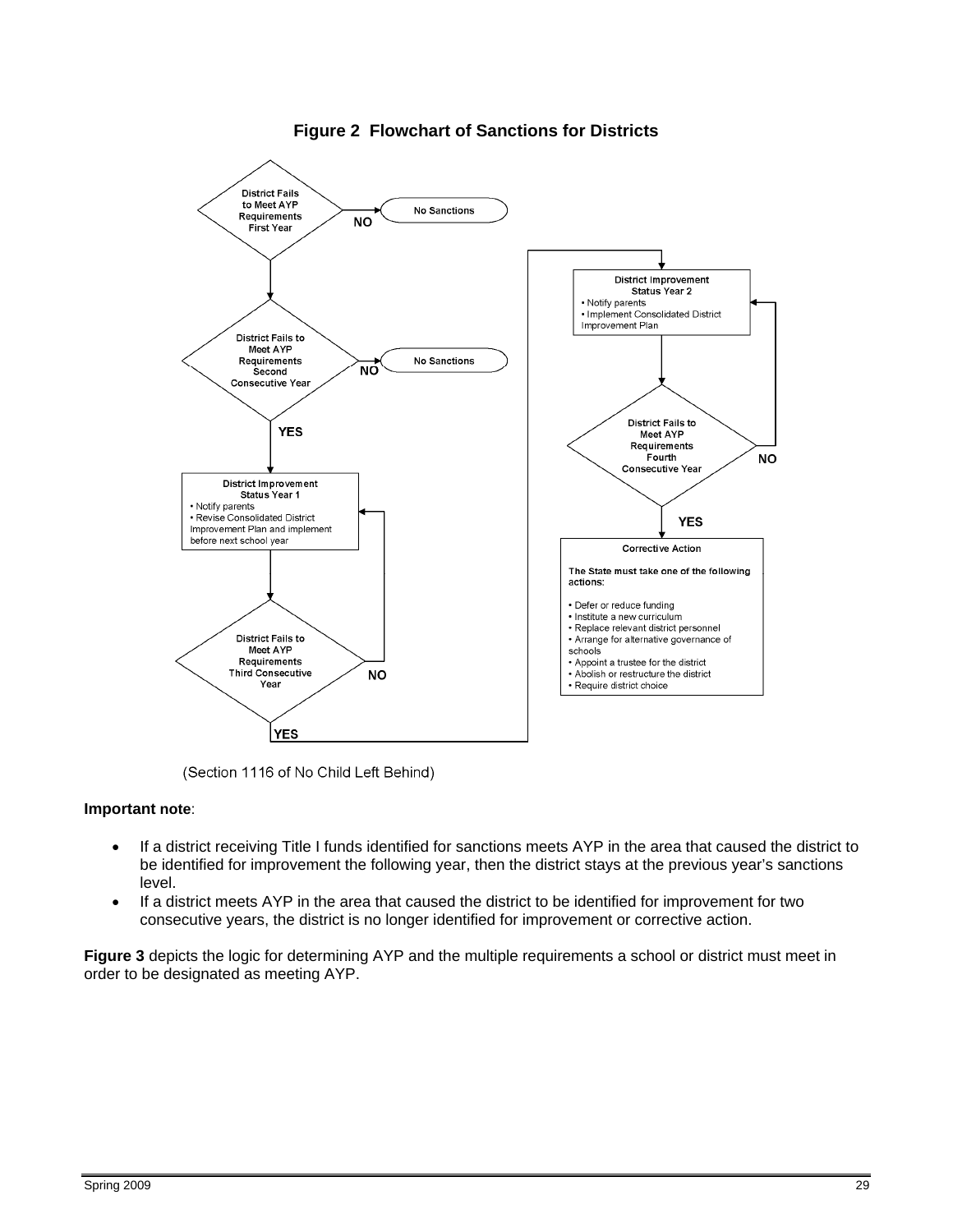

## **Figure 3 AYP Determination Flowchart**

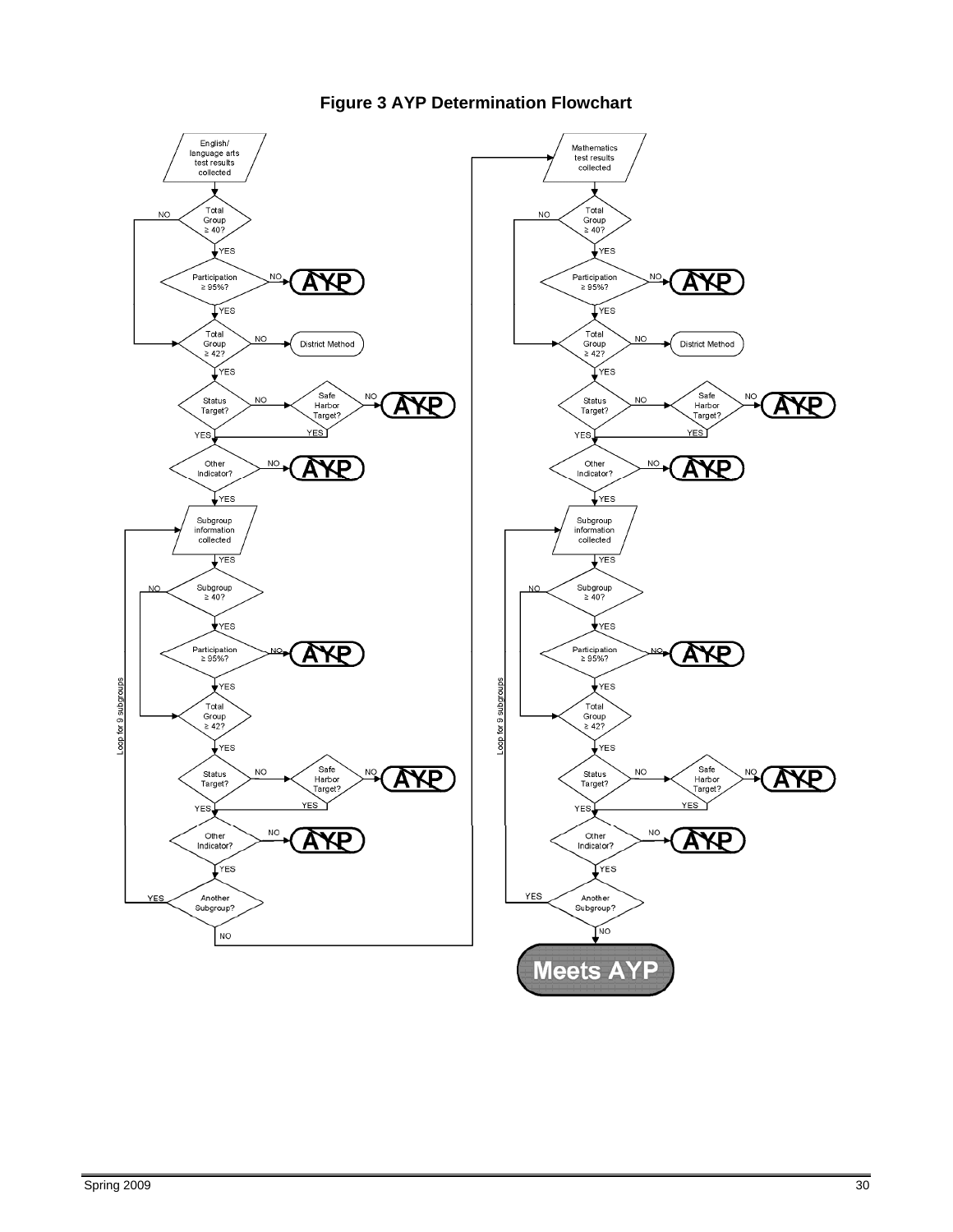# **XII. For Further Information**

Additional information about AYP and NCLB can be found at the Oregon Department of Education's website: http://www.ode.state.or.us/search/page/?id=1193. Information includes links to federal guidance, Oregon's Accountability Workbook, sample reports, and other links.

A Toolkit For Communicating About Adequate Yearly Progress produced by the Oregon School Boards Association provides educational professionals, administrators, parents, and communities with relevant and reliable information regarding federal AYP requirements, details on how AYP relates specifically to Oregon's schools, and how to communicate school building results to a variety of audiences. The free toolkit can be downloaded at http://www.osba.org/hotopics/funding/nclb/ayptk/index.htm.

Email questions about AYP to [cynthia.yee@state.or.us.](mailto:cynthia.yee@state.or.us)

Call the Oregon Department of Education at (503) 947-5780.

| For a Live Person at ODE                                                                                                               | <b>Technical Questions</b>                                                                     | To View or Download AYP Reports                                                                                                                                                                                                                                       |
|----------------------------------------------------------------------------------------------------------------------------------------|------------------------------------------------------------------------------------------------|-----------------------------------------------------------------------------------------------------------------------------------------------------------------------------------------------------------------------------------------------------------------------|
| AYP Policy and Data Questions:<br>Cynthia Yee<br><b>Accountability Reporting Specialist</b><br>503.947.5780<br>cynthia.yee@state.or.us | <b>ODE Help Desk</b><br>503.947.5715<br>ode.helpdesk@state.or.us                               | Navigate to the ODE AYP and Report<br>Card download page on the ODE<br>Web Site:<br>http://www.ode.state.or.us/data/report<br>card/reports.aspx<br>Select a school district from the drop<br>down list<br>Click the link for the desired AYP<br>Report or Report Card |
| For information about accountability<br>and support to districts and schools                                                           | To Download or View AYP<br><b>Supporting Documents and Tools</b>                               | <b>For Communication Materials</b>                                                                                                                                                                                                                                    |
| <b>School Improvement &amp;</b><br><b>Accountability</b>                                                                               | Navigate to the ODE AYP Home<br>page on the ODE Web Site:<br>http://www.ode.state.or.us/search | Navigate to the ODE AYP Home<br>page on the ODE Web Site:<br>http://www.ode.state.or.us/search/pag                                                                                                                                                                    |
| Jan McCoy,                                                                                                                             | /page/?=1193                                                                                   | $e$ /?=1193                                                                                                                                                                                                                                                           |
| <b>Education Specialist</b><br>503.947.5704                                                                                            | Click the "AYP Tools" link for the                                                             | Click the "AYP Tools" link or visit the                                                                                                                                                                                                                               |
| jan.mccoy@state.or.us                                                                                                                  | desired resource                                                                               | Oregon School Boards Association:<br>http://www.osba.org/                                                                                                                                                                                                             |
| <b>Janet Bubl</b>                                                                                                                      |                                                                                                |                                                                                                                                                                                                                                                                       |
| <b>Education Specialist, Title I-A &amp;</b>                                                                                           |                                                                                                |                                                                                                                                                                                                                                                                       |
| <b>Title VI B</b><br>503.947.5687                                                                                                      |                                                                                                |                                                                                                                                                                                                                                                                       |
| janet.bubl@state.or.us                                                                                                                 |                                                                                                |                                                                                                                                                                                                                                                                       |
| <b>Russel Sweet</b><br><b>Education Specialist</b><br>503.947.5638<br>russ.sweet@state.or.us                                           |                                                                                                |                                                                                                                                                                                                                                                                       |
| <b>Tryna Luton</b><br><b>Director</b><br>503.947.5922<br>tryna.luton@state.or.us                                                       |                                                                                                |                                                                                                                                                                                                                                                                       |

### **Table 10 AYP Resources**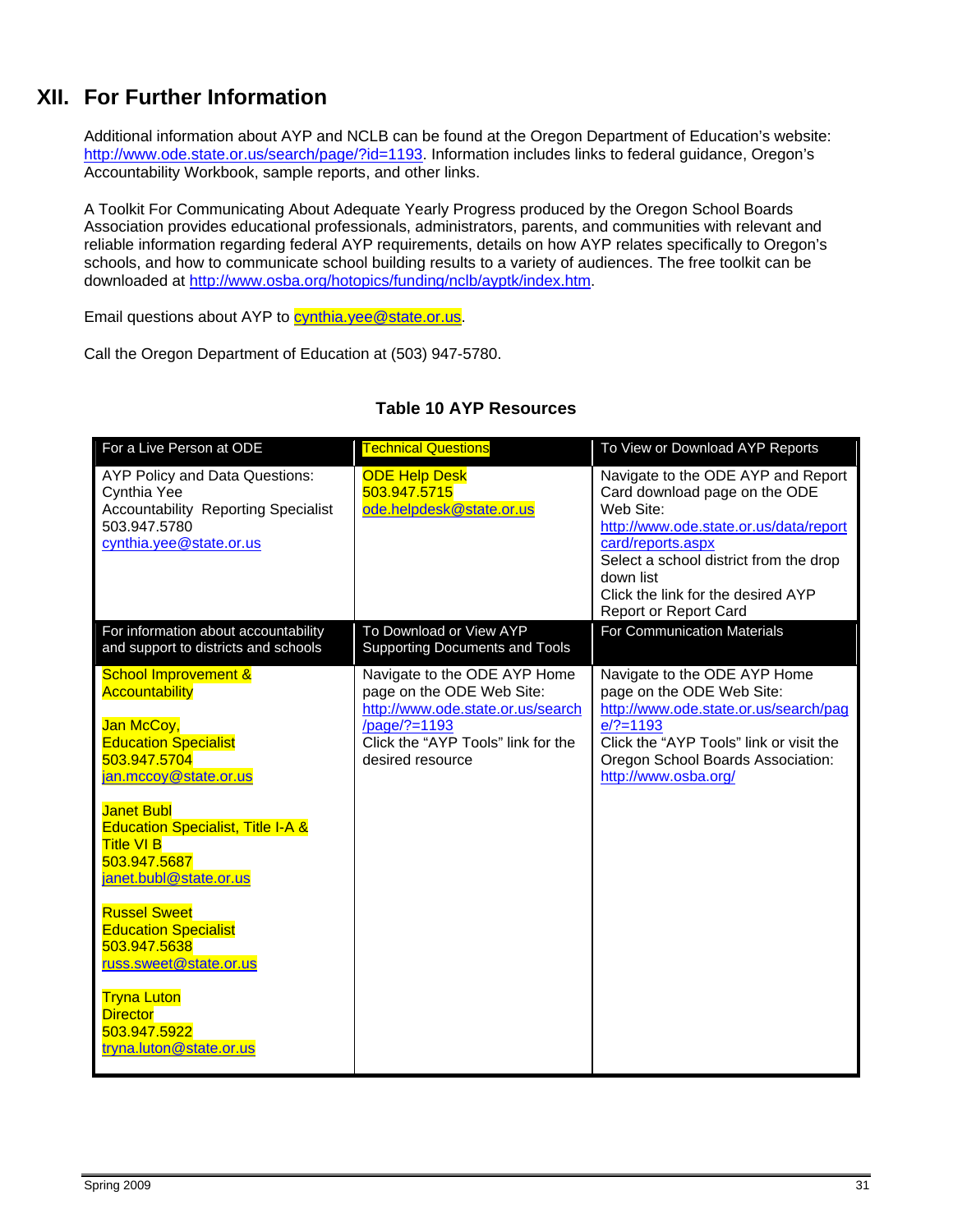## **Table 11 Comparison of AYP and Report Card Data Sources and Definitions**

|                         |                                                                                                                                                                                                                                                                                                                                                                                                                                                                                                                                                                                                                                              | 2008-2009 AYP Designation                                                                                                                                                                                                                                                                                 | 2008-2009 School and District Report Cards:                                                                                                                                                                                                                                                                                                                                                                                                                                                                                                              |                                                                                                                                                                                                                                                                                                                                                                                                                                                                                                                                                                                                                                             |  |  |
|-------------------------|----------------------------------------------------------------------------------------------------------------------------------------------------------------------------------------------------------------------------------------------------------------------------------------------------------------------------------------------------------------------------------------------------------------------------------------------------------------------------------------------------------------------------------------------------------------------------------------------------------------------------------------------|-----------------------------------------------------------------------------------------------------------------------------------------------------------------------------------------------------------------------------------------------------------------------------------------------------------|----------------------------------------------------------------------------------------------------------------------------------------------------------------------------------------------------------------------------------------------------------------------------------------------------------------------------------------------------------------------------------------------------------------------------------------------------------------------------------------------------------------------------------------------------------|---------------------------------------------------------------------------------------------------------------------------------------------------------------------------------------------------------------------------------------------------------------------------------------------------------------------------------------------------------------------------------------------------------------------------------------------------------------------------------------------------------------------------------------------------------------------------------------------------------------------------------------------|--|--|
|                         | <b>Definitions</b>                                                                                                                                                                                                                                                                                                                                                                                                                                                                                                                                                                                                                           | Sources of Data                                                                                                                                                                                                                                                                                           | <b>Definitions</b>                                                                                                                                                                                                                                                                                                                                                                                                                                                                                                                                       | Sources of Data                                                                                                                                                                                                                                                                                                                                                                                                                                                                                                                                                                                                                             |  |  |
| Participation           | Number of valid test scores from all students<br>enrolled in the school on First school day in<br>May divided by (The expected number of<br>tests from students enrolled on First school<br>day in May - the number of students without<br>test scores that were not enrolled during the<br>testing window(s) for the assessment $-$ the<br>number of records from students with<br>administration code of 6 (Home<br>Schooled/Foreign Exchange students))<br>LEP students in their first year of the LEP<br>program are credited with participation in<br>Reading if they have taken the English<br>Language Proficiency Assessment (ELPA). | Designations based on the following Oregon<br>Assessment of Knowledge and Skills (OAKS)<br>tests administered in 2007-2008 and 2008-<br>2009 to students enrolled in the school or<br>district on the first school day in May:<br>Reading grades 3, 4, 5, 6, 7, 8, 10<br>Math grades 3, 4, 5, 6, 7, 8, 10 | (Starting in the 2008-2009 academic year,<br><b>School and District Report Cards will have</b><br>the same definition as AYP.)                                                                                                                                                                                                                                                                                                                                                                                                                           | Designations based on the following OAKS<br>tests administered in 2008-2009 to students<br>enrolled in the school on the first school day<br>in May:<br>Reading grades 3, 4, 5, 6, 7, 8, 10<br>Math grades 3, 4, 5, 6, 7, 8, 10<br>Writing grades 4, 7, 10<br>Science grades 5, 8, 10                                                                                                                                                                                                                                                                                                                                                       |  |  |
| Academic<br>Assessments | Number of tests meeting or exceeding<br>standards divided by Total number of tests<br>Student test scores from extended<br>assessments* count as meet the standard.<br>Scores of students who target up count as<br>meeting the standard if RIT score meets or<br>exceeds the benchmark standard of the<br>grade in which the student is tested.<br>Students targeting up are required to take<br>the 8 <sup>th</sup> grade assessment during their 8 <sup>th</sup><br>grade year. The 8 <sup>th</sup> grade score is included<br>in accountability reports for the current year.                                                            | Designations based on the following OAKS<br>tests administered in 2007-2008 and 2008-<br>2009 to students enrolled for a full academic<br>year in the school or district on the first school<br>day in May:<br>Reading grades 3, 4, 5, 6, 7, 8, 10<br>Math grades 3, 4, 5, 6, 7, 8, 10                    | (Starting in the 2008-2009 academic year,<br><b>School and District Report Cards will have</b><br>the same definitions as AYP.)<br>Index points will be assigned based on the<br>number of students in each category of<br>exceeding, meeting, or not meeting but<br>meeting growth targets.<br>For high schools, index points will be<br>assigned based on number of students in<br>each category of exceeding, meeting, nearly<br>meeting, low, and very low.<br>Note: Writing and Science performance will<br>not be used in the Report Card ratings. | Schools without grade 10:<br>Ratings based on <b>OAKS</b> administered in<br>2007-2008 and 2008-2009 to students<br>enrolled for a full academic year in the<br>school on the first school day in May:<br>Reading grades 3, 4, 5, 6, 7, 8, 10<br>Math grades 3, 4, 5, 6, 7, 8, 10<br>Starting in 2008-2009, improvement will only<br>apply to high schools and will use data from<br>2007-2008 and 2008-2009 only. Data from<br>2005-2006 and 2006-2007 will not be used.<br>Note: Starting in 2008-2009 Writing<br>Performance Assessments from grade 10<br>students will no longer be used for the<br>calculation of Report Card ratings. |  |  |
| Attendance              | Percentage of students attending in grades<br>$1 - 12$                                                                                                                                                                                                                                                                                                                                                                                                                                                                                                                                                                                       | Data for 2007-2008 and 2008-2009                                                                                                                                                                                                                                                                          | Percentage of students attending in grades<br>$1 - 12$                                                                                                                                                                                                                                                                                                                                                                                                                                                                                                   | Data for 2007-2008 and 2008-2009 used in<br>calculating the Report Card rating.                                                                                                                                                                                                                                                                                                                                                                                                                                                                                                                                                             |  |  |
|                         | Calculated as the ratio of Total Days<br>Present to (Total Days Present + Total Days<br>Absent)                                                                                                                                                                                                                                                                                                                                                                                                                                                                                                                                              |                                                                                                                                                                                                                                                                                                           | Calculated as the ratio of Total Days<br>Present to (Total Days Present + Total Days<br>Absent)                                                                                                                                                                                                                                                                                                                                                                                                                                                          | Note: Starting in 2008-2009 data for 2005-<br>2006 and 2006-2007 will not be used.                                                                                                                                                                                                                                                                                                                                                                                                                                                                                                                                                          |  |  |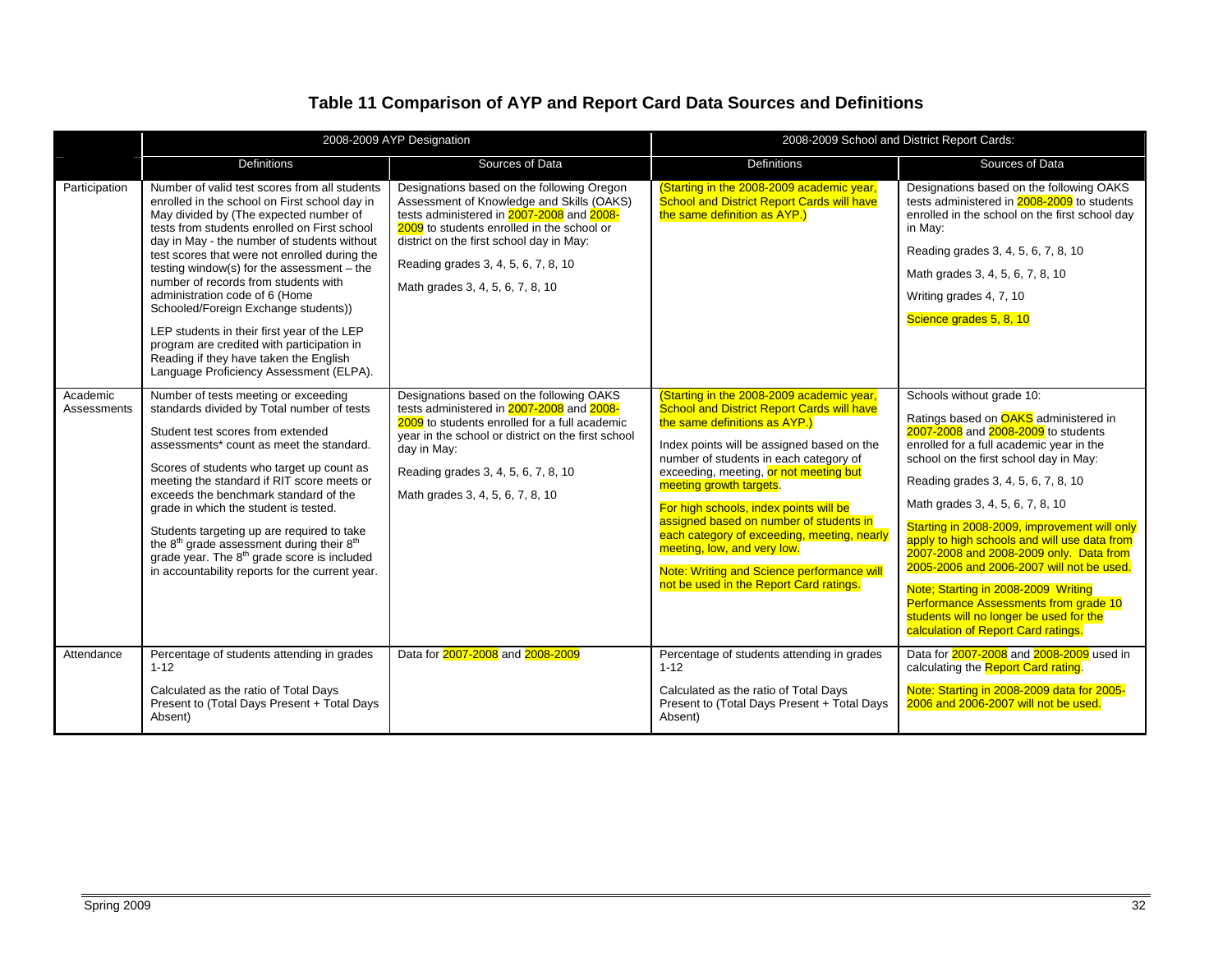|                     |                                                                                                                                                                                                                                                                                                                                                                                                                                                                                                                                                                                                                                                                         | 2008-2009 AYP Designation                                           | 2008-2009 School and District Report Cards:                                                                                                                                                                                                                                                                                                                                                                                                                                                                                                                                                            |                                                                                                                     |  |  |
|---------------------|-------------------------------------------------------------------------------------------------------------------------------------------------------------------------------------------------------------------------------------------------------------------------------------------------------------------------------------------------------------------------------------------------------------------------------------------------------------------------------------------------------------------------------------------------------------------------------------------------------------------------------------------------------------------------|---------------------------------------------------------------------|--------------------------------------------------------------------------------------------------------------------------------------------------------------------------------------------------------------------------------------------------------------------------------------------------------------------------------------------------------------------------------------------------------------------------------------------------------------------------------------------------------------------------------------------------------------------------------------------------------|---------------------------------------------------------------------------------------------------------------------|--|--|
|                     | <b>Definitions</b>                                                                                                                                                                                                                                                                                                                                                                                                                                                                                                                                                                                                                                                      | Sources of Data                                                     | Definitions                                                                                                                                                                                                                                                                                                                                                                                                                                                                                                                                                                                            | Sources of Data                                                                                                     |  |  |
| Dropout<br>Rates    | Dropout data are used to determine<br>graduation rates.                                                                                                                                                                                                                                                                                                                                                                                                                                                                                                                                                                                                                 | Data for 2006-2007 and 2007-2008                                    | Dropout rates are not included in the report<br>card ratings.                                                                                                                                                                                                                                                                                                                                                                                                                                                                                                                                          | Data not used in calculating ratings.                                                                               |  |  |
|                     | Dropouts are students who withdrew from<br>school and did not graduate or transfer to<br>another school that leads to graduation.                                                                                                                                                                                                                                                                                                                                                                                                                                                                                                                                       |                                                                     |                                                                                                                                                                                                                                                                                                                                                                                                                                                                                                                                                                                                        |                                                                                                                     |  |  |
|                     | Dropouts do not include students who: are<br>deceased, are being home schooled, are<br>enrolled in an alternative school or hospital<br>education program, are enrolled in a juvenile<br>detention facility, are enrolled in a foreign<br>exchange program, are temporarily absent<br>because of suspension, a family emergency,<br>or severe health problems that prevent<br>attendance at school, received a GED<br>certificate, received an adult high school<br>diploma from a community college.                                                                                                                                                                   |                                                                     |                                                                                                                                                                                                                                                                                                                                                                                                                                                                                                                                                                                                        |                                                                                                                     |  |  |
| Graduation<br>Rates | Graduation rates are included in the<br>determination of AYP. The graduation rate is<br>equal to the number of graduates divided by<br>the number of graduates + dropouts.<br>Graduates are students earning a regular<br>diploma.<br>Students who receive a regular high school<br>diploma that requires at least 22 credits to<br>earn are counted.<br>Students who receive modified diplomas<br>based on completion of a special education<br>individualized education plan as well as<br>students who receive credentials that<br>require less than 22 credits to earn, or who<br>finish their senior year but did not receive<br>any credential are not graduates. | Data for 2006-2007 and 2007-2008<br>Data used in AYP determination. | Graduation rates displayed on the report<br>card are for information only and are not<br>included in ratings. Graduates are students<br>earning regular diplomas.<br>Students who receive a regular high school<br>diploma that requires at least 22 credits to<br>earn are counted.<br>Students who receive modified diplomas<br>based on completion of a special education<br>individualized education plan as well as<br>students who receive credentials that<br>require less than 22 credits to earn, or who<br>finish their senior year but did not receive<br>any credential are not graduates. | Data for 2006-2007 and 2007-2008<br>Data for 2006-2007 and 2007-2008 used in<br>calculating the Report Card rating. |  |  |

\* The number of Extended assessments that meet the alternative achievement standards that can be included in the percentage of tests meeting standard is limited to 1% of tests at the district level.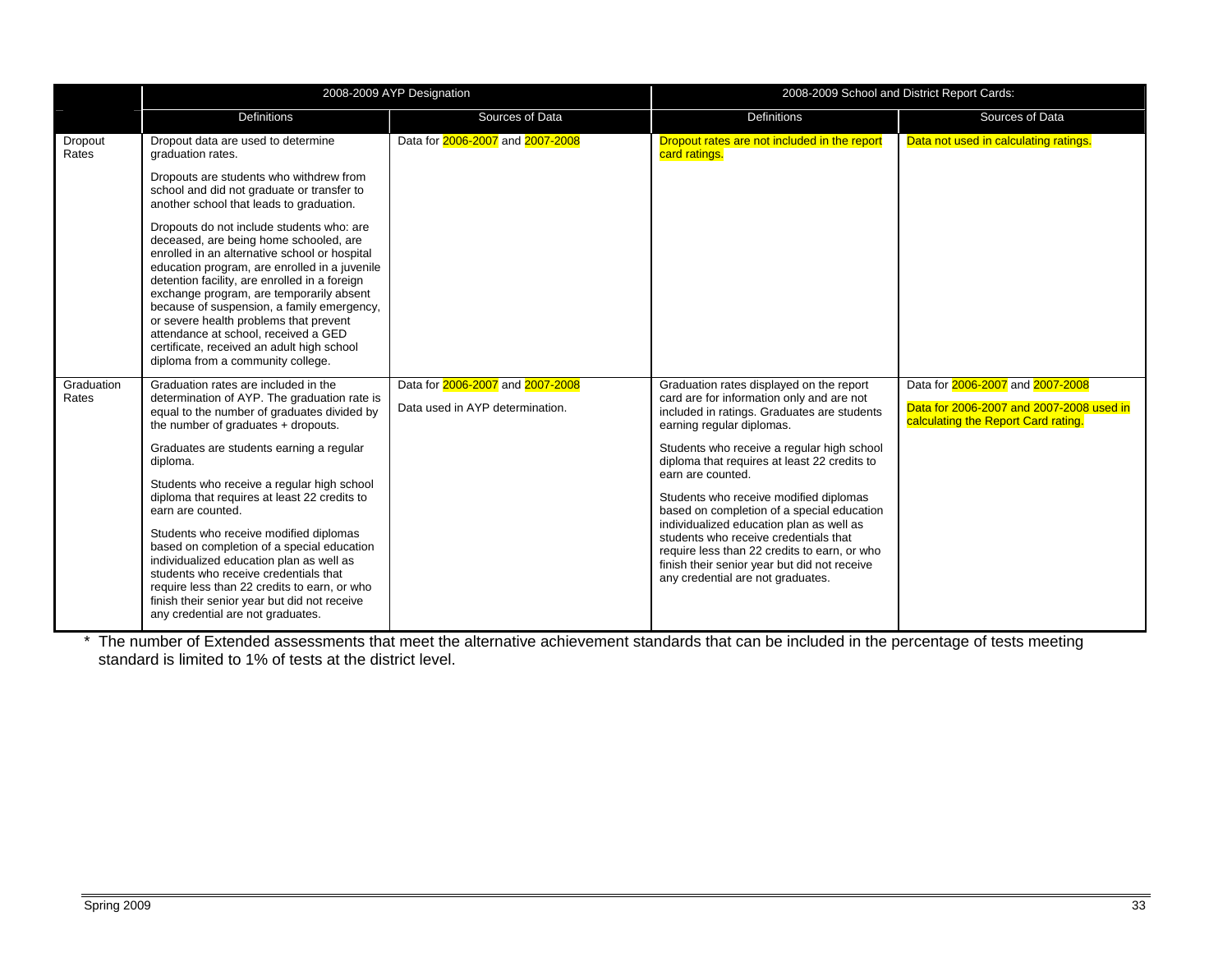## **Table 12 NCLB Sanctions for Title I Schools Continually Designated as Not Meeting AYP**

| Fails to Meet AYP<br>1 <sup>st</sup> Year | Fails to Meet AYP 2 <sup>nd</sup><br>Year in Same Area(s) | Fails to Meet AYP<br>3 <sup>rd</sup> Year in Same Area(s)     | Fails to Meet AYP<br>4 <sup>th</sup> Year in Same Area(s)                               | Fails to Meet AYP<br>5 <sup>th</sup> Year in Same Area(s)                             | Fails to Meet AYP<br>6 <sup>th</sup> Year in Same Area(s)                                         |
|-------------------------------------------|-----------------------------------------------------------|---------------------------------------------------------------|-----------------------------------------------------------------------------------------|---------------------------------------------------------------------------------------|---------------------------------------------------------------------------------------------------|
| No sanctions for following<br>year        | Year 1 School Improvement<br>begins following August      | Year 2 School Improvement<br>advances the following<br>August | Year 3 School Improvement<br><b>Corrective Action begins</b><br><b>following August</b> | Year 4 School Improvement<br><b>Restructuring Planning</b><br>begins following August | <b>Year 5 School Improvement</b><br><b>Restructuring Implemented</b><br>with the following August |
|                                           | The school must:                                          | The school must:                                              | The school must:                                                                        | The school must:                                                                      |                                                                                                   |
|                                           | • Notify Parents                                          | • Notify Parents                                              | • Notify Parents                                                                        | • Notify Parents                                                                      |                                                                                                   |
|                                           | • Offer School Choice                                     | • Offer School Choice                                         | • Offer School Choice                                                                   | • Offer School Choice                                                                 |                                                                                                   |
|                                           | • Provide transportation<br>assistance                    | • Provide transportation<br>assistance                        | • Provide transportation<br>assistance                                                  | • Provide transportation<br>assistance                                                |                                                                                                   |
|                                           | • Revise and implement<br>School Improvement Plan         | • Offer Supplemental<br><b>Educational Services (SES)</b>     | • Offer Supplemental<br><b>Educational Services (SES)</b>                               | • Offer Supplemental<br><b>Educational Services (SES)</b>                             |                                                                                                   |
|                                           | (SIP)<br>• Provide professional                           | • Revise and implement the<br><b>SIP</b>                      | • Revise and implement the<br><b>SIP</b>                                                | • Revise and implement the<br><b>SIP</b>                                              |                                                                                                   |
|                                           | development                                               | • Provide professional<br>development                         | • Provide professional<br>development                                                   | • Provide professional<br>development                                                 |                                                                                                   |
|                                           |                                                           |                                                               | The district must:                                                                      | The district must:                                                                    | The district must:                                                                                |
|                                           |                                                           |                                                               | • the district must take at least<br>one of the following<br>corrective actions         | • Prepare a restructuring plan<br>to implement at least one of<br>the following:      | • Implement the Restructuring<br>Plan                                                             |
|                                           |                                                           |                                                               | • Replace some school<br>staff                                                          | • Replace all or most of<br>school staff                                              |                                                                                                   |
|                                           |                                                           |                                                               |                                                                                         |                                                                                       |                                                                                                   |
|                                           |                                                           |                                                               | • Institute new curricula                                                               | • Contract with an outside                                                            |                                                                                                   |
|                                           |                                                           |                                                               | • Decrease management<br>authority of school                                            | entity to operate the school<br>as a public school                                    |                                                                                                   |
|                                           |                                                           |                                                               | • Appoint outside expert                                                                | • Turn the school over to the<br>SEA for operation                                    |                                                                                                   |
|                                           |                                                           |                                                               | • Extend school day/year                                                                | • Re-open the school as a                                                             |                                                                                                   |
|                                           |                                                           |                                                               | • Restructure school                                                                    | public charter school<br>• Restructure the school's                                   |                                                                                                   |

For more information on Title I School Improvement Requirements, see the Title I-A School Improvement Resource Manual posted at: http://www.ode.state.or.us/search/results/?id=95.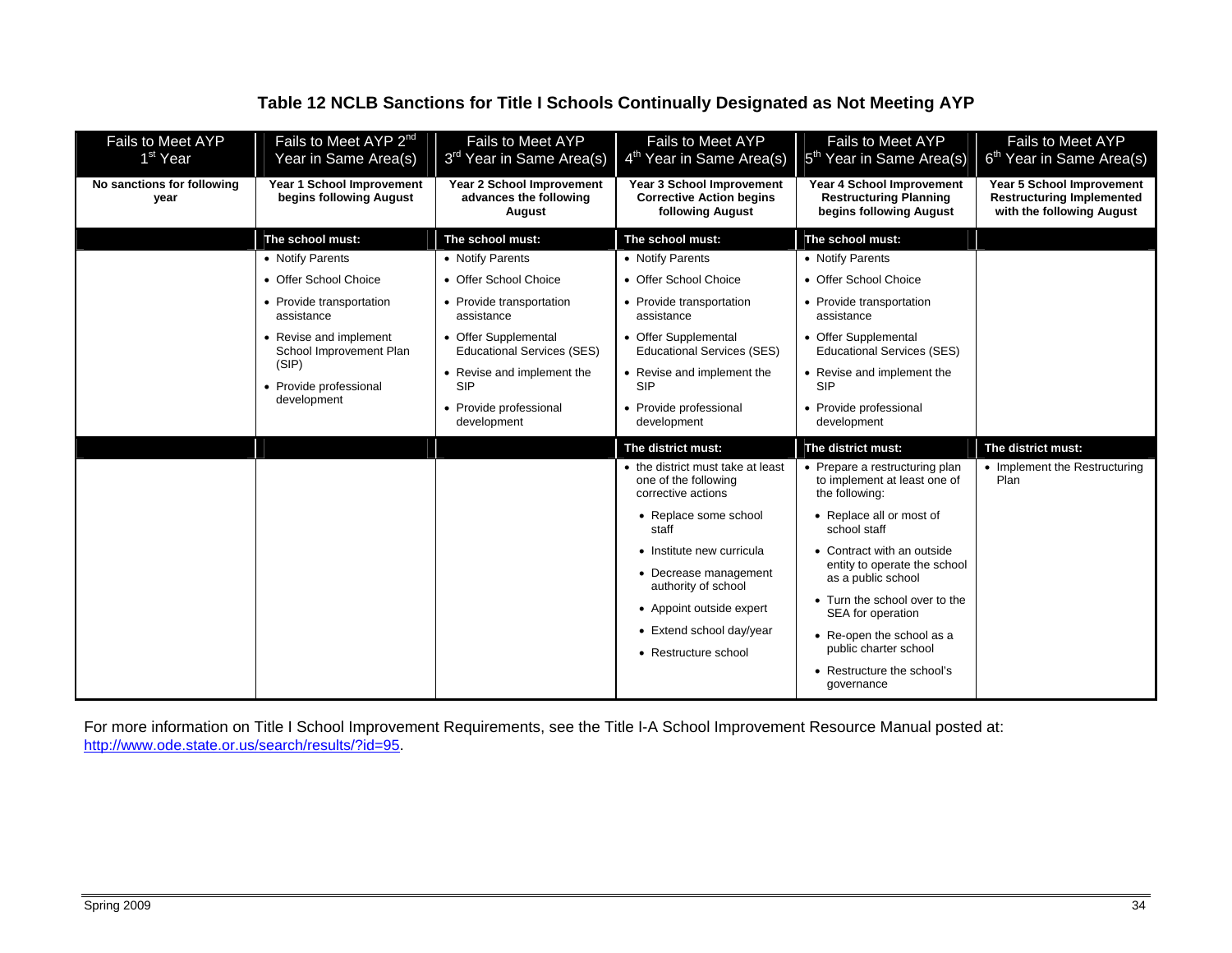## **Table 13 LEP Subgroup Definition**

| <b>NCLB LEP collection</b><br>Record Type Code<br>(LEPRecTypCd)                                  | <b>ELPA</b><br>required<br>in 08-09 | Inclusion in<br><b>LEP</b><br>subgroup | Student Centered Staging assigned<br>AYP code (AYP_LEP)                                                                                                                                                                                                  | <b>Additional notes</b>                                                                                                                                       |
|--------------------------------------------------------------------------------------------------|-------------------------------------|----------------------------------------|----------------------------------------------------------------------------------------------------------------------------------------------------------------------------------------------------------------------------------------------------------|---------------------------------------------------------------------------------------------------------------------------------------------------------------|
| $1A - LEP$ student<br>entered during 2008-09                                                     | YES*                                | <b>YES</b>                             | <b>B</b> - Beginning LEP with ELPA (Start ><br>$5/1/08$ ), or                                                                                                                                                                                            | Eligible to use ELPA in place of<br>participation in Reading or Writing test                                                                                  |
|                                                                                                  |                                     |                                        | A - Beginning LEP without ELPA (Start ><br>5/1/08                                                                                                                                                                                                        | Eligible to take Reading or Writing in<br>Spanish if less than 5 years in LEP<br>program (Start date <= 5/1/08 and<br>> <mark>5/1/04</mark> )                 |
| $1B - LEP$ student<br>continuing (Start date<br>prior 2008-09)                                   | YES*                                | <b>YES</b>                             | Y - Year 2-5 (Only if Start $\lt$ = $\frac{5}{108}$ and $\gt$<br>$5/1/04$ ), or<br>$E -$ Experienced LEP (if Start $\leq$ 5/1/04)                                                                                                                        | Eligible to take Reading or Writing in<br>Spanish if less than 5 years in LEP<br>program (Start date <= 5/1/08 and<br>> <mark>5/1/04</mark> )                 |
| $1C - LEP$ student exited<br>during 2008-09                                                      | YES*                                | <b>YES</b>                             | $X -$ Exited LEP with ELPA (Exit Date ><br>5/1/09), or<br>$W -$ Exited LEP with ELPA (Exit Date $\le$                                                                                                                                                    | Eligible to take Reading or Writing in<br>Spanish if less than 5 years in LEP<br>program (Start date <= 5/1/08 and<br>>5/1/04) and if LEP Exit Date <= 5/1/09 |
|                                                                                                  |                                     |                                        | $5/1/09$ ), or<br>NOTE: Exited LEP without ELPA will be<br>identified as "not" exited for accountability<br>reporting and assigned one of the following<br>codes depending on LEP start date:<br>$AYP_{E}E = A$ , Y or E (see above)                     |                                                                                                                                                               |
| $1D - LEP$ student re-<br>entered after exiting in a<br>prior year                               | YES*                                | <b>YES</b>                             | Y - Year 2-5 (Only if Start $\lt$ = $\frac{5}{108}$ and $\gt$<br>$5/1/04$ ), or<br>$E -$ Experienced LEP (if Start $\leq$ 5/1/04)                                                                                                                        | Eligible to take Reading or Writing in<br>Spanish if less than 5 years in LEP<br>program (Start date <= 5/1/08 and<br>> <mark>5/1/04</mark> )                 |
| $1E - LEP$ student in an<br>LEP program but did<br>not take ELPA **                              | YES*                                | <b>YES</b>                             | <b>B</b> - Beginning LEP with ELPA (Start ><br>$5/1/08$ ), or<br>A - Beginning LEP without ELPA (Start ><br>$5/1/08$ ), or<br>$Y -$ Year 2-5 (Only if Start $\lt = 5/1/08$ and $\gt$<br>$5/1/04$ ), or<br>$E -$ Experienced LEP (if Start $\leq$ 5/1/04) | Eligible to take Reading or Writing in<br>Spanish if less than 5 years in LEP<br>program (Start date <= 5/1/08 and<br>> <mark>5/1/04</mark> )                 |
| $4N -$ Eligible LEP<br>student declined<br>services                                              | YES*                                | <b>YES</b>                             | $Z -$ Eligible, not served                                                                                                                                                                                                                               | Not eligible to take Reading or Writing in<br>Spanish since no Start Date was<br>provided                                                                     |
| Prior 2 years of NCLB<br><b>LEP Collections</b>                                                  |                                     |                                        |                                                                                                                                                                                                                                                          |                                                                                                                                                               |
| 1C - LEP student exited<br>in prior 2 years (2006-07<br>or 2007-08) and not<br>reentered 2008-09 | <b>NO</b>                           | <b>YES</b>                             | $T -$ Transitioning Former LEP student not<br>re-entered in 2008-09 and in:<br>2005-06 LEP collection with<br>Exit date $> = \frac{8}{15/06}$ and $< \frac{8}{15/07}$ , or<br>2007-08 LEP collection with<br>Exit date $> = 8/15/07$ and $< 8/15/08$     |                                                                                                                                                               |
| Not included LEP<br>subgroup                                                                     |                                     |                                        |                                                                                                                                                                                                                                                          |                                                                                                                                                               |
| $3H$ – Not Eligible for<br>LEP services (due to<br>proficient score on<br>placement test)        | NO.                                 | <b>NO</b>                              | $N -$ Not LEP student                                                                                                                                                                                                                                    |                                                                                                                                                               |

\* Virtual records will be created in the ELPA database to identify LEP students who were required to participate in the ELPA and did not take an ELPA in the <mark>2008-09</mark> year.

\*\* All LEP collection records claiming or disclaiming participation in an ELPA test are verified against the valid ELPA test records and will be reflected in the accountability reporting codes under the AYP\_LEP field in Student Staging.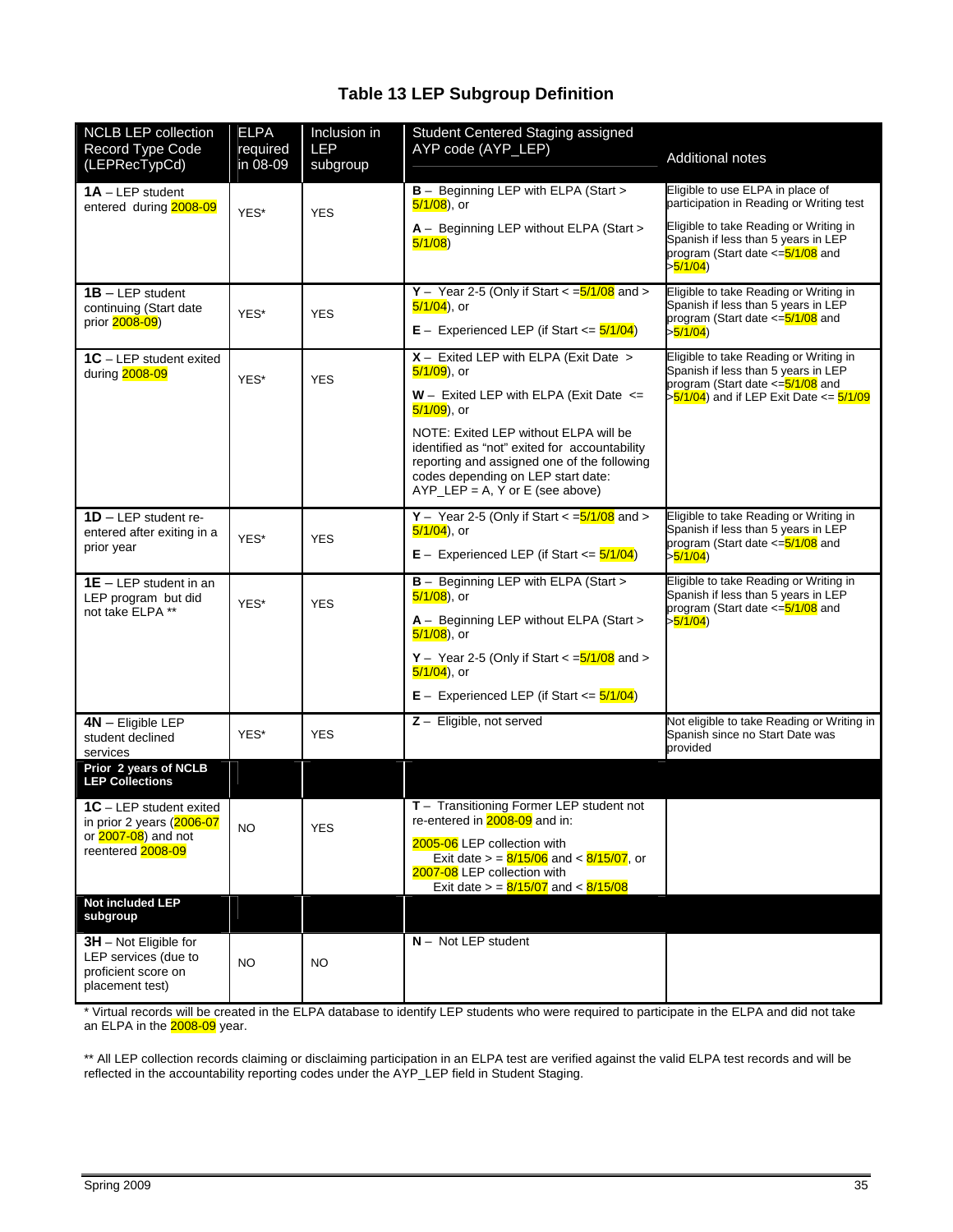## **Table 14 Handling of Test Administration Errors**

| Situation                                                                                                                                                                  | Evidence/Notification<br>to ODE required     | Effect on<br>Accountability for<br>Performance | <b>Effect on Accountability</b><br>for Participation | ODE action on<br>test record (i.e.<br>invalidate or<br>delete) |
|----------------------------------------------------------------------------------------------------------------------------------------------------------------------------|----------------------------------------------|------------------------------------------------|------------------------------------------------------|----------------------------------------------------------------|
| The test was administered in a<br>manner that is inconsistent<br>with parent request for refusal<br>or request for a specific mode<br>(i.e. paper or <b>OAKS Online</b> ). | Description of error with<br><b>PADMID</b>   | Excluded                                       | Counts as non-participation<br>if no other test      | Set TstValidFq to 'N'                                          |
| The test was administered in a<br>manner that is inconsistent<br>with a student's IEP (or lack<br>thereof)                                                                 | Description of error with<br><b>PADMID</b>   | Excluded                                       | Counts as non-participation<br>if no other test      | Set TstValidFq to 'N'                                          |
| The test was compromised by<br>a teacher/administrator                                                                                                                     | Notify ODE with PADMIDs<br>and circumstances | Excluded                                       | Counts as non-participation<br>if no other test      | Set TstValidFg to 'N'                                          |
| The test was compromised by<br>a student                                                                                                                                   | Notify ODE with PADMIDs<br>and circumstances | Excluded                                       | Counts as non-participation<br>if no other test      | Set TstValidFg to 'N'                                          |
| Test not presented in a valid<br>manner (e.g., display issues)                                                                                                             | Notify ODE with PADMIDs<br>and circumstances | Excluded                                       | Counts as non-participation<br>if no other test      | Set TstValidFg to 'N'                                          |
| Test scored incorrectly                                                                                                                                                    | Notify ODE with PADMIDs<br>and circumstances | Included (with<br>rescore where<br>possible)   | Counts as participation                              | None                                                           |
| Student refused to complete<br>test                                                                                                                                        | None                                         | Not met                                        | Counts as participation                              | None                                                           |
|                                                                                                                                                                            | Request AdminCd of '1'                       | Excluded                                       | Non-participant                                      | None                                                           |
| Student took wrong test                                                                                                                                                    | Description of error with<br><b>PADMID</b>   | Excluded                                       | Counts as non-participation<br>if no other test      | Set TstValidFg to 'N'                                          |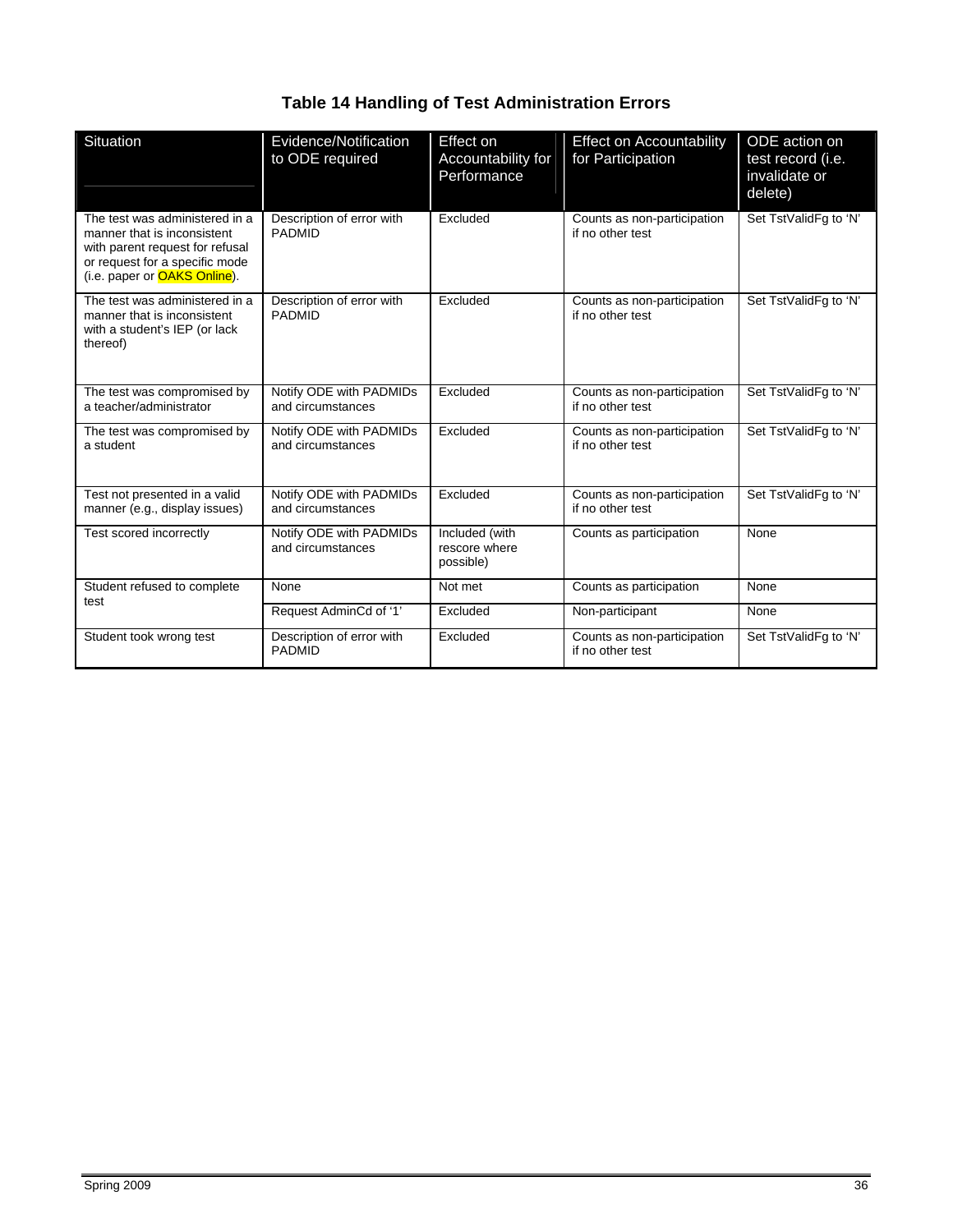### **Table 15 Definition of TSTVALID Field**

| Valid<br><b>TSTVALID</b><br>values     | <b>Test Type</b>                                                     | Applicable<br>Subjects                       | Definition                                                                                                                                                                                                     | Valid<br>values<br>for PLG<br>$or$ PLB <sup>1</sup> | Valid<br>values<br>for<br>PL5G or<br>PL5B <sup>2</sup> | Valid Values for<br>CalcAdminCd <sup>3</sup>                     | Use in AYP<br>Participation<br>Denominator | Use in AYP<br>Participation<br>Numerator | Eligible for use<br>in AYP<br>Performance<br>Denominator |
|----------------------------------------|----------------------------------------------------------------------|----------------------------------------------|----------------------------------------------------------------------------------------------------------------------------------------------------------------------------------------------------------------|-----------------------------------------------------|--------------------------------------------------------|------------------------------------------------------------------|--------------------------------------------|------------------------------------------|----------------------------------------------------------|
| Y<br>(Yes, Valid<br>Attempt)           | Paper                                                                | MA, RL, SC, SS,<br><b>WR</b>                 | At least 10 items answered per<br>section for MA, RL, SC, SS or<br>scorable response to prompt for<br>WR (Special Code is blank or 9)<br>And if RL or WR is in Spanish,<br>then $AYP_{E} = "A", "B", "Y", "X"$ | D. M. E<br>(& C for<br>WR)                          | 1, 2, 3, 4,<br>5                                       | blank, 1, 3, 5, 6, 7                                             | Yes except<br>CalcAdminCd<br>$= 6$         | Yes except<br>CalcAdminCd<br>$= 1, 6, 7$ | Yes except<br>$CalcAdminCd =$<br>1, 6, 7                 |
|                                        | <b>OAKS</b> online<br><i>(previously</i><br>known as<br><b>TESA)</b> | MA, RL, SC, SS,<br><b>WR</b>                 | At least 5 items answered                                                                                                                                                                                      | D, M, E<br>(& C for<br>WR)                          | 1, 2, 3, 4,<br>5                                       | blank, 1, 3, 5, 6, 7                                             | Yes except<br>CalcAdminCd<br>$= 6$         | Yes except<br>CalcAdminCd<br>$= 1.6.7$   | Yes except<br>$CalcAdminCd =$<br>1, 6, 7                 |
|                                        | Extended                                                             | Ext MA, Ext RL,<br>Ext WR, Ext SC            | All items must be answered                                                                                                                                                                                     | D, M, E                                             | 3, 4, 5                                                | blank, 1, 3, 5, 6, 7                                             | Yes except<br>CalcAdminCd<br>$= 6$         | Yes except<br>CalcAdminCd<br>$= 1, 6, 7$ | Yes except<br>$CalcAdminCd =$<br>1, 6, 7                 |
| $\overline{P}$<br>(Partial<br>Attempt) | Paper                                                                | MA, RL, SC, SS<br>(Not applicable<br>for WR) | 1 to 9 items answered per section<br>for MA, RL, SC, SS (Not<br>applicable for WR)<br>And if RL or WR is in Spanish,<br>then $AYP_{E} = "A", "B", "Y", "X"$                                                    | $\overline{N}$                                      | $\Omega$                                               | blank, 3, 5, 6                                                   | Yes except<br>CalcAdminCd<br>$= 6$         | No                                       | No                                                       |
|                                        | <b>OAKS</b> online<br>(previously<br>known as<br><b>TESA)</b>        | MA, RL, SC, SS<br>(Not applicable<br>for WR) | Any incomplete (1 or more<br>responses but fewer than 5<br>responses) test for MA, RL, SC,<br>SS (Not applicable for WR)                                                                                       | $\mathsf{N}$                                        | $\Omega$                                               | blank, 3, 5, 6                                                   | Yes, except<br>CalcAdminCd<br>$= 6$        | <b>No</b>                                | $\overline{N}$                                           |
|                                        | Extended                                                             | Ext MA, Ext RL,<br>Ext WR, Ext SC            | <b>NA</b>                                                                                                                                                                                                      | <b>NA</b>                                           | <b>NA</b>                                              | <b>NA</b>                                                        | $N_A$                                      | <b>NA</b>                                | <b>NA</b>                                                |
| N<br>(Non-<br>Attempt)                 | Paper                                                                | MA, RL, SC, SS,<br><b>WR</b>                 | No items answered<br>Or if RL or WR is in Spanish, and<br>AYP_LEP <> "A", "B", "Y", "X"                                                                                                                        | N                                                   | $\mathbf 0$                                            | 1, 3, 5, 6, 7, 8, 9<br>(If no Admin)<br>Code, Record<br>deleted) | Yes, except<br>CalcAdminCd<br>$= 6, 8, 9$  | No                                       | No                                                       |
|                                        | <b>OAKS online</b><br>(previously<br>known as<br><b>TESA)</b>        |                                              | Not applicable (NA)                                                                                                                                                                                            | <b>NA</b>                                           | $N_A$                                                  | <b>NA</b>                                                        | NA                                         | NA                                       | <b>NA</b>                                                |
|                                        | Extended                                                             | Ext MA, Ext RL,<br>Ext WR, Ext SC            | Any incomplete test for MA, RL,<br>SC, WR                                                                                                                                                                      | $\overline{N}$                                      | $\Omega$                                               | 1, 3, 5, 6, 7, 8, 9<br>(If no Admin)<br>Code, Record<br>deleted) | Yes, except<br>CalcAdminCd<br>$= 6, 8, 9$  | <b>No</b>                                | <b>No</b>                                                |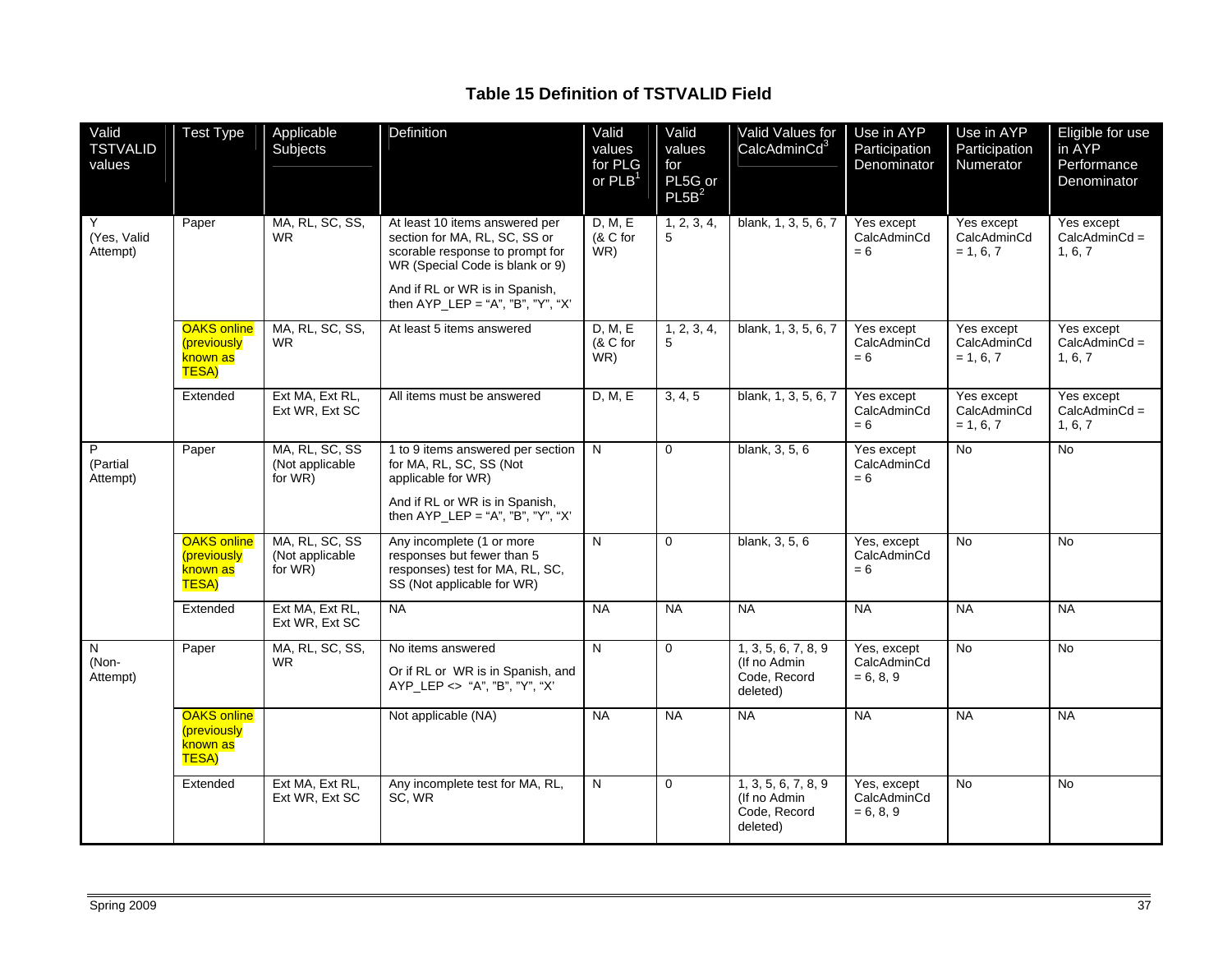| Valid<br>TSTVALID<br>values | <b>Test Type</b> | Applicable<br>Subjects | Definition                                                                                                  | Valid<br>values<br>for PLG<br>or $PLB1$ | Valid<br>values<br>for<br>PL5G or<br>PL5B <sup>2</sup> | Valid Values for   Use in AYP<br>CalcAdminCd <sup>3</sup> | Participation<br>Denominator              | Use in AYP<br>Participation<br>Numerator                                                                                              | Eligible for use<br>in AYP<br>Performance<br>Denominator |
|-----------------------------|------------------|------------------------|-------------------------------------------------------------------------------------------------------------|-----------------------------------------|--------------------------------------------------------|-----------------------------------------------------------|-------------------------------------------|---------------------------------------------------------------------------------------------------------------------------------------|----------------------------------------------------------|
| l V<br>(Virtual<br>Record)  | ODE created      | MA, RL, SC, WR         | Expected test matching Spring<br>Membership Collection, but no<br>test found or test was "not<br>attempted" | blank                                   | blank                                                  | blank, 1, 6, 7, 8, 9                                      | Yes, except<br>CalcAdminCd<br>$= 6, 8, 9$ | No.<br>[Exception in<br>RL or WR<br>where<br>AYP LEP<br>$=$ "B", which<br>first year LEP<br>can take ELPA<br>in lieu of RL or<br>WR.] | <b>No</b>                                                |

Notes:

1 Performance levels for Grade (PLG) and Performance levels for Benchmark (PLB) valid values: D = Does Not Meet; M = Meets; E = Exceeds (C = Conditionally Meets for WR only).

2 Numeric 5-Level Performance levels for Grade (PL5G) and Performance levels for Benchmark (PL5B) valid values: 1=Very Low; 2=Low; 3=Nearly Meets; 4=Meets; 5=Exceeds.

3 Calculated Administration Code (CalcAdminCd) valid values: 1 = Absent; 3 = Modified-Language; 5 = Modified-Disability 6 = Not Enrolled/Home schooled; 7 = Parent Refusal; 8 = Not enrolled at May 1 school during available testing window(s); 9 = Medical Emergency.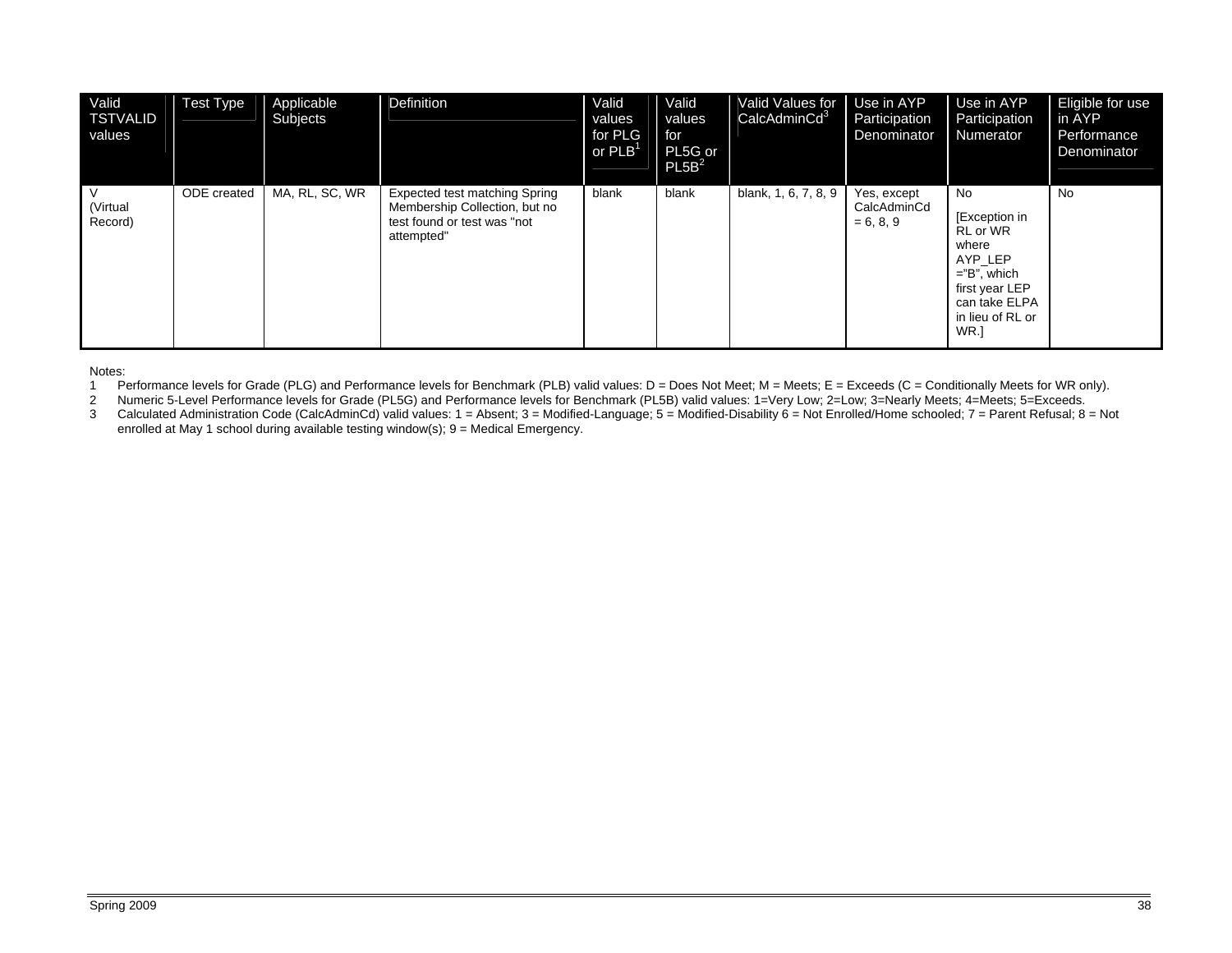## **Appendix A**

#### **OREGON DEPARTMENT OF EDUCATION**

#### **DIVISION 22**

#### **STANDARDS FOR PUBLIC ELEMENTARY AND SECONDARY SCHOOLS**

#### **581-022-1065**

#### **Substantive Appeals**

(1) The Superintendent of Public Instruction will appoint a committee of at least eight members of the educational community to serve annually to review district requests for substantive appeals of school Adequate Yearly Progress (AYP) determinations.

(2) Substantive appeals for AYP designations will be considered by the committee when:

(a) The written request from the school district superintendent or the superintendent's designee is received at the Oregon Department of Education (ODE) within 18 calendar days of the public release of preliminary AYP reports;

(b) The school is determined to not meet AYP based on unique events that could not be predicted and/or controlled by the school or district; and

(c) The data issue contributing to the substantive appeal could not otherwise be remedied through district corrections of related data.

(3) Substantive appeals will not be considered by the committee when based on:

(a) Problems that could have been avoided by correcting student level data during the validation window available for each data collection;

(b) Challenges to state policy and rules, federal law, regulations or non-regulatory guidance or provisions described in the State's Accountability Workbook; or

(c) Lack of knowledge of policies outlined in the AYP/Report Card manuals or the Assessment Administration Manual or numbered memos.

- (4) The committee will review appeals based on:
	- (a) The district's description of the issue;
	- (b) The district's history related to the issue; and
	- (c) Availability of alternatives to mitigate instances of the issue.

(5) School districts must provide in a secure format, a data file containing individual student level data identified by Oregon's Secure Student Identifier (SSID) and a designation of each subgroup required for reports of Adequate Yearly Progress (AYP).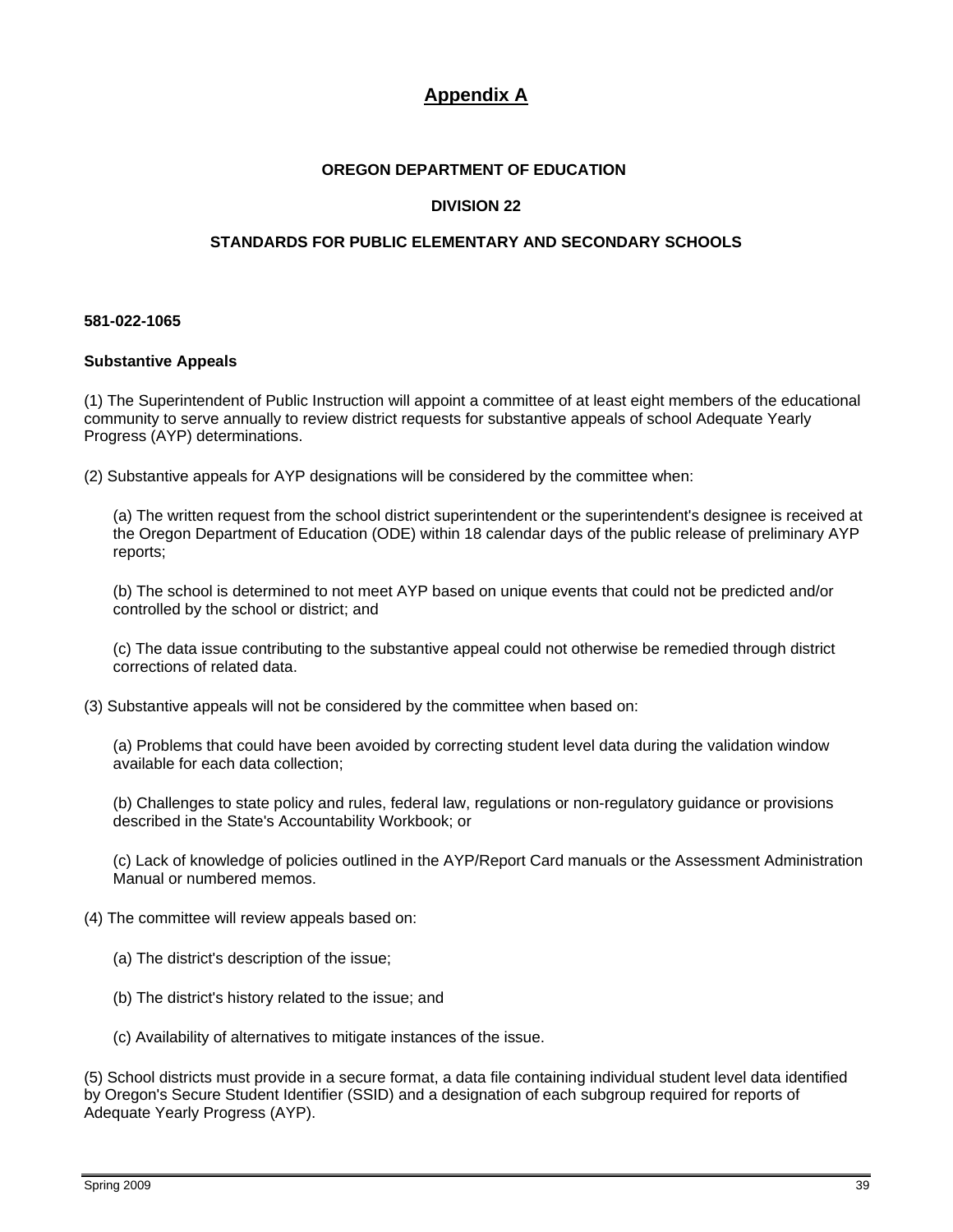(6) Data submitted must be consistent with the AYP Manual produced by August 1st.

(7) The committee's decision regarding appeals will be final.

(8) The ODE will publish annually the list of approved appeals by November 15th. The list will designate those appeals that will not be approved in subsequent years.

[Publications: Publications referenced are available from the agency.]

Stat. Auth.: ORS 326.051 Stats. Implemented: ORS 326.051 Hist.: ODE 6-2007, f. & cert. ef. 2-21-07; ODE 4-2008, f. & cert. ef. 1-25-08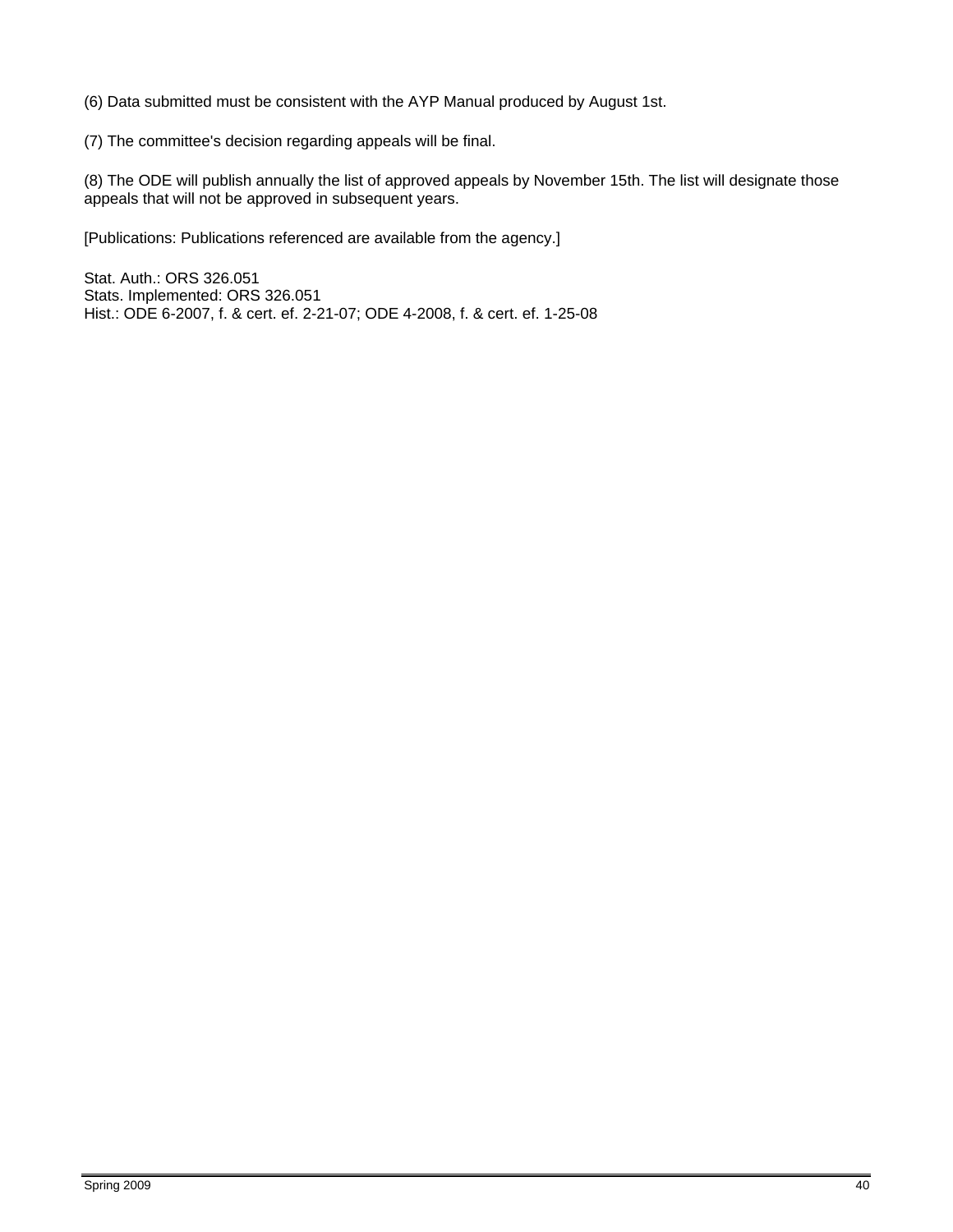## **Appendix B**

#### TO: District Test Coordinators

Adequate Yearly Progress (AYP) Preliminary Reports were released to the public on August 4, 2009. The Academic Status computed for the AYP Preliminary Report includes test results from Extended assessments based on alternate assessment standards.

In accordance with Title 1 final regulations section 200.13, Extended assessment results meeting or exceeding the alternate achievement standards can represent no more than 1% of the combined total reading and math tests for the district, and this "1% cap" must apply to the final district and school AYP Reports to be posted to the public on September 3, 2009.

In other words, districts with any proficient scores on Extended assessments above the "1% cap" must be reclassified as non-proficient. To accommodate small populations, reclassification of proficient test scores as nonproficient will **occur only if there are five or more** test scores in the district meeting the alternate assessment standards.

#### **Districts exceeding 1% cap**

The attached spreadsheet identifies the districts required to flag meeting or exceeding Extended assessments as non-proficient **by August 21, 2009**. The spreadsheet includes:

- 1) Total number of all reading and math tests (column E)
- 2) Total number of Extended assessments meeting/exceeding (column H)
- 3) 1% Maximum allowed Extended assessments meeting/exceeding (column I)
- 4) Total number of tests in the district that need to be flagged as not meeting (column J)
- 5) Total number of tests that have already been flagged (column K)

Note the determination of the 1% cap is calculated at the district level ONLY. Once tests that were meeting alternate standards are flagged as non-proficient (or Not Met), it will apply to both the school level and district level AYP reports.

#### **Determining which Extended assessments should be flagged**

There are no restrictions on which meeting or exceeding Extended assessment tests the district identifies to count as non-proficient. Districts can flag the required number of tests from any grade span, either or both test subjects, any students, and any schools.

#### **How to flag Extended assessments exceeding the 1% cap**

In Student Centered Staging, view or download all Extended assessment test records in reading and mathematics at grades 3, 4, 5, 6, 7, 8, and 10 used to determine AYP by selecting the AYP Performance District flag of Y and specifying the test type as "Extended Assmt."

• **Online editing:** To designate which scores among those that **met** or **exceeded** the alternate standards should be counted as **non-proficient** online, under Record Management, select "Edit Posted Records" and on the search page select the Test Subject and enter the student's SSID. When the record appears on the screen, set the AYP District 1% Flag to Y and then save the change.

**OR**

• **Download/Upload:** To designate which scores among those that **met** or **exceeded** the alternate standards should be counted as **non-proficient** using the Adjustments Download/Upload process, enter a Y in the AYP District 1% Flag (field 44) and then upload the file.

Please share this information with the Superintendent, Title I coordinator, special education director and others involved with the determination of AYP. For assistance in locating and editing student records, contact your [regional ESD partner.](http://www.ode.state.or.us/wma/teachlearn/testing/oaks/esdpartners0910.pdf) For questions about the 1% cap on alternate assessments, please contact Cindy Barrick by e-mail at [cindy.barrick@state.or.us](mailto:cindy.barrick@state.or.us).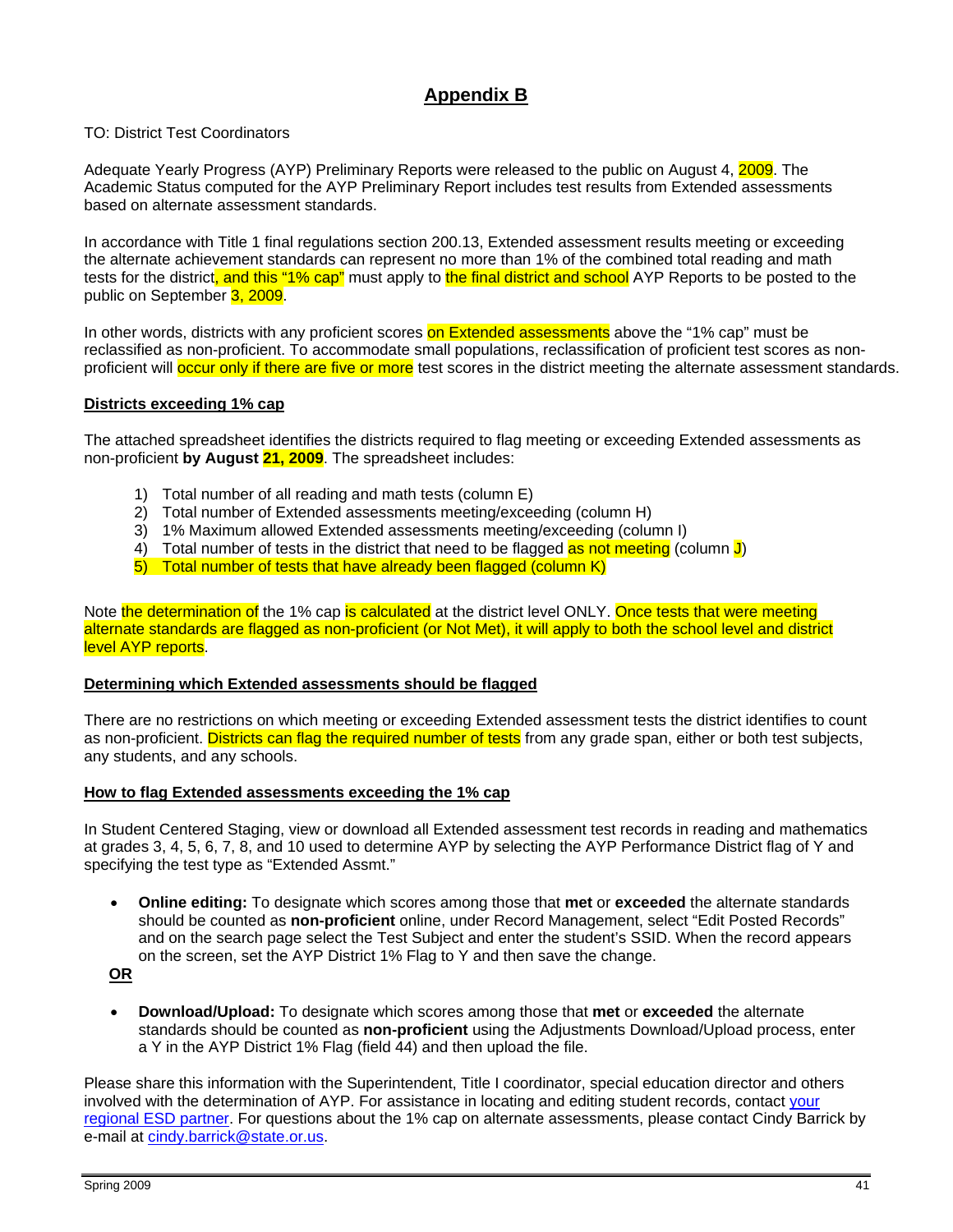## **Appendix C**

#### $\overline{\phantom{0}}$  , 2009  $\overline{\phantom{0}}$

#### TO: District Test Coordinators

Under No Child Left Behind Section 1111, states are required to make annual AYP determinations for all public schools and districts in the state. The preliminary AYP designation for one or more of your schools is "Pending" due to insufficient data for making a valid AYP determination. ODE applies minimum cell size rules in AYP designations to ensure the technical adequacy of the determinations.

Schools and districts received a "Pending" status if one or more content areas (English/Language Arts and Mathematics) had fewer than 42 tests and/or Attendance or Graduation had fewer than 84 enrolled students over the last 4 years of data. High schools would typically have graduation reported but use attendance when the enrollment is less than 84 students. (See attached spreadsheet for list of schools and districts with Pending status.)

#### **What to do**

#### **For Assessment Data**

A submission of additional assessment tests to achieve the minimum participation count of 15 or more is required for small schools. For extremely small schools, the schools may have difficulty producing additional data across 4 years, but must have a minimum count of 6 or more assessment tests. The school/district may waive the opportunity to submit additional data and ODE will use the available data to make the AYP designation. Schools or districts with fewer than the minimum of 6 tests will receive a "Not Met" AYP designation.

Step 1 - Review the Preliminary AYP report to determine whether:

- a) the minimum count of 15 is already reported and
- b) the reported data has met the target for the content area
- Step 2 Determine your options for each Pending status depending on the minimum counts
	- a) If the minimum reported count is 15 or more,

two options available: **Option 1 - Waive submission of additional data and accept available data as reported Option 2 -** Submit additional data to be added to current reported data

- b) If the minimum reported count is less than 15,
	- one option available:

**Option 2 -** Submit additional data to be added to current reported data

c) If your school is an extremely small school but have a minimum reported count of 6 or more and producing additional data would be a hardship,

one option available:

**Option 3 -** Claim submission of additional data is a hardship and accept available data as reported

#### d) **If the school or district is below the minimum participation count of 6 or you do not return a form, the AYP designation will automatically be assigned as "Not Met**.**"**

Step 3 - Fill out the attached form to identify the district and school, initial the option selected and provide additional data.